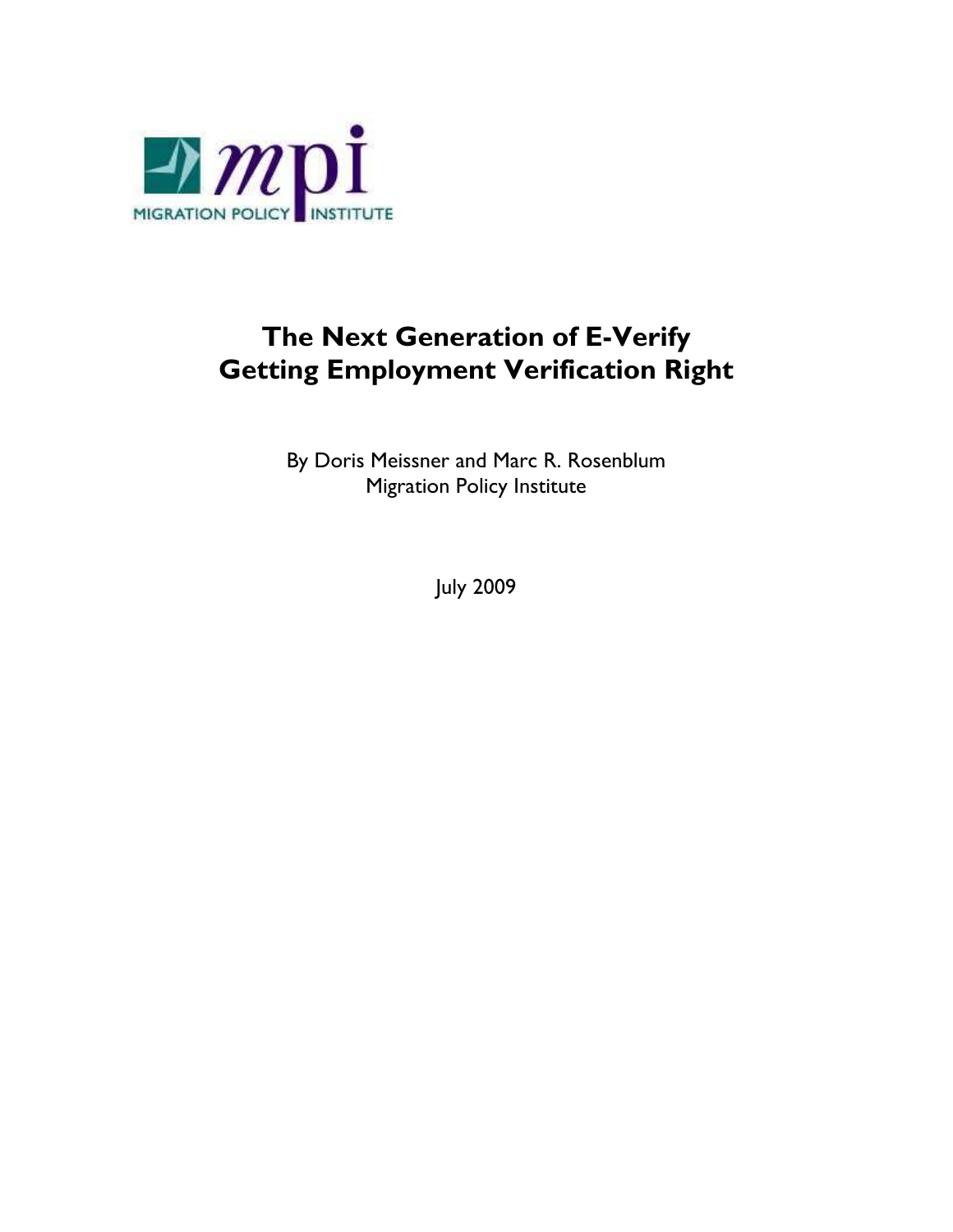#### Acknowledgments

The authors wish to express their appreciation for the review of this report and helpful observations offered by James W. Ziglar, Senior Counsel, Van Ness Feldman law firm and former Commissioner, Immigration and Naturalization Service; Gerri Ratliff, Deputy Associate Director, National Security and Records Verification at US Citizenship and Immigration Services, as well as other USCIS staff; Lisa Roney, former Director of Research and Evaluation, Office of Policy and Strategy, USCIS; Michele Waslin, Immigration Policy Center; Tyler Moran, National Immigration Law Center; and Joanne Lin and Chris Calabrese of the American Civil Liberties Union. The authors also thank MPI Director of Communications Michelle Mittelstadt and MPI Intern Nhu-Y Ngo.

We are especially grateful for the support of several funders for the work of MPI's US Immigration Policy Program. In particular we wish to acknowledge the Open Society Institute and the Evelyn and Walter Haas, Jr. Fund. We also thank the Ford Foundation, whose general operating support has been essential to this project and so many others at MPI.

#### © 2009 Migration Policy Institute. All Rights Reserved.

No part of this publication may be reproduced or transmitted in any form by any means, electronic or mechanical, including photocopy, or any information storage and retrieval system, without permission from the Migration Policy Institute. A full-text PDF of this document is available for free download from www.migrationpolicy.org.

Permission for reproducing excerpts from this report should be directed to: Permissions Department, Migration Policy Institute, 1400 16<sup>th</sup> Street, NW, Suite 300, Washington, DC 20036, or by contacting communications@migrationpolicy.org.

Suggested citation: Meissner, Doris and Marc R. Rosenblum. 2009. *The Next Generation of E-Verify: Getting Employment Verification Right*. Washington, DC: Migration Policy Institute.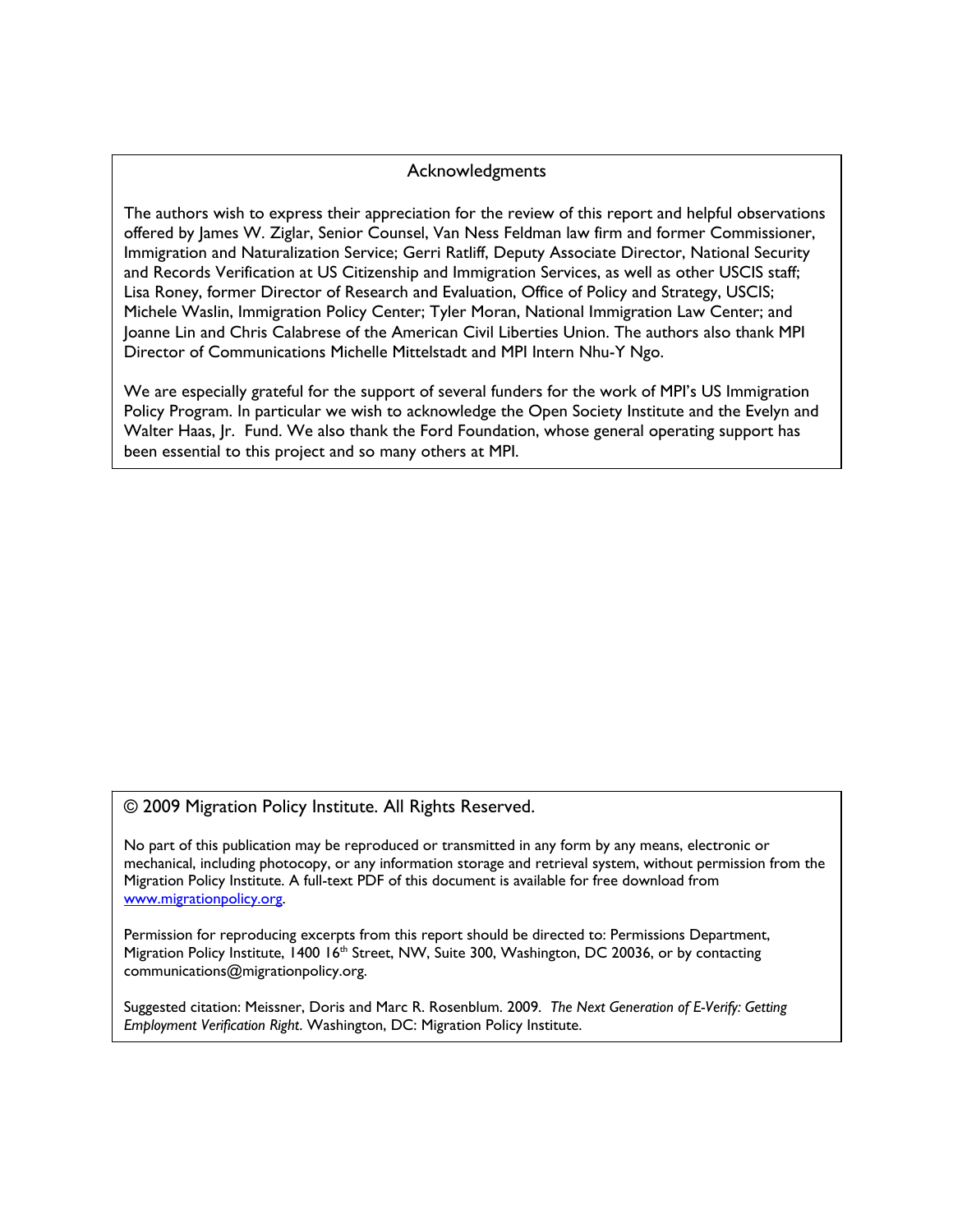# **Table of Contents**

| IV. The E-Verify Model: Is it Right for Mandatory Electronic Verification?  12      |  |
|-------------------------------------------------------------------------------------|--|
| A. The Employer Role in Verification of Authorization to Work 13                    |  |
|                                                                                     |  |
|                                                                                     |  |
| V. A Next-Generation E-Verify: What Would an Employer-Neutral System Look Like?  16 |  |
|                                                                                     |  |
|                                                                                     |  |
|                                                                                     |  |
|                                                                                     |  |
|                                                                                     |  |
|                                                                                     |  |
|                                                                                     |  |
|                                                                                     |  |
|                                                                                     |  |
|                                                                                     |  |
|                                                                                     |  |
|                                                                                     |  |
|                                                                                     |  |
| VI. Recommendations for E-Verify Improvements: What Reforms Are Needed? 25          |  |
|                                                                                     |  |
|                                                                                     |  |
|                                                                                     |  |
|                                                                                     |  |
|                                                                                     |  |
|                                                                                     |  |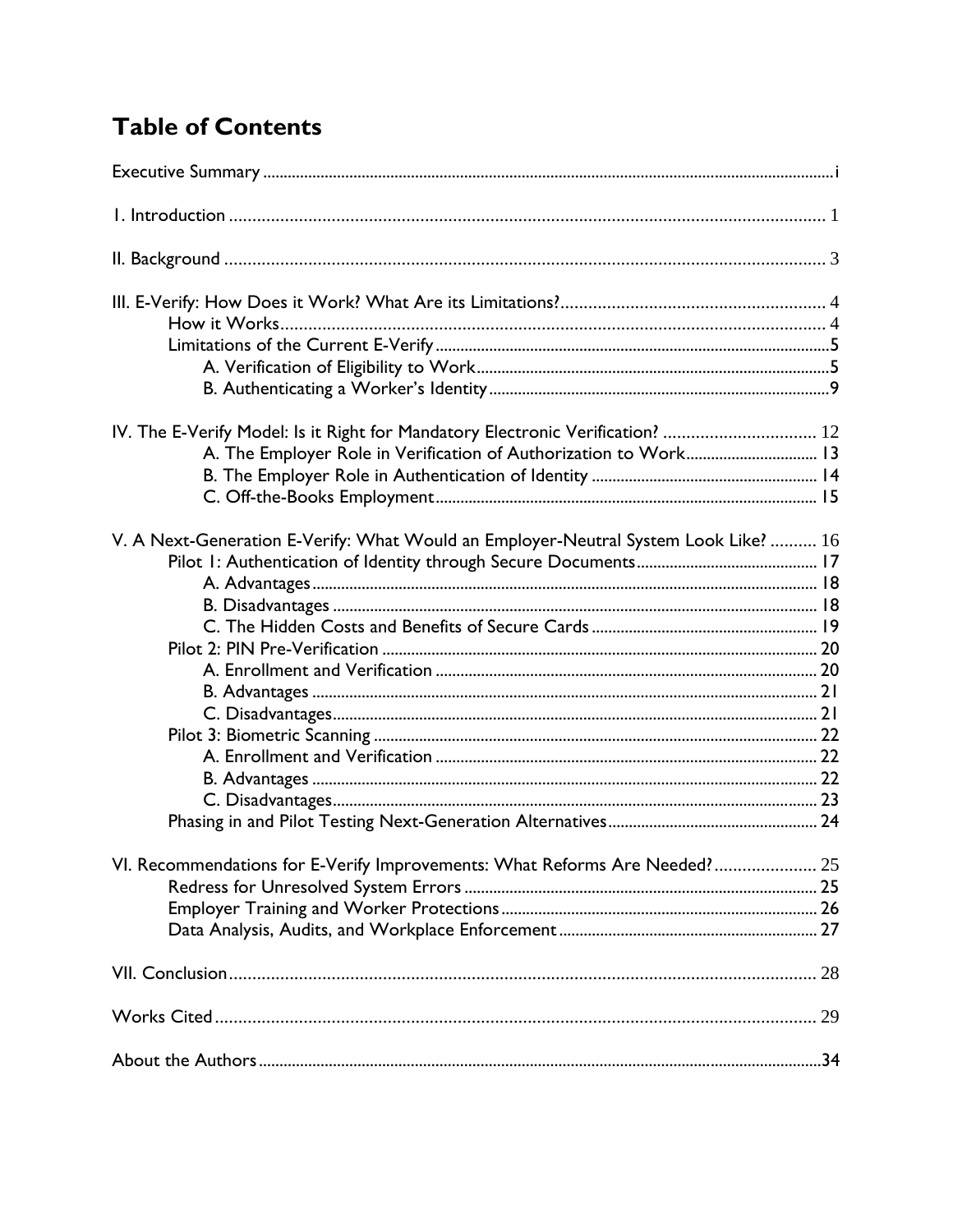# **Executive Summary**

Effective employer verification must be the linchpin of comprehensive immigration reform legislation if new policies are to succeed in preventing future illegal immigration. The goal of mandatory electronic employment verification is to provide a simple, reliable way for employers to hire only legally authorized workers, as the best way to reduce the jobs magnet that fuels most illegal immigration.

To be effective, an electronic verification system must accomplish two things:

- *Verify authorization to work* by connecting the worker's name and biographical data to a legal status.
- *Authenticate a worker's identity* by connecting the individual to a specific name and identity record, and prevent others from fraudulently claiming that identity.

E-Verify, the government's voluntary electronic verification pilot program, is a great improvement over the 1986 Immigration Reform and Control Act's document-based I-9 system, which is still used by most employers today to assess prospective workers' eligibility to work.

Though deficient in its early performance, E-Verify has been greatly improved and error rates have fallen sharply in recent years. E-Verify has demonstrated that it can reliably meet the first test of effectiveness — verifying authorization to work. But it is not capable of doing the second authenticating workers' identity — because of the absence of a secure system or systems for identity verification. And thus, E-Verify cannot detect identity fraud. Nonetheless, E-Verify is serving as a valuable laboratory for testing vital immigration policy questions and it is essential that the E-Verify experience inform new legislative measures regarding employer enforcement.

The central recommendations of this report are that in making electronic verification mandatory for all employers as part of comprehensive immigration reform, Congress and the Department of Homeland Security (DHS) should:

- Authorize testing several new voluntary pilots for a next-generation E-Verify system that would reduce employer guesswork and reliably authenticate the identity of newly hired workers; and
- Take immediate steps to strengthen the existing E-Verify system.

#### **New Voluntary Pilots**

Immigration reform legislation should provide a statutory framework for mandatory electronic verification that allows E-Verify to become a more employer-neutral system. As with E-Verify, the strengths and weaknesses of new approaches can only be fully assessed by implementing them, so testing through new voluntary pilot projects alongside the existing system should be provided for in reform legislation. We recommend the pilot testing of three concepts: *Secure documents; PIN preverification; and biometric scanning.* 

Each of these approaches has strong advantages and disadvantages that are outlined in the report. They should be field-tested alongside the current system to determine the best approach for the next generation of E-Verify. DHS and Congress should continue to build, improve, and invest in the existing E-Verify until an alternative proves to be a sufficient improvement to augment or replace it.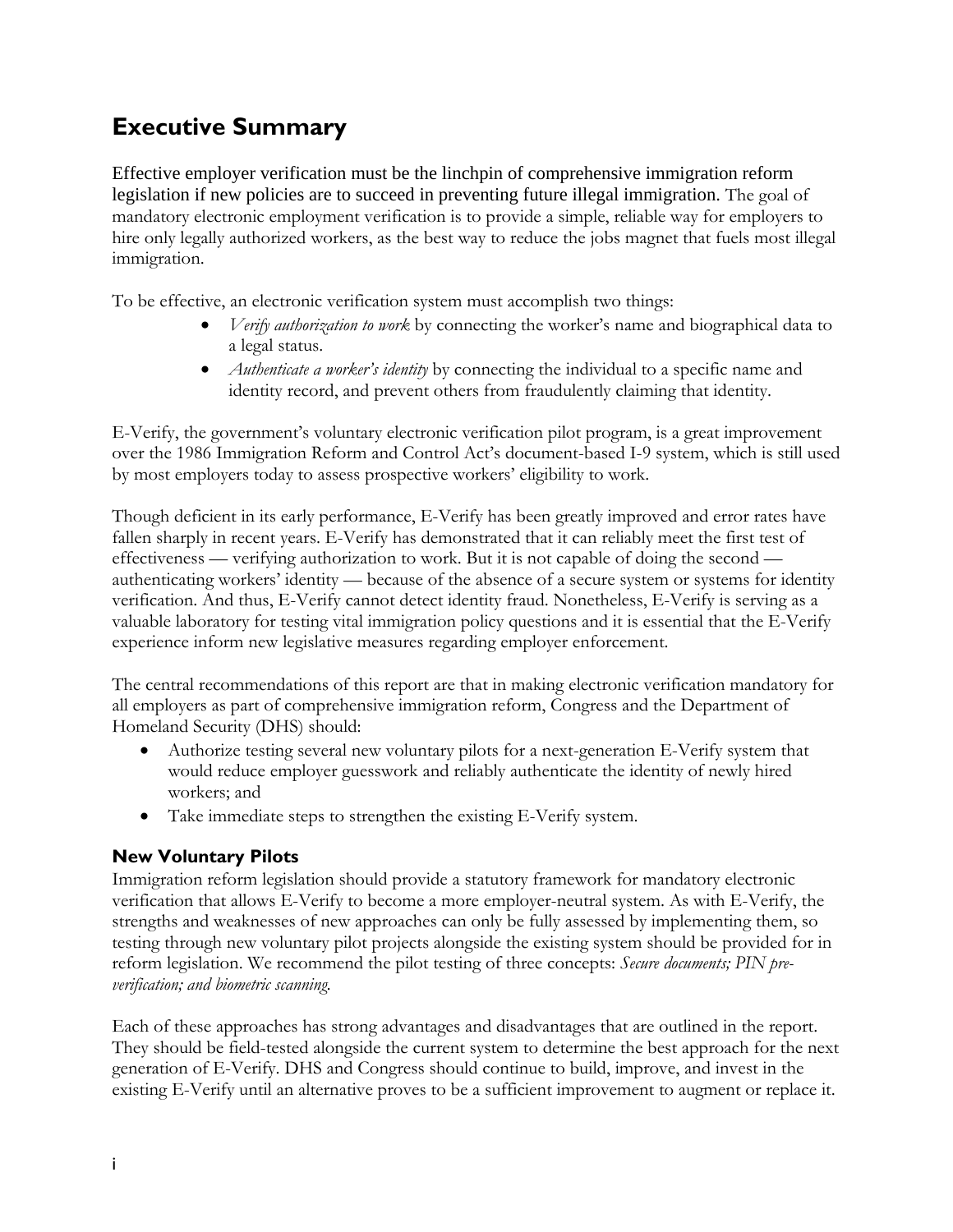#### **Recommendations to Strengthen the Existing E-Verify**

The report recommends three sets of reforms that are urgently needed to strengthen the effectiveness, performance, and stakeholder support for the existing E-Verify:

- Strengthen due-process protections and compensate workers when system errors result in the wrongful termination of US citizens and other legal workers — steps that would be particularly important with a mandatory employment verification mandate that would result in the checks of millions of workers, native and foreign born, each year**;**
- Strengthen enforcement of worker protections and employer penalties, training, and oversight; and
- Monitor E-Verify compliance and strengthen auditing to identify patterns of misuse, selective screening, identity fraud, and off-the-books employment. An effective, up-and-running monitoring and compliance unit must be a top DHS priority.

Employers need the best available tools if they are to successfully comply with requirements to hire only legal workers, an essential element in preventing future illegal immigration. Mandatory electronic verification must be part of comprehensive immigration reform legislation if it is to succeed where past policies have failed. Such reforms must also legalize existing unauthorized immigrants, and modernize the employment-based visa system to allow for future immigration flows, so that workers and employers can comply with new laws.

For E-Verify to succeed over time as a mandatory system, Congress should both strengthen the existing system and provide for pilots to test new approaches for a next-generation E-Verify instead of locking in a single approach. Only in this way can E-Verify take advantage of experience and new technologies to best accomplish its vital immigration policy mission.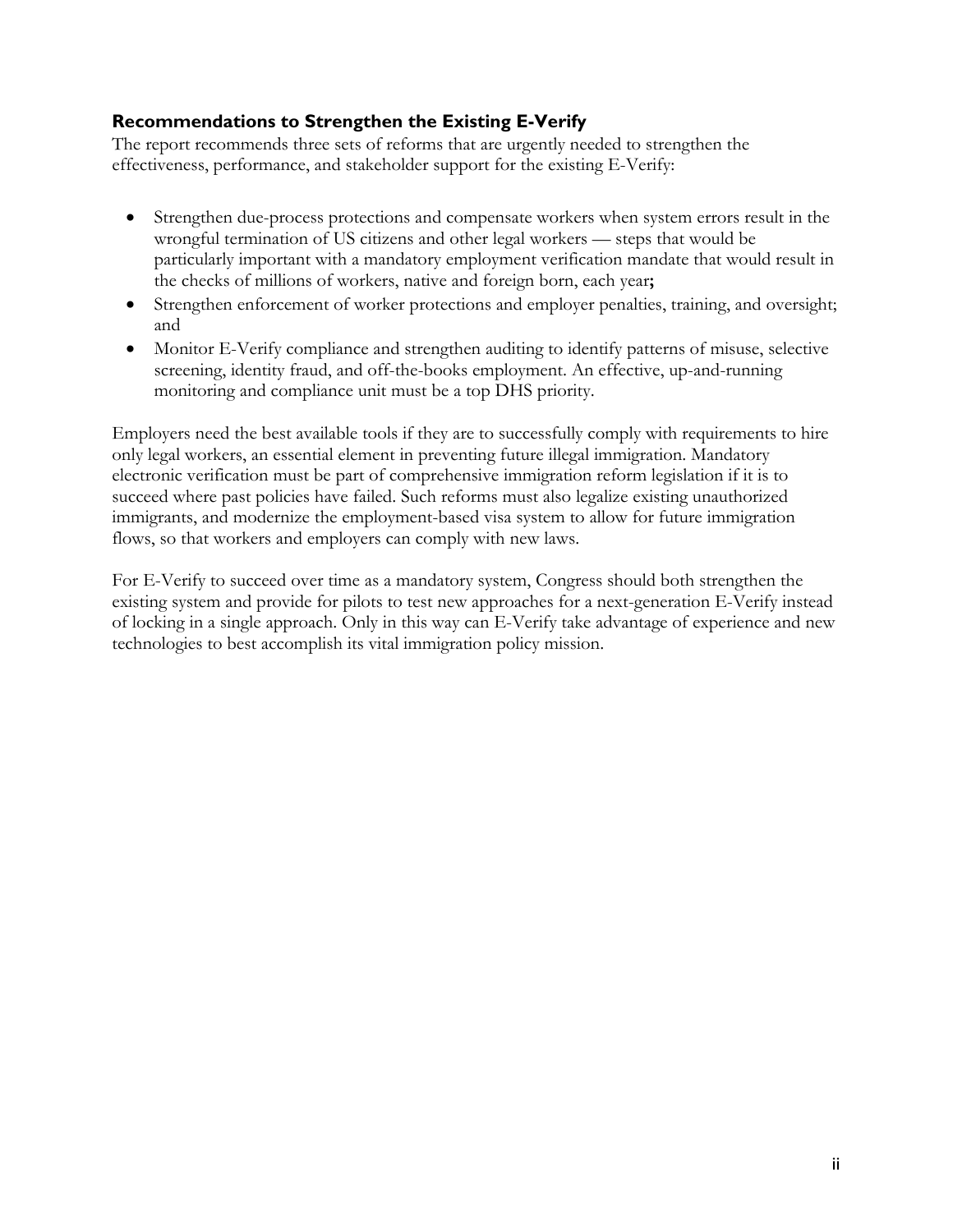## **1. Introduction**

Getting it right on employer verification will be the linchpin of an effective, workable immigration reform bill. The goal of electronic verification is to provide a simple, reliable way for good-faith employers to hire legally authorized workers and to deter others from hiring those not eligible to work in the United States. Mandatory verification rests on the proposition that compliance with workplace immigration law by the large majority of the nation's 7.4 million employers is the best way to reduce the jobs magnet that fuels most illegal immigration.<sup>1</sup>

For more than a decade, the United States has tested various systems for electronic verification. The current mostly voluntary system, known as E-Verify, offers important advantages over the document-based I-9 system established by the Immigration Reform and Control Act of 1986 (IRCA). IRCA requires employers to review one or more documents to determine that new employees are eligible to work in the United States and to attest to their identity.

The document-based system has proven highly vulnerable to fraud; E-Verify offers an effective tool to detect the most common types of fake IDs. Yet E-Verify also places a heavy burden on employers to use the system correctly or risk errors. Thus, as lawmakers consider implementing a mandatory electronic verification system, they should enact changes to make E-Verify more robust in reducing errors, monitoring compliance, and providing redress when there is misuse.

At the same time, E-Verify is serving as a valuable laboratory for testing a vital immigration policy question: What kind of electronic verification gives employers a simple, reliable means to ensure they hire only legal workers while also protecting job seekers from employer mistakes, discrimination, and violations of privacy, including identity theft? As Congress returns to issues of immigration reform, it is essential that lawmakers learn from the E-Verify experience in exploring legislative answers to that question rather than locking in a single approach.

To that end, this report:

- Assesses the current strengths and weaknesses of E-Verify and recommends steps to reduce the system's problems and unintended consequences;
- Addresses the need, and proposes options, for better ways to authenticate identity in a verification system if it is to succeed; and
- Proposes next-generation verification pilots that would tap new technologies and practices to overcome the core weaknesses of the current system and strengthen incentives for workers and employers to use the system properly.

The report's analyses and recommendations are rooted in several key principles that have emerged over the course of more than two decades of public policy failures in trying to make verification work.

 $\overline{a}$ 

<sup>&</sup>lt;sup>1</sup> The US Government Accountability Office estimates that a mandatory verification system would have to accommodate 7.4 million employers; see statement for the record of Richard M. Stana, Director of Homeland Security and Justice Issues, Government Accountability Office, "Employment Verification: Challenges Exist in Implementing a Mandatory Electronic Employment Verification System," GAO-08-895T before the House Judiciary Committee Subcommittee on Immigration, Citizenship, Refugees, Border Security, and International Law, 110th Cong., 2d sess., June 10, 2008, http://www.gao.gov/new.items/d08895t.pdf.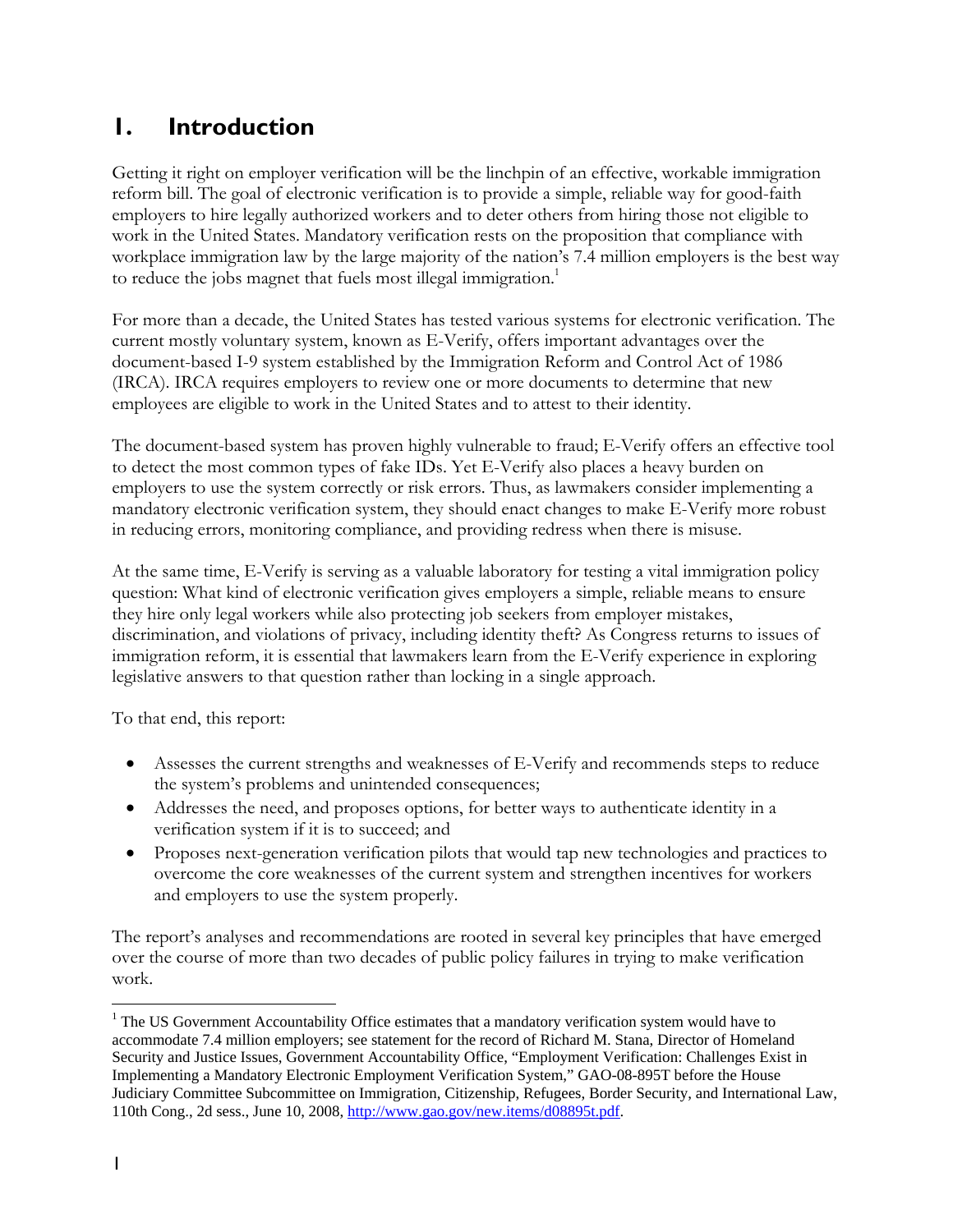Those principles are:

 $\overline{a}$ 

- Employers should be neutral actors to the greatest extent possible. The verification system should not only be simple and reliable, it should also demand the minimum possible numbers of steps and judgment calls by employers. A red-light/green-light system is the best avenue to unbiased implementation and uniform practices, given the more than 60 million hiring actions employers carry out each year.<sup>2</sup>
- The system must be especially cognizant of privacy and individual rights considerations because new requirements primarily will inconvenience US citizens, who are, by definition, legally eligible to work.<sup>3</sup> At the same time, verification procedures must guard against discriminatory treatment of the foreign born who are eligible to work, whether or not they are citizens.
- Verification pilot programs and testing have been invaluable and should continue as the basis for improvements and changes. Legislation should recognize that a mandatory electronic system would represent a massive new workplace norm to implement and should, therefore, allow for phasing-in, mid-course corrections, and future innovations based on experience and likely new technologies.

This report's central recommendation is that Congress and the Department of Homeland Security (DHS) should take immediate steps to strengthen the existing E-Verify system and Congress should authorize testing several new *voluntary pilots* of a next-generation system: secure, biometric work authorization cards; a PIN pre-verification system triggered by workers; and a biometric scanning system permitting employers to capture biometric data from workers at the point of hire. While E-Verify is a great improvement over the purely document-based IRCA system and E-Verify error rates have fallen sharply in recent years, the system's heavy demands on employers and continuing limitations with respect to authenticating identity raise questions about its suitability as a mandatory system — questions which can best be answered by observing its effects in the real world and comparing its performance to alternative systems.

Regardless of their format, new electronic verification mandates are only likely to succeed in the context of broader immigration reforms to legalize existing unauthorized immigrants and to modernize the employment-based visa system so that workers and employers have greater incentives to comply. Each of the proposed pilots offers unique costs and benefits, and each is likely to produce unintended consequences for all workers, whether native or foreign born; it is therefore essential that in mandating electronic verification, Congress allow E-Verify to evolve and take advantage of experience and the newest technologies by not locking in a single approach at this stage.

 $2$  GAO estimates that verification of all new hires would require E-Verify to process 63 million queries per year; see Stana, *Employment Verification: Challenges Exist in Implementing a Mandatory Electronic Employment Verification System, p. 10.* 

<sup>&</sup>lt;sup>3</sup> Universal verification would primarily affect US citizens because they represent 85 percent of the workforce. Any new mandates would likely affect citizens and noncitizens alike (or be vulnerable to fraudulent claims of citizenship). And even if errors disproportionately affect noncitizens, as has been the case under E-Verify, most error victims will likely be US citizens as a function of their greater share of the overall workforce.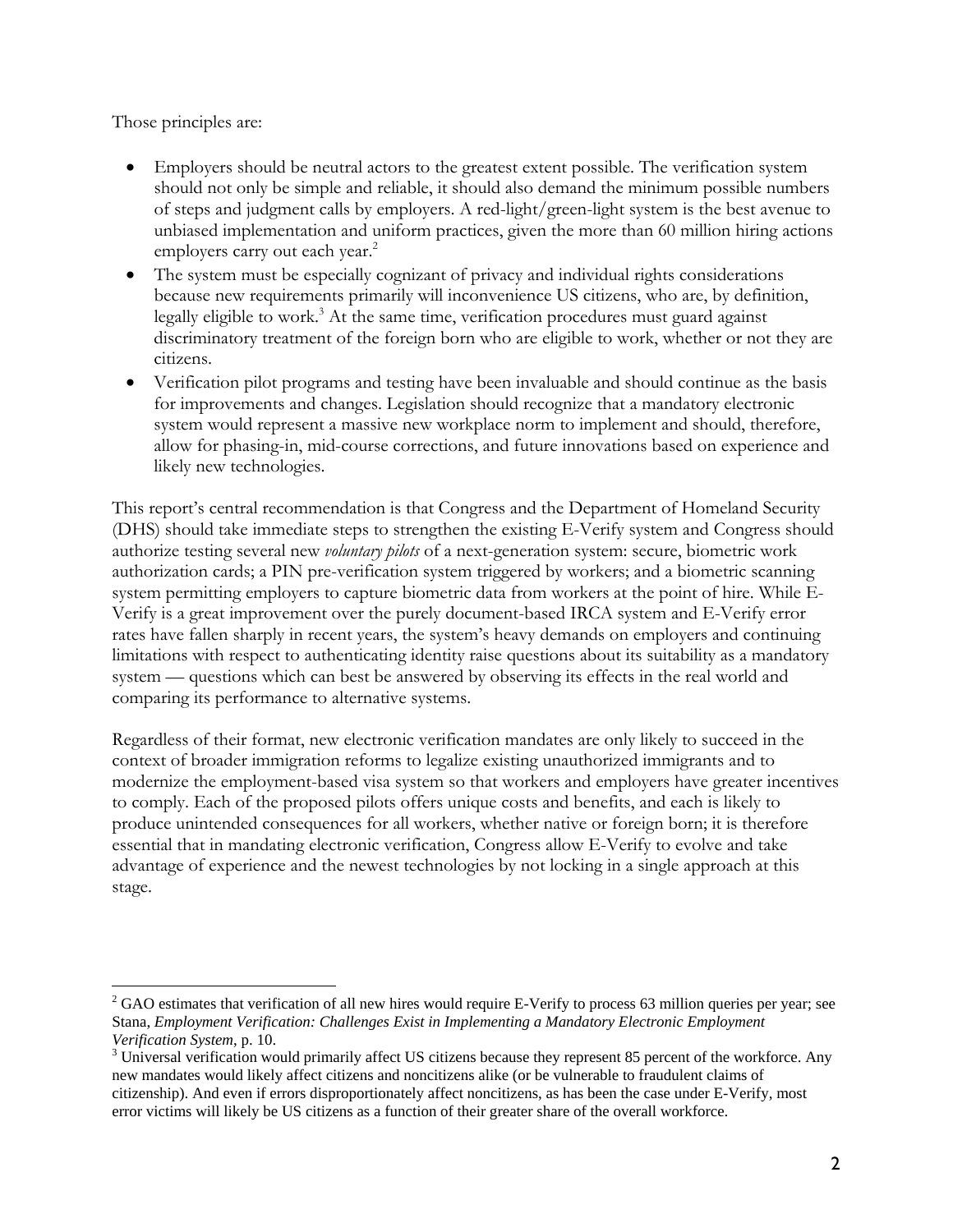# **II. Background**

Most illegal immigration is a response to economic factors. Policy efforts to eliminate the jobs magnet have been a mainstay in immigration policy debates going back to at least the early 1970s. In 1981, the Select Commission on Immigration and Refugee Policy recommended sanctions against employers who knowingly hire workers illegally in the country, leading Congress to enact IRCA in 1986, establishing employer sanctions in the realm of immigration for the first time in US history.

However, IRCA failed to reduce unauthorized employment because — against the Select Commission's advice — the legislation failed to create a reliable system for determining whether job seekers were authorized to work in the United States.<sup>4</sup> Instead, the law allowed employers to establish a prospective worker's identity and work eligibility by checking one or two documents from a list of 29 (since reduced to 26) existing documents routinely used for identification, employment, and other purposes. Employers are required to attest on the I-9 form that the documents appear genuine and belong to the new worker.

IRCA's requirements spawned a flourishing market of fraudulent documents that "prove" identity and work eligibility.<sup>5</sup> The vulnerability to document fraud means that many good-faith employers check documents, but still hire unauthorized workers inadvertently. At the same time, bad-faith employers are able to shield themselves from sanctions by going through the motions of compliance (i.e., checking documents) without intending to screen out unauthorized workers; prosecutors typically have a difficult time proving *knowing* employment of unauthorized workers, which was the standard set in IRCA.

Ineffective document provisions also created uncertainty in the verification process, and some employers responded by lowering the wages of unauthorized workers, rather than discontinuing their employment.<sup>6</sup> Some employers also reacted by discriminating against workers who seemed like they might be illegal, especially Hispanics and other ethnic minorities.<sup>7</sup>

http://archive.gao.gov/f0902b/162489.pdf; and GAO, *Weaknesses Hinder Employment Verification and Worksite Enforcement Efforts* GAO-05-813 (Washington, DC: Government Accountability Office, 2005),

 $\overline{a}$ <sup>4</sup> The Select Commission called for a "system of more secure identification" in support of employer sanctions, and the Senate passed employer sanctions bills in 1982 and 1983 which would have established a national ID card (in 1982) and a national phone-in system (in 1983) to provide employers with new tools for eligibility verification. 5 See GAO, *Illegal Aliens: Fraudulent Documents Undermining the Effectiveness of the Employment Verification System* GAOT-GGD/HEHS-99-1 75 (Washington, DC: Government Accountability Office, 1999),

http://www.gao.gov/new.items/d05813.pdf.<br><sup>6</sup> Jorge Durand, Douglas S. Massey, and Emilio A. Parrado, "The New Era of Mexican Migration to the United States," *Journal of American History* 86, 2 (1999); Sherrie A. Kossoudji and Deborah A. Cobb-Clark, "Coming out of the Shadows: Learning about Legal Status and Wages from the Legalized Population," *Journal of Labor Economics* 20, 3 (July 2002): 598-628; Julie A. Phillips and Douglas S. Massey, "The New Labor Market: Immigrants and Wages after IRCA," *Demography* 36, 2 (1999): 233-246; and Francisco L. Rivera-Batiz, "Undocumented Workers in the Labor Market: An Analysis of the Earnings of Legal and Illegal Mexican Immigrants in the United States," *Journal of Population Economics* 12, 1 Special Issue on Illegal Migration (1999): 91-116.

<sup>&</sup>lt;sup>7</sup> Five percent of employers "began a practice, as a result of IRCA, not to hire job applicants whose appearance or accent led them to suspect that they might be unauthorized aliens;" 9 percent of employers said that because of IRCA they "began hiring only persons born in the United States or not hiring persons with temporary work eligibility documents;" and a matched pair survey of job applicants found that Anglo job applicants received 52 percent more job offers than Hispanic job applicants with identical records, see GAO, *Immigration Reform:*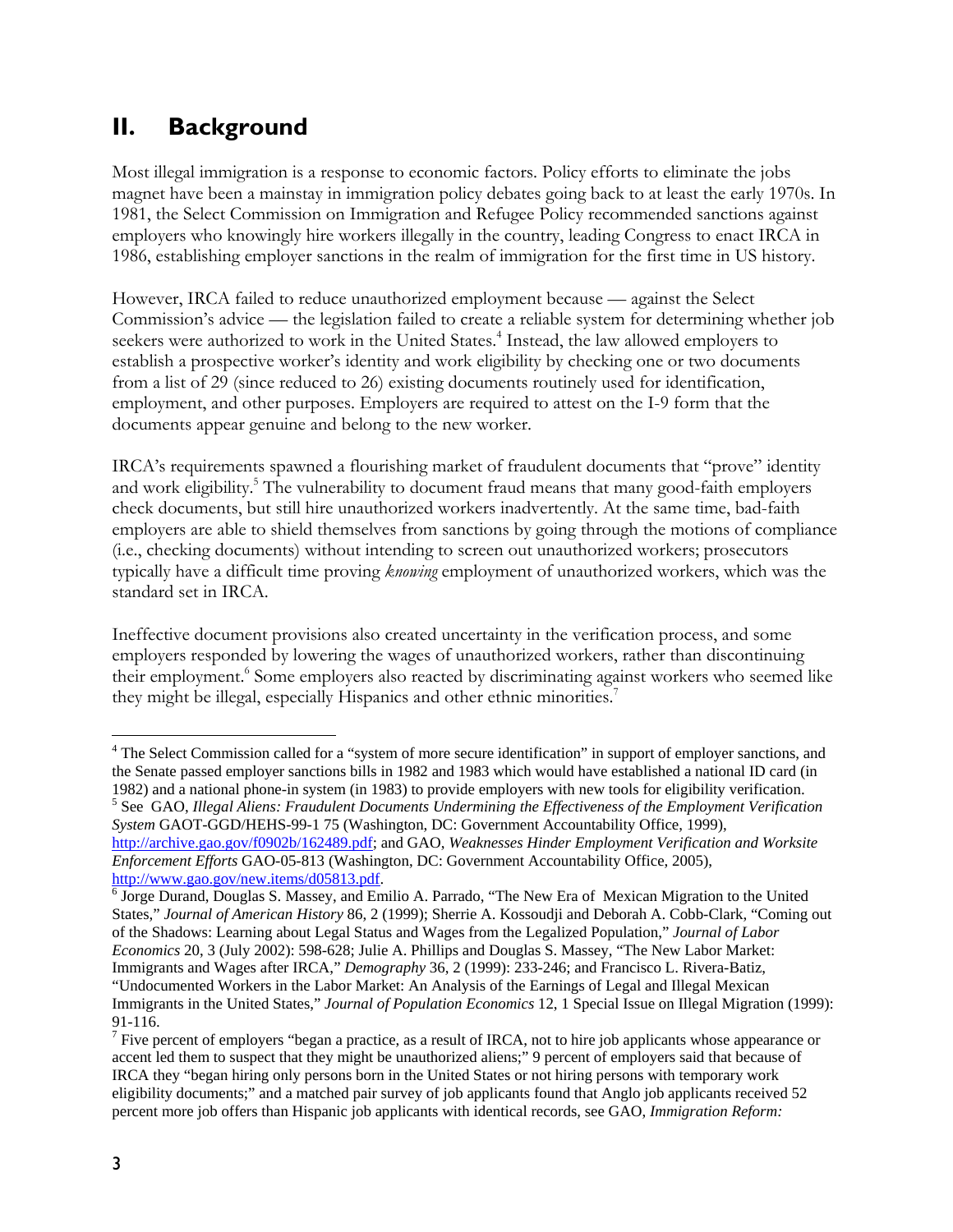In 1994, the US Commission on Immigration Reform identified ineffective document provisions as a fundamental barrier to effective employer enforcement and a cause of discrimination.<sup>8</sup> The Commission recommended that Congress create an electronic eligibility verification system (EEVS) to curb document fraud. Congress responded in 1996 by calling for three electronic verification pilot programs as part of the Illegal Immigration Reform and Immigrant Responsibility Act (IIRIRA).<sup>9</sup> One of the pilots, termed the Basic Pilot, became a national voluntary program in 2003, and operates today as E-Verify.<sup>10</sup>

To be effective, verification must be a routine part of the hiring process — akin to paying taxes and noncompliant employers must be targeted for enforcement.

## **III. E-Verify: How Does it Work? What Are its Limitations?**

### **How it Works**

1

The E-Verify system uses the same biographical information that workers provide when filling out the I-9 form, including name, date of birth, Social Security number (SSN), and for noncitizens the Alien Identification (or I-94) number. E-Verify employers agree to submit this information through a secure website within three days after a worker is hired.11 These data are checked against the Social Security Administration (SSA) main database, known as Numident, and, in the case of noncitizens, against the Department of Homeland Security (DHS) composite database known as the Verification Information System (VIS).

If the worker's identity data match these records and show either US citizenship or employment authorization for noncitizens, E-Verify returns an immediate confirmation to the employer through the website, stating that the person is authorized to work. When the data cannot be verified through a secondary manual database search by DHS status verifiers — about 3.1 percent of the time during the first quarter of Fiscal Year  $2009^{12}$  — E-Verify responds with a tentative nonconfirmation (TNC). A TNC does not prove that a worker is unauthorized, because a nonmatch may be the result

*Employer Sanctions and the Question of Discrimination* GGD-90-62, (Washington, DC: Government Accountability Office, 1990), http://archive.gao.gov/d24t8/140974.pdf. Also see Cynthia Bansak and Steven Raphael, "Immigration Reform and the Earnings of Latino Workers: Do Employer Sanctions Cause Discrimination?" *Industrial and Labor Relations Review, Vol. 54, No. 2 (2001): 275-295.* 

US Commission on Immigration Reform, *US Immigration Policy: Restoring Credibility* (Washington, DC: Government Printing Office, 1994), http://www.utexas.edu/lbj/uscir/reports.html.

<sup>&</sup>lt;sup>9</sup> In addition to Basic Pilot, IIRIRA authorized the Citizenship Attestation Verification Pilot and the Machine-

Readable Document Pilot. Both were dropped in favor of the more universal and more effective Basic Pilot.<br><sup>10</sup> As of May 2009, US Citizenship and Immigration Services (USCIS) reported that about 2 percent of the country's business establishments (125,000 businesses) are registered to use E-Verify, and about 14 percent of nonfarm hires are screened by the program (6 million queries per year). GAO has previously reported that only half of all registered E-Verify users regularly screen workers through the system; see Stana, *Employment Verification:* 

Challenges Exist in Implementing a Mandatory Electronic Employment Verification System, p. 10.<br><sup>11</sup> USCIS defines "hire" as offer and acceptance of a job, while the I-9 defines it as the first day of paid work.<br><sup>12</sup> Westat

http://www.uscis.gov/portal/site/uscis/menuitem.5af9bb95919f35e66f614176543f6d1a/?vgnextoid=f82d8557a487a 110VgnVCM1000004718190aRCRD&vgnextchannel=a16988e60a405110VgnVCM1000004718190aRCRD.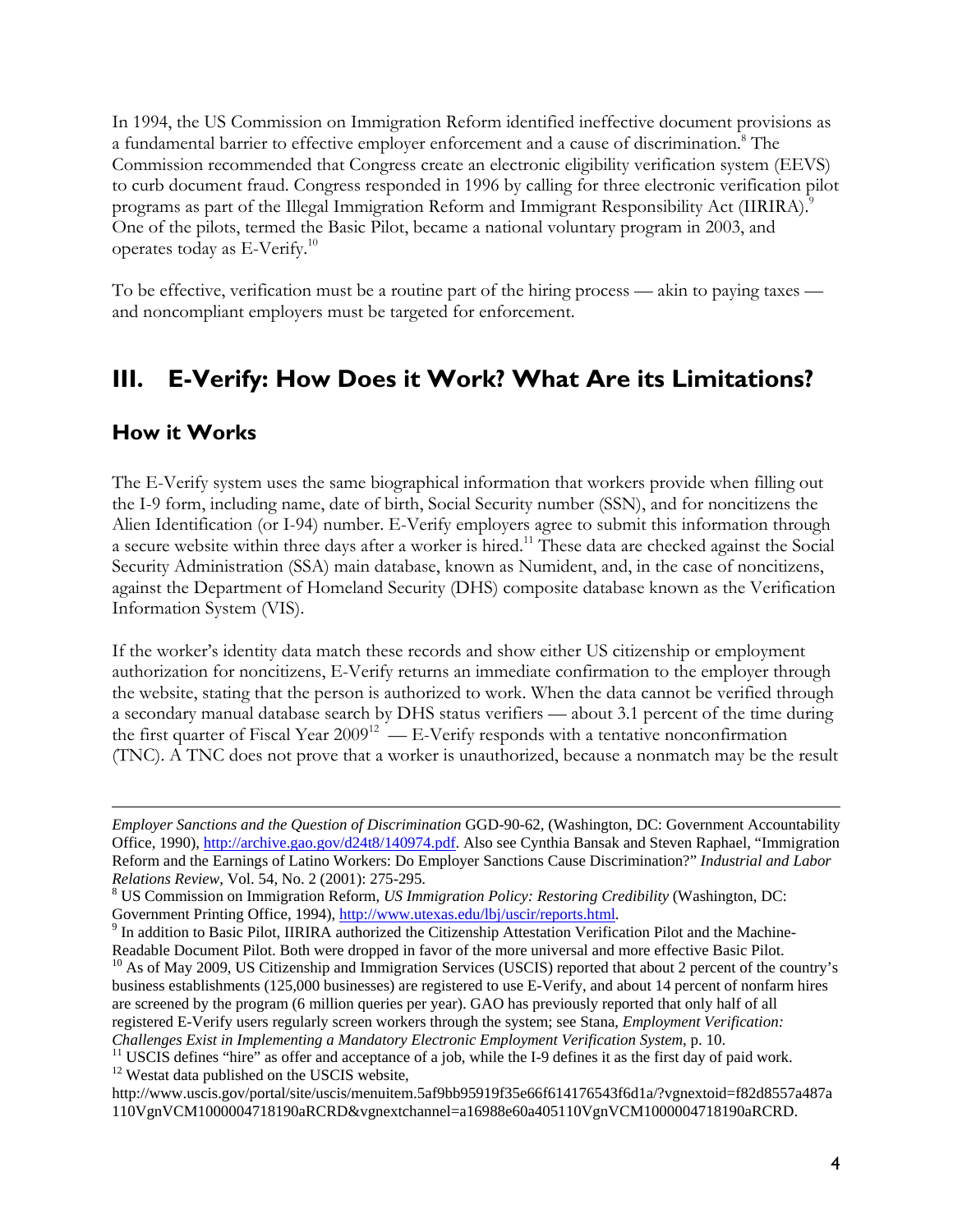of a database or user error. Thus, employers are required to notify workers of the TNC and provide them with instructions to correct the record in case of error.

Workers have eight business days to contact the appropriate federal agency and initiate a challenge to the TNC, which generally requires calling US Citizenship and Immigration Services (USCIS) or visiting an SSA field office. Absent cause, employers are prohibited from taking adverse action against a worker (e.g., to terminate employment, withhold wages, or delay training) while a TNC is pending. USCIS and SSA may take an additional two days (ten days total) to resolve a TNC or will issue a "case in continuance" notice if the TNC cannot be resolved on this timeline.

If a worker fails to act on a TNC within the eight days — as is the case in about 85 percent of TNC cases<sup>13</sup> — or if SSA and USCIS are unable to confirm work authorization after further review, the employer receives a final nonconfirmation notice. That notice indicates the worker is not work authorized, and the employer is encouraged to terminate the worker or risk being penalized for knowing employment of an unauthorized worker.<sup>14</sup>

## **Limitations of the Current E-Verify**

To be effective, electronic verification must accomplish two things:

- The system must *verify authorization to work* by connecting the worker's name and biographical data to a legal status.
- The system must *authenticate a worker's identity* by connecting the individual to a specific name and identity record, and must prevent others from fraudulently claiming that identity.

There is uncertainty and potential for errors attendant to both of these functions, as is the case for all automated information systems. E-Verify has demonstrated that it can reliably meet the first test of effectiveness — verifying authorization to work — but it is not able to do the second authenticate workers' identity — because of the absence of a sufficiently universal and secure system or systems of identity verification to incorporate into the E-Verify design and procedures. Further discussion of these issues follows.

## **A. Verification of Eligibility to Work**

Much has been written and debated about error rates in E-Verify. Database errors may prevent US citizens and other legal workers from initially — or occasionally ever — being confirmed by the

 $\overline{a}$ 13 See Westat, *Findings of the Web-Based Basic Pilot Evaluation¸* (Rockville, MD: Westat, 2007), pp. 44-49, http://www.uscis.gov/files/article/WebBasicPilotRprtSept2007.pdf.<br><sup>14</sup> Civil penalties for knowing employment of unauthorized workers range from \$250 to \$10,000 per violation, and

employers may face criminal penalties for engaging in a pattern or practice of repeated violations; see INA §§274A(e)-(f). According to the E-Verify Memorandum of Understanding signed by each employer (p. 5), "If the employee does not choose to contest a tentative nonconfirmation or a photo nonmatch or if a secondary verification is completed and a final nonconfirmation is issued, then the employer can find the employee is not work authorized and terminate the employee's employment," http://www.uscis.gov/files/nativedocuments/MOU.pdf. Also see USCIS, E-Verify User Manual, p. 34-35, http://www.uscis.gov/files/nativedocuments/E-Verify\_Manual.pdf.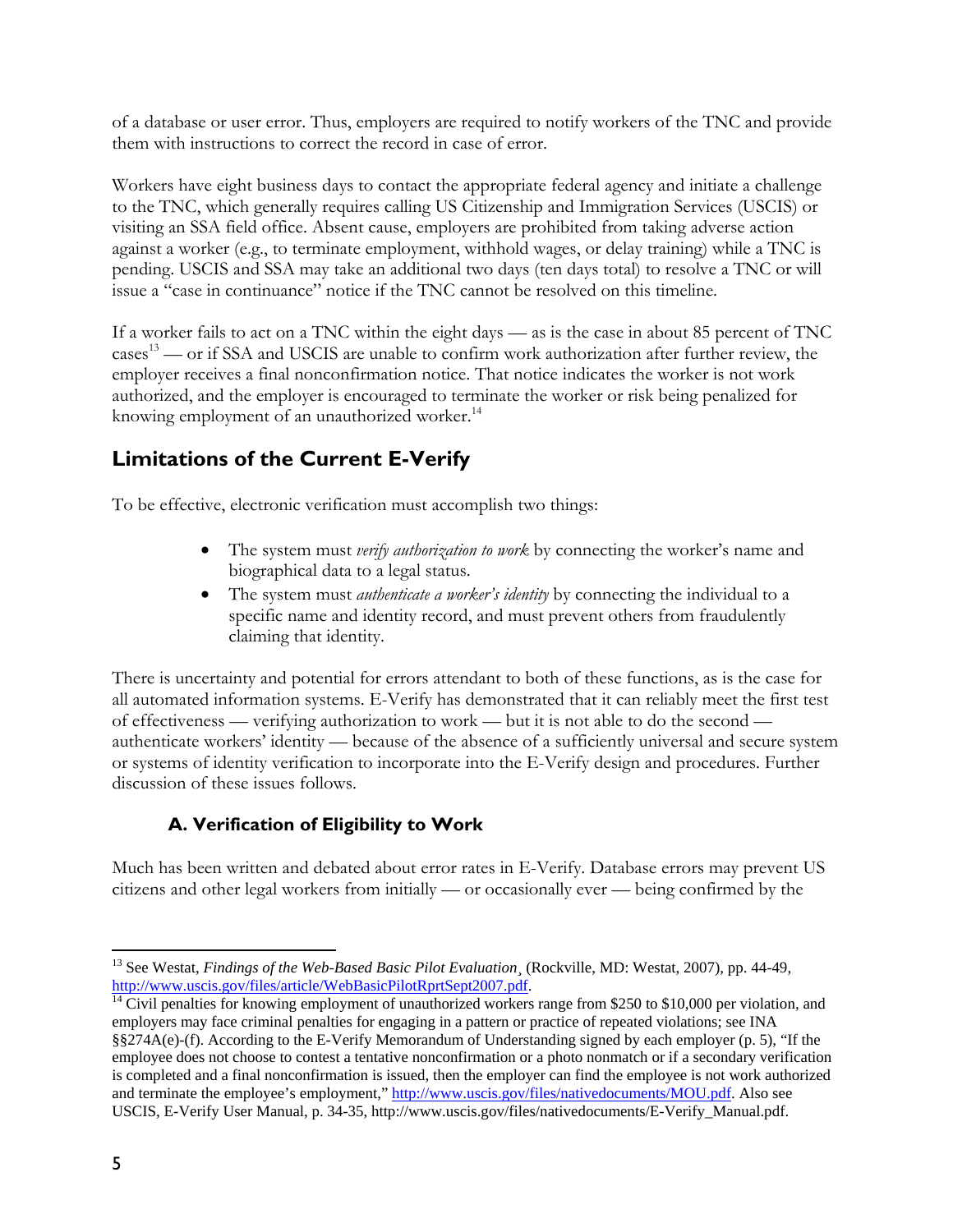system, thus creating problems for a legal worker who is either not notified of the TNC by the employer or who fails to resolve it. False nonconfirmations result from the following types of errors:

- *Basic database errors*. All large databases Numident, for example, contains 449 million records and the Verification Information System (VIS), the operating system for E-Verify, checks against 80 million records — are subject to human error.<sup>15</sup> Some records accessed by E-Verify consist of paper files, and are still being converted to electronic formats, resulting in potential errors.
- *Database maintenance and aggregation*. Databases accessed by E-Verify are constantly evolving as citizens, legal residents, and work-authorized nonimmigrants change their names (including through marriage) and immigration status. To keep pace with these changes, which may occur at many different points in the system, the VIS database aggregates eight different DHS and legacy Immigration and Naturalization Service (INS) databases.<sup>16</sup>
- *Misspellings and incorrect name order*. Many names have multiple possible spellings, especially in the case of transliterations from non-Latin alphabets. Some immigrants come from cultures in which naming and name-order conventions differ from those in the United States, making them more prone to such errors.<sup>17</sup>
- *User error*. E-Verify relies on employers to input workers' I-9 data. Employers make mistakes with complex names, through carelessness, or in reading handwriting and documents.

When such errors lead to a TNC, correcting records may be a burden. Although individuals have a strong self-interest in ensuring the accuracy of their government records, workers may also unexpectedly have to take time from work — typically unpaid — to contact USCIS (usually by phone) or SSA (usually in person) to correct errors that are often no fault of their own.<sup>18</sup> Such problems disproportionately affect legal immigrants, foreign-born citizens, and other minority groups, who are all more likely than other workers to be affected by each of the above errors.<sup>19</sup>

1

<sup>&</sup>lt;sup>15</sup> See Elizabeth Pierce, "Modeling Database Error Rates," *Data Quality* 3, 1 (1997).<br><sup>16</sup> USCIS reports it uses the following databases to confirm employee work authorization: DHS Central Index System, Computer Linked Automated Information Management System 3, Interagency Border Inspection System I-94 data, Image Storage and Retrieval System, SSA Numerical Identification File, Interagency Border Inspection System Real Time Arrival, Computer Linked Automated Information Management System 4, and the Reengineered Naturalization Automated Casework System.

<sup>&</sup>lt;sup>17</sup> This problem is mitigated by SSA algorithms which allow for some variation in name order, and by manual checks by USCIS status verifiers. Nonetheless, name-order errors remain problematic, a problem also observed during the 2004 and 2008 elections when many Asian Americans were denied voting rights due to name-order errors on voter roles. See Asian American Legal Defense and Education Fund, "Asian American Access to Democracy in the 2008 Elections," http://aaldef.org/docs/AALDEF\_Election\_2008\_Report.pdf. <sup>18</sup> See Westat, *Findings of the Web-Based Basic Pilot Evaluation*, Appendix E,

http://www.uscis.gov/files/article/WebBasicPilotRprtSept2007.pdf. According to SSA, most US citizens correct TNCs by visiting SSA field offices, and the average correction requires 1.5 visits. Here and throughout, our statistics on E-Verify's performance are mainly derived from Westat's published data. These data were commissioned by DHS in response to a congressional mandate for assessments of the program.

<sup>&</sup>lt;sup>19</sup> The known error rate (i.e., corrected TNCs) in 2006-2007 was 30 times higher for foreign-born than native-born workers, and *98 times* higher for naturalized US citizens than for native-born citizens. See Westat, *Findings of the Web-Based Basic Pilot Evaluation*, pp. xxv-xxvi. Reforms enacted in 2007 reduced these disparities, and DHS reported that the error rate for naturalized citizens had fallen 39 percent as of May 2008, though new comparative data are unavailable; see statement for the record of Michael Aytes, Acting Deputy Director, US Citizenship and Immigration Services, "Priorities Enforcing Immigration Law" before the House Committee on Appropriations, Subcommittee on Homeland Security, 111th Cong., 1<sup>st</sup> sess., April 2, 2009,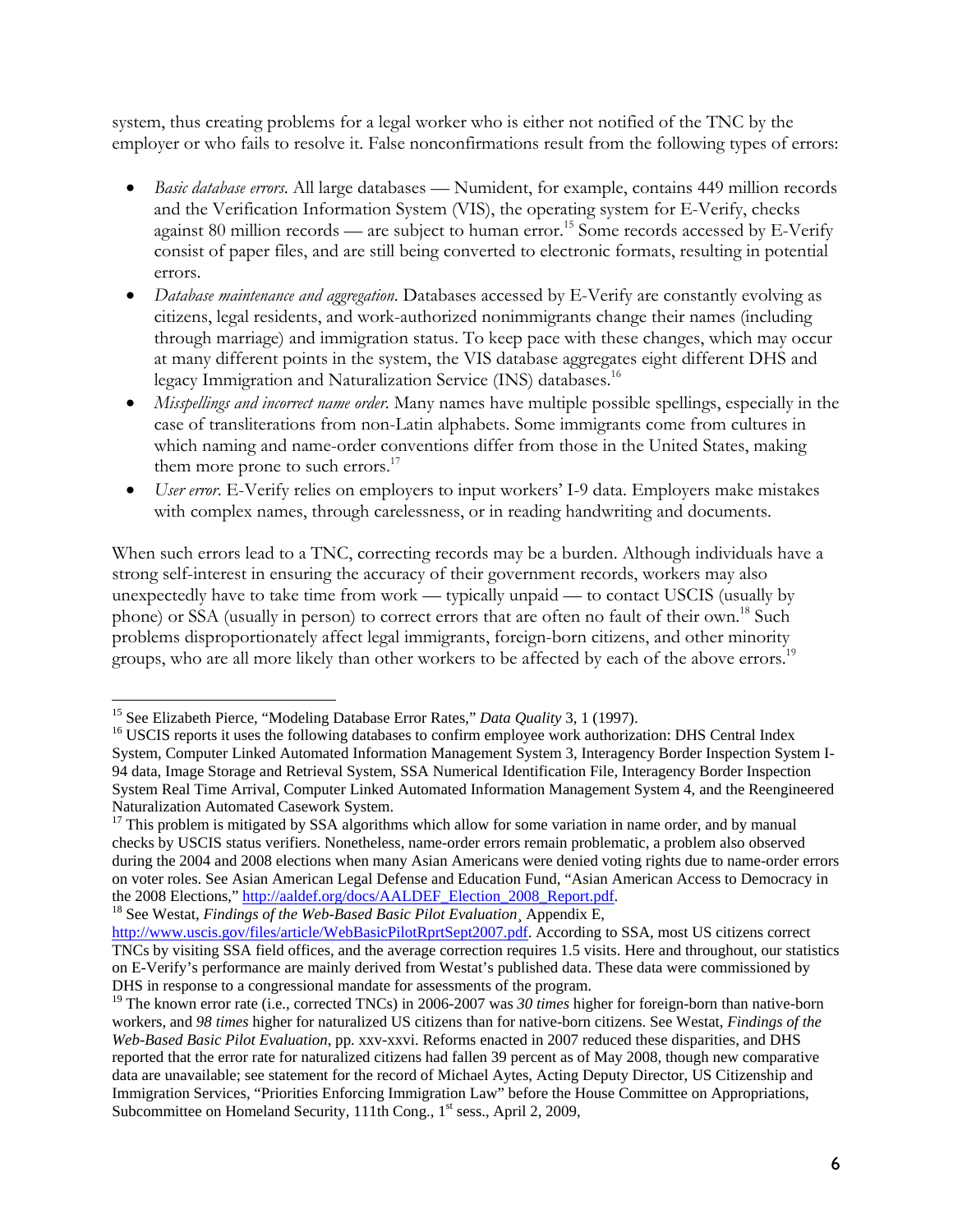False nonconfirmations are also costly to employers because they create inefficiencies in the employment process. Despite the ten-day timeline for resolving TNCs, the average time from date of hire to closing a TNC in 2006-2007 was 39.7 days.<sup>20</sup> Erroneous TNCs and delayed resolution of TNCs have been employers' most frequent complaints following the implementation of mandatory E-Verify in Arizona.<sup>21</sup>

#### **Erroneous Nonconfirmations: Scope of the Problem**

Recognizing that no automated information system will ever be error-free, how serious is the false nonconfirmation problem?

The precise scope of the problem is not known, because some legal workers fail to correct erroneous nonconfirmations. Legal workers may fail to correct TNCs because their employers do not provide needed information or actively discourage them from doing so. When workers are informed about a TNC, they may find it too costly or inconvenient to correct the record, or they may lack the documents needed to do so.<sup>22</sup> Workers often may continue working without correcting a TNC, either at the same employer or a different job. Statistical models also underestimate nonconfirmation error rates because they cannot account for identity fraud.<sup>23</sup>

Still, the available evidence is that about 1 percent of all E-Verify queries result in false nonconfirmations for legal workers, out of a total nonconfirmation rate of 3.1 percent during the first quarter of 2009. This figure includes about 0.3 percent of workers who successfully corrected

http://www.uscis.gov/portal/site/uscis/menuitem.5af9bb95919f35e66f614176543f6d1a/?vgnextoid=d3ace7c336c60 210VgnVCM1000004718190aRCRD&vgnextchannel=75bce2e261405110VgnVCM1000004718190aRCRD. 20 Westat, *Findings of the Web-Based Basic Pilot Evaluation*, p. E-4. The actual time to resolve TNCs may have been even longer, as two employers in the sample did not comply with proper reporting requirements.<br><sup>21</sup> Arizona was the first of three states (followed by South Carolina and Mississippi) to require employers to use E-Verify, and eight additional states require certain employers to use the system; see Marc Rosenblum, *The Basics of E-Verify, the US Employer Verification System, Migration Information Source,* (Washington, DC: Migration Policy Institute, 2009). Employer complaints about delayed verification primarily concern the requirement that workers not be placed in probationary status (e.g., suspending wages and training expenses) pending resolution of a TNC; see USCIS Ombudsman, *Observations on the E-Verify Experience in Arizona & Recommended Customer Service Enhancements* (Washington, DC: US Department of Homeland Security Office of the Citizenship and Immigration Services Ombudsman, 2008), http://www.dhs.gov/xlibrary/assets/cisomb\_everify\_recommendation\_2008-12-22.pdf. Also see Christina Boomer, "Some Valley workers having trouble with E-Verify," ABC 15 TV, March 24, 2008, http://www.abc15.com/news/local/story/Some-Valley-workers-having-trouble-with-E-Verify/VdTlB1vZu0-- Qy0e5zGJcg.cspx; Ronald Hansen, "Economy Serves Up Unhappy Meal: Worst Lull in 2 Decades is Hurting Valley Restaurateurs," *Arizona Republic*, March 3, 2008; and Becky Pallack, "Small Businesses Bump into E-Verify Obstacles," *Arizona Daily Star*, April 8, 2008. 22 The Brennan Center for Justice estimated that 21million US citizens lacked valid identity documents in 2006, and

<sup>13</sup> million do not have access to passports, birth certificates, or naturalization papers needed to prove their citizenship. See Brennan Center for Justice, *Citizens without Proof: A Survey of Americans' Possession of Documentary Proof of Citizenship and Photo Identification* (New York: New York University, November 2006), http://www.brennancenter.org/page/-/d/download\_file\_39242.pdf. At least four out of 326 workers (1.2 percent) who received TNCs in 2006-2007 Westat case studies were legal workers who were unable to contest the findings because they did not understand how to do so or who tried to do so but were unsuccessful (see Westat, *Findings of* 

<sup>&</sup>lt;sup>23</sup> The erroneous nonconfirmation rate is equal to the number of false nonconfirmations divided by the number of accurate confirmations. As we have seen, the denominator in this calculation (the number of confirmations) includes an unknown number of unauthorized workers, making the observed error rate appear smaller than the actual rate.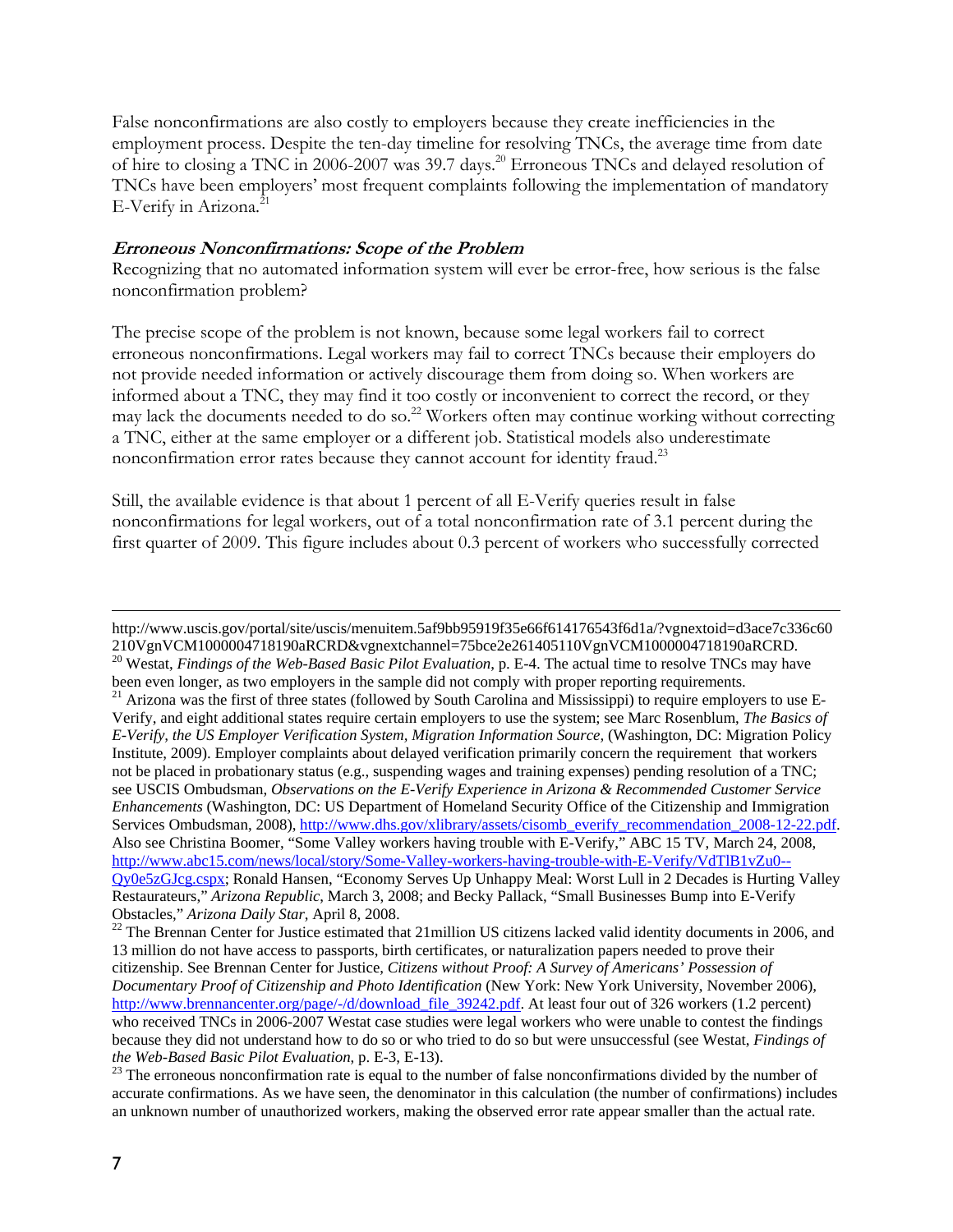TNCs — the minimum observed error rate — and our estimate that about 0.6 percent of workers likely failed to correct erroneous nonconfirmations.<sup>24</sup>

This error rate represents a 90 percent improvement since 1998 as a result of enhancements USCIS has made to the system. Advances include new filtering software that alerts employers to data-entry errors, and fuller integration of DHS and State Department databases that ensures that recent immigrants and citizens are more likely to be confirmed. USCIS deserves considerable credit for these important and successful reforms.

Through such reforms, USCIS has successfully addressed most of the readily correctable sources of error in the system, $^{25}$  and has a plan for further reductions. Most remaining false nonconfirmations are likely a result of employer mistakes and "root errors" in the actual databases, rather than miscommunication among the databases or other problems which can be addressed by USCIS.<sup>26</sup> Thus, substantial further reductions in the rate of false nonconfirmations seem unlikely.

#### **Error Rates in a Mandatory System**

 $\overline{a}$ 

In a mandatory electronic system, a 1 percent error rate would affect about 600,000 workers per year. The rate could increase with new E-Verify mandates because growing the system would place added strain on the system's infrastructure and staffing, and could lead to new types of errors.<sup>27</sup>

citizenship through their parents), for whom USCIS still only has paper files. Derived citizens who do not get certificates of citizenship do not appear as citizens in their paper A file. While they are work authorized, as any other citizen would be, there is a mismatch on citizenship which causes TNCs and potentially problems at SSA.

 $24$  The 1 percent error rate is a "best guess" estimate; the exact error rate cannot be measured with available data, and some sources suggest it is a good deal higher. Westat, *Findings of the Web-Based Basic Pilot Evaluation,* Appendix C, p.  $C-1 - C-5$ , estimates a total erroneous nonconfirmation rate of 0.81 percent. This estimate assumes that 61 percent of US citizens and 85 percent of work-authorized noncitizens who receive erroneous TNCs choose to appeal; and it does not control for the problem of false confirmations in the denominator. Using Westat's 2006-2007 data and assuming that 20 percent of workers lack the information to appeal — as employer surveys suggest yields a total estimated erroneous nonconfirmation rate of 1.65 percent. Westat's detailed case studies of five employers identified at least six workers out of 326 TNCs (1.8 percent) who were erroneously nonconfirmed, and 31 out of 364 (8.5 percent) who were able to correct an erroneous TNC (total erroneous nonconfirmation rate of 10.3 percent; see Appendix E). Other employers have reported error rates similar to those observed in the Westat case studies: Intel Corporation reported that slightly over 12 percent of its workers received TNCs in 2008 even though *all* of them were ultimately found to be work authorized; see Intel Corporation, "Comments on Proposed Employment Eligibility Regulations Implementing Executive Order 12989 (as amended)," August 8, 2008. And the American Council on International Personnel describes a large firm with a TNC rate of 15 percent; see American Council on International Personnel, "Comments on Proposed Rule Published at 73 Fed. Reg. 33374 (June 12, 2008)," August 11, 2008. All of these studies predate reforms implemented by USCIS in 2007-2008 which have likely reduced false nonconfirmations. Also see footnote 22.<br><sup>25</sup> The main exception is data on derived US citizens (such as children born abroad who are eligible for US

<sup>&</sup>lt;sup>26</sup> "Root errors" are mistakes in the underlying SSA and DHS databases which can only be detected during the verification process. A 2006 SSA study found that *4.1 percent* of SSA records contained data mismatches that could result in E-Verify nonconfirmations: *Accuracy of the Social Security Administration's Numident File*, A-08-06- 26100 (Washington, DC: Social Security Administration, 2006), http://www.ssa.gov/oig/ADOBEPDF/A-08-06- 26100.pdf. In the case of DHS, GAO found that between 1 and 4 percent of migrants' A files, the primary record for all immigrants in the United States, could not be located; and error rates were much higher in busier regions, including a 20 percent missing-record rate in the San Diego field office. See GAO, *Immigration Benefits: Additional Efforts Needed to Help Ensure Alien Files Are Located When Needed* GAO 07-85 (Washington, DC: Government Accountability Office, 2006), http://www.gao.gov/new.items/d0785.pdf.<br><sup>27</sup> GAO estimates that verification of all new hires would require E-Verify to process 63 million queries per year;

see Stana, *Employment Verification: Challenges Exist in Implementing a Mandatory Electronic Employment*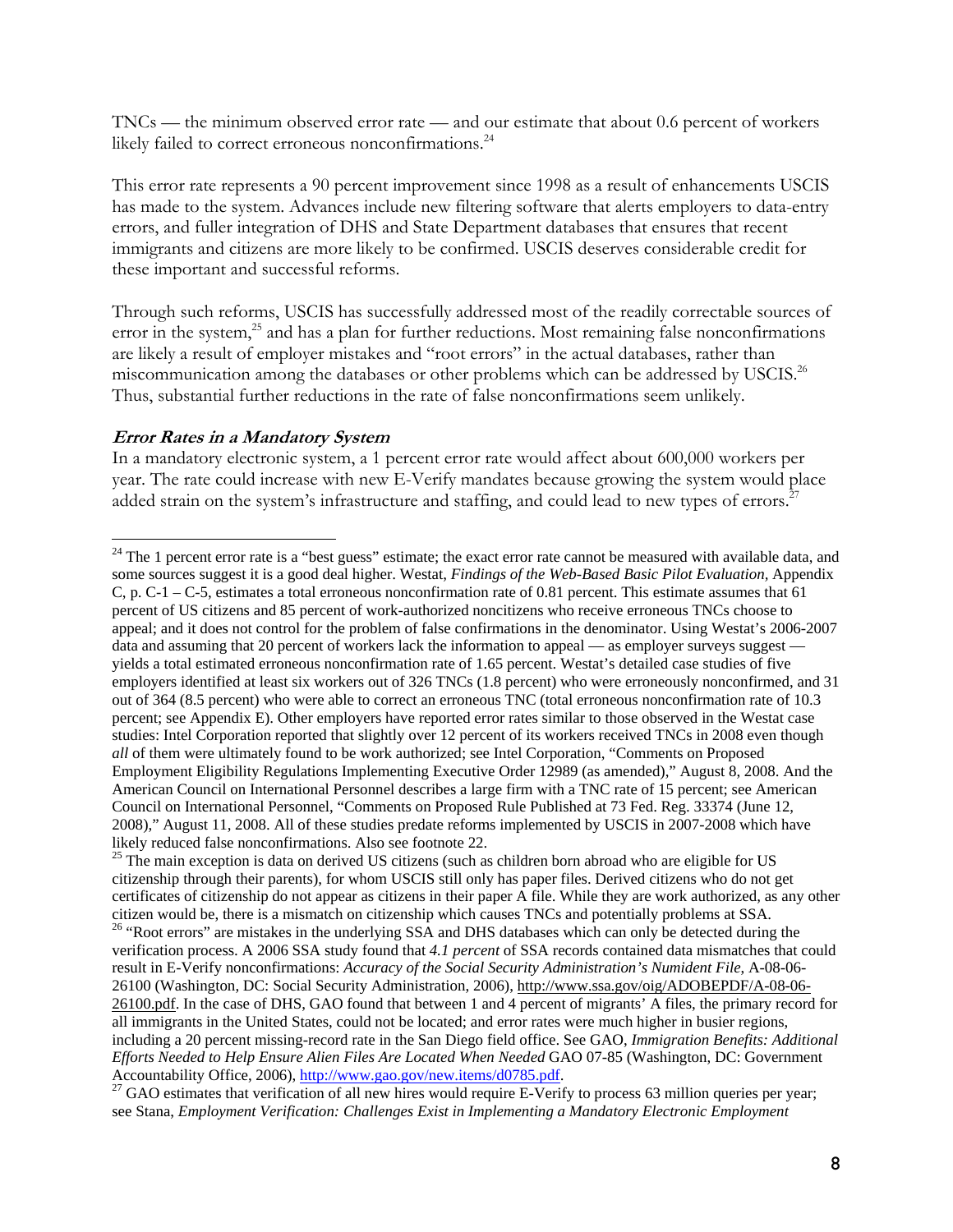Resource strains may be especially severe where US citizens are required to contact SSA, which is at its lowest staffing level since the early 1970s and facing a looming baby boom retirement workload bubble.<sup>28</sup>

Erroneous nonconfirmations would also likely increase as a function of the changing makeup of E-Verify employers. As a mostly voluntary program, E-Verify attracts mainly good-faith employers who want to comply with immigration law. A mandatory program would include a higher proportion of employers who might inadvertently or intentionally misuse the system.

At the same time, as a mandatory system is phased in and experiences greater and greater use, TNCs should lead to corrections in the records of substantial numbers of workers who do not now know that errors exist in their government database records. Similarly, the government agencies that administer such records have important interests in improving the accuracy of their information systems. Over time, therefore, error rates should be expected to diminish and become a manageable element of the system, as with analogous large-scale electronic information systems.

### **B. Authenticating a Worker's Identity**

E-Verify lacks a reliable mechanism for authenticating an individual's identity because the system continues to rely on the I-9 process where employers review existing identity documents, such as driver's licenses, to match individuals to their identities. E-Verify can tell if a particular name, date of birth, SSN, or alien registration number match its databases. But it is not able to confirm that the name, date of birth, or number on a proscribed identification document belong to the individual presenting them. The employer is unlikely to catch anything but possibly a mismatch where there is

 $\overline{a}$ 

*Verification System*. Although USCIS reports that E-Verify can already handle 65 million queries a year and that stress tests indicate that the system can handle up to 240 million queries a year, data security experts warn that even a tenfold increase in the scale of a program like E-Verify may produce "serious new technical issues…that were not previously significant." See Stana, *Employment Verification: Challenges Exist in Implementing a Mandatory Electronic Employment Verification System*; and testimony of Peter Neumann, Principal Scientist, Computer Science Lab SRI International, before the House Committee on Ways and Means, Subcommittee on Social Security, June 7, 2007, http://usacm.acm.org/usacm/PDF/EEVS\_Testimony\_Peter\_Neumann\_USACM.pdf. USCIS estimated in 2008 that the 2009-2012 cost of running all new hires through E-Verify would be \$765 million, increasing to \$838 million to also cover re-verification of existing employees. These estimates do not include USCIS staffing costs, and the agency would be required to scale up its status verifiers, compliance oversight, and related services. SSA estimated its costs in a mandatory E-Verify program at \$281million for 2009-2013, and that the program would require SSA to hire 700 additional personnel. See Stana, *Employment Verification: Challenges Exist in* 

<sup>&</sup>lt;sup>28</sup> The retirement bubble will add 1 million new cases a year to SSA's workload for the next decade. SSA estimates that requiring all employers to screen new hires through E-Verify would result in between 1.3 million and 3.6 million US citizens being required to visit SSA field offices per year to resolve TNCs. The larger number is based on an estimate which precedes the 2008 procedural changes that allow naturalized citizens to resolve TNCs through their passport records; see "The Facts on Employment Verification: Current Proposals are Unworkable for SSA, Threaten Progress in Reducing Disability Claims Backlog." Letter from Rep. Michael McNulty (D-NY) and Rep. Charles Rangel (D-NY) to Democratic colleagues, March 27, 2008,

http://www.nationalwatermelonassociation.com/docs/Electronic%20Employment%20Verification%20is%20Unwor kable%20for%20SSA%20and%20threatens%20progress.pdf. The smaller estimate reflects the projected reductions in TNCs from this procedural change; see Stana, "Employment Verification: Challenges Exist in Implementing a Mandatory Electronic Employment Verification System," p. 12, http://www.gao.gov/new.items/d08895t.pdf. USCIS reimburses SSA for each TNC handled by SSA.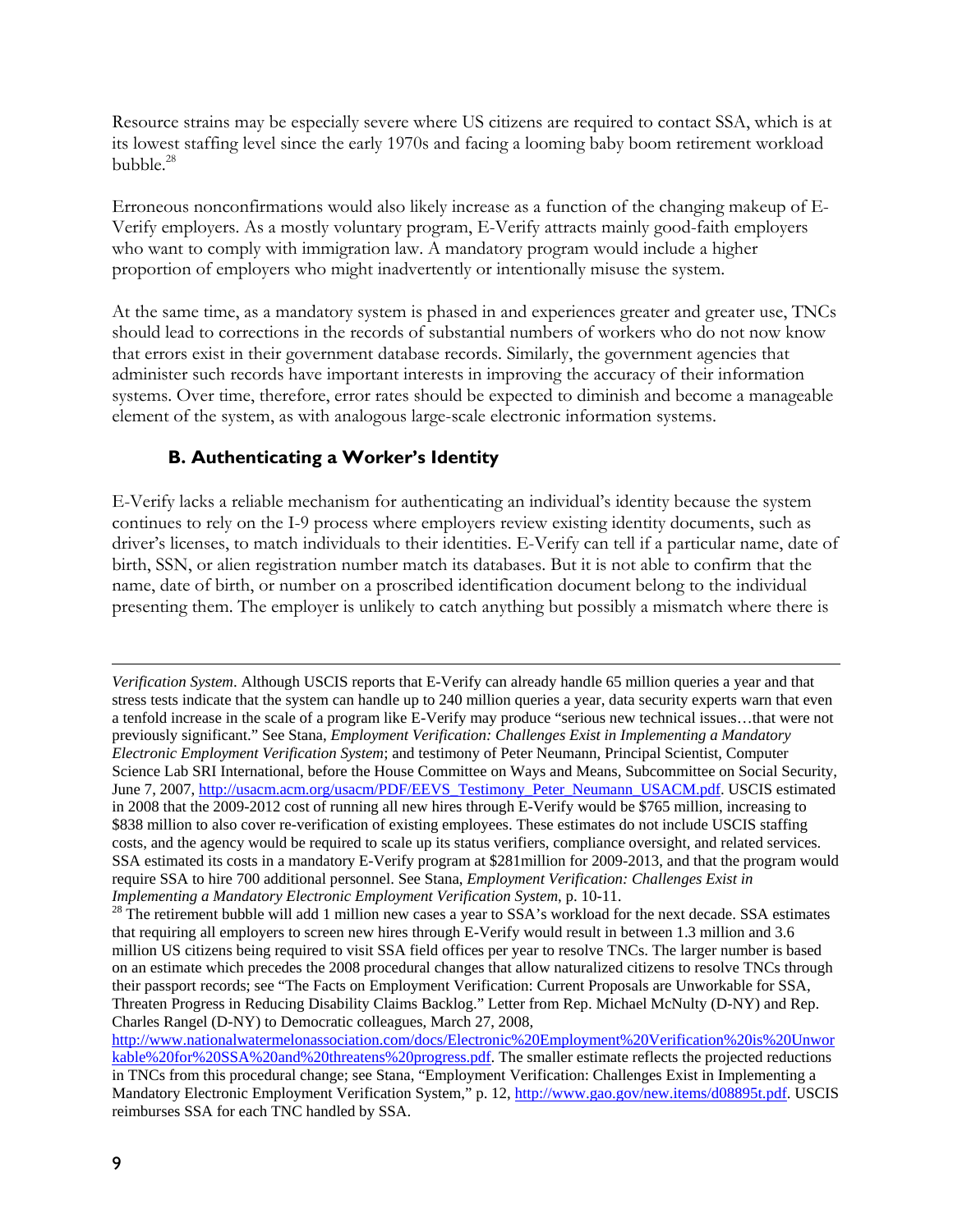no resemblance of the presenter to the photograph or there is a significant age discrepancy, such as a child presenting a parent's document.

As a result, the system is vulnerable to identity fraud: unauthorized workers may be confirmed by the system by using borrowed or stolen identity data that belong to someone else. Such identity fraud may be initiated by employers, workers, or middlemen, and may occur with or without the knowledge of the worker, and with or without the knowledge of the legal worker whose identity data are being misused.

The vulnerability of the system to identity fraud undermines its ability to accomplish either of its core immigration enforcement goals.

- If good-faith employers cannot get reliable confirmation of *whom* they are hiring, verification of eligibility to work is inaccurate.
- Inaccurate verification allows bad-faith employers and unauthorized workers to go through the motions of compliance (by submitting data to E-Verify) while still violating the law (by hiring workers whose data belong to someone else).

#### **Identity Fraud: Scope of the Problem**

 $\overline{a}$ 

How serious are false confirmation and identity fraud problems? About 9.9 million Americans were victims of identity theft in 2008. Most involved credit and financial fraud.<sup>29</sup> There is anecdotal evidence that unauthorized workers and some employers have relied on identity fraud to obtain employment through E-Verify.<sup>30</sup> There is no precise estimate of such false confirmations because measuring the phenomenon would require follow-up (an additional round of identity authentication) on workers after they have been confirmed by the system. Such workers have been work authorized, and follow-up inquiries are rarely conducted. $31$ 

Identity fraud is a growth industry, and false confirmations as a result of identity fraud are likely to persist, and probably increase, as E-Verify expands. "Full identities," including name, date of birth, and SSN, may be purchased online for as little as 70 cents (if purchased in bulk) to as much as \$60, and the 1.6 million malicious code threats detected in 2008 were more than double the total detected

<sup>29</sup> Javelin Strategy and Research, *2009 Identity Fraud Survey Report* (Pleasanton, CA: Javelin Strategy and Research, 2009). Javelin estimates that costs of identity fraud to US victims were \$48 billion in 2008. http://www.javelinstrategy.com/products/A87547/127/delivery.pdf.<br><sup>30</sup> In one high-profile case in 2006, 1,282 employees at six Swift & Co. meat processing plants were detained despite

the company's use of the Basic Pilot/E-Verify program to screen its workers; many had relied on identity fraud to obtain employment. See US Immigration and Customs Enforcement, "53 former employees at Swift & Company meat processing plant in Cactus, Texas, charged in federal indictments," (Washington, DC: US Immigration and Customs Enforcement 2007), http://www.ice.gov/pi/news/newsreleases/articles/070110amarillo.htm; and media accounts from Arizona report that some workers there have used borrowed identity data to obtain employment in the wake of that state's E-Verify mandate, often with the assistance, or at the direction of employers. See Daniel González, "Illegal workers manage to skirt Arizona employer-sanctions law. Borrowed identities, cash pay fuel an underground economy," *Arizona Republic*, November 30, 2008,

http://www.azcentral.com/news/articles/2008/11/30/20081130underground1127.html. 31 On the technical challenges of measuring false confirmations see Westat, *Findings of the Web-Based Basic Pilot Evaluation,* p. 39. Westat's forthcoming (2009) analysis of E-Verify will include a model-based estimate of the system's vulnerability to identity fraud.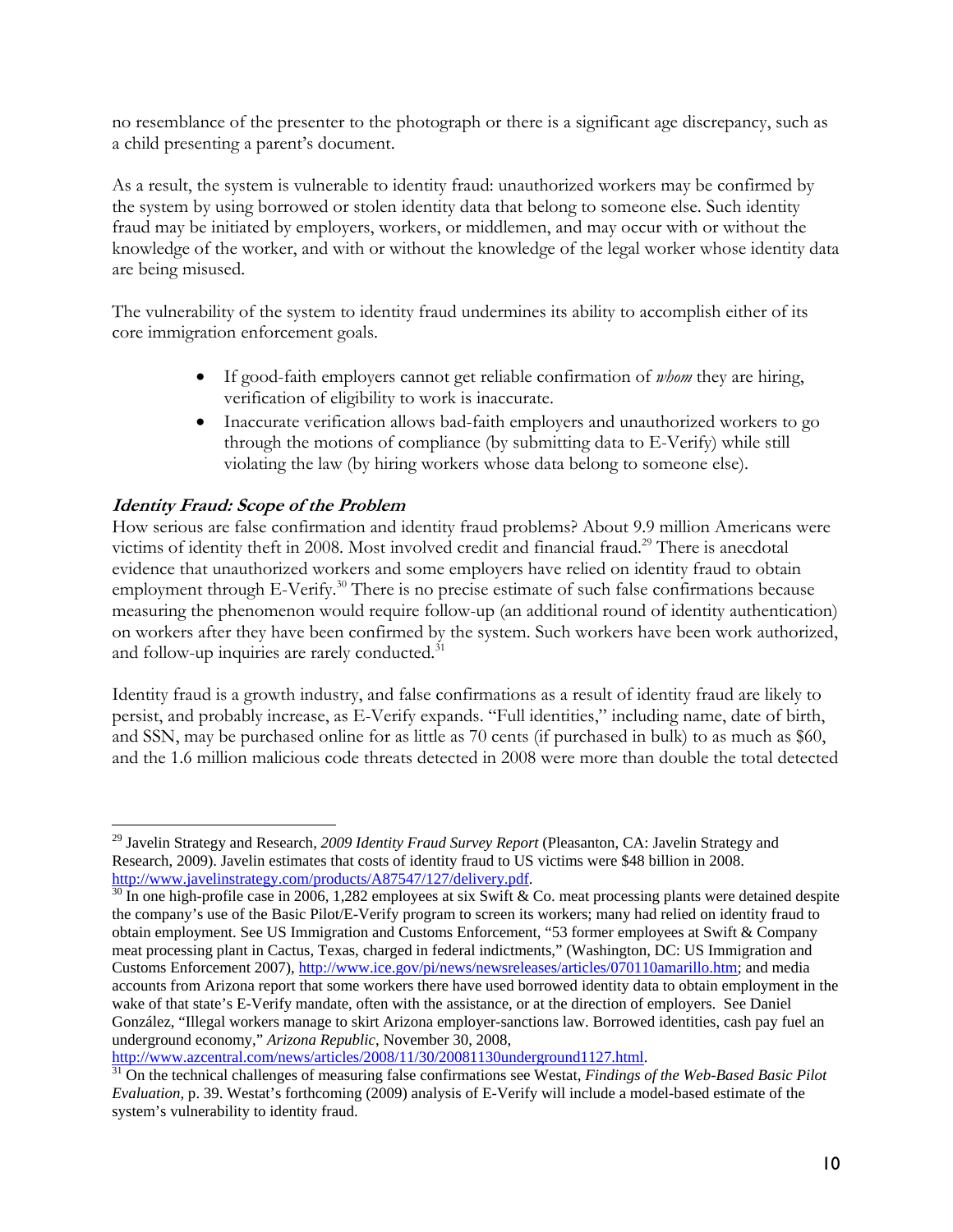during the previous six years.<sup>32</sup> Even the US passport, traditionally seen as the gold standard for identity security, has been shown to be vulnerable to identity fraud by criminals or terrorists with basic counterfeiting skills.<sup>33</sup>

While most identity theft is now related to credit card and financial fraud, growth in E-Verify is likely to expand the market for employment-based identity fraud. Expanded markets for stolen data would be especially likely if new E-Verify mandates are not accompanied by broader immigration reforms to legalize existing unauthorized workers and to provide more legal opportunities for future employment-based migration. That is because most unauthorized workers create fictitious SSNs. Mandatory electronic verification would create incentives and new markets for real but stolen numbers.

In addition to creating new markets, an electronic eligibility verification system (EEVS) also makes stolen identity data more accessible by providing employers and system administrators with reliable information about workers' status and making the data available in electronic format, substantially lowering the costs for E-Verify employers — or identity thieves posing as employers — to participate in identity theft schemes.

#### **Combating Identity Fraud**

Two new programs seek to combat the problem, but neither is expected to be fully operational in the near term.

a) In September 2007, USCIS added a photo screening tool to E-Verify to provide employers an electronic copy of many DHS-issued identification document photos along with a worker's authorization confirmation. By comparing the photo provided by the system to that on the document presented by the worker, employers can confirm that the document belongs to the new hire. But photo screening is limited to images from recently issued Employment Authorization Documents (EADs) and legal permanent residents' green cards, which number about 15 million, or about 5 to 7 percent of job applicants. $34$ 

USCIS has raised the possibility of using state department of motor vehicle (DMV) data for E-Verify. Such data would cover far more workers. However, the addition of 50 or more state and county-level databases would make the system far more vulnerable to database errors, false nonconfirmations, and identity theft and raises significant problems with state laws that may prohibit data sharing and related issues.<sup>35</sup> And no states have agreed to provide photos at this time.

http://www.fhwa.dot.gov/policyinformation/statistics/2007/dl1c.cfm. Hawaii and Kentucky delegate license-

 $\overline{a}$ 

<sup>32</sup> Symantec, *Symantec Internet Global Security Threat Report – Trends for 2008*, (Cupertino, CA: Symantec, 2009) p. 10, http://eval.symantec.com/mktginfo/enterprise/white\_papers/b-<br>whitepaper\_internet\_security\_threat\_report\_xiv\_04-2009.en-us.pdf

 $\frac{33}{33}$  GAO, *Department of State: Undercover Tests Reveal Significant Vulnerabilities in State's Passport Issuance Process* GAO-09-447 (Washington, DC: Government Accountability Office, 2009), http://www.gao.gov/new.items/d09447.pdf.

 $\frac{34}{34}$  See Stana, "Employment Verification: Challenges Exist in Implementing a Mandatory Electronic Employment Verification System." Stana reported that the photo screening tool covers 5 percent of workers queried by the system. See also *Regulatory Impact Analysis, Employment Eligibility Verification* (Federal Acquisition Regulation Case 2007-013), October 2008, p. 49.

<sup>&</sup>lt;sup>35</sup> About 205 million Americans have driver's licenses; see US Department of Transportation Federal Highway Administration, *Licensed Drivers by Sex and Ratio to Population – 2007*" (Washington, DC: Department of Transportation Federal Highway Administration, 2008),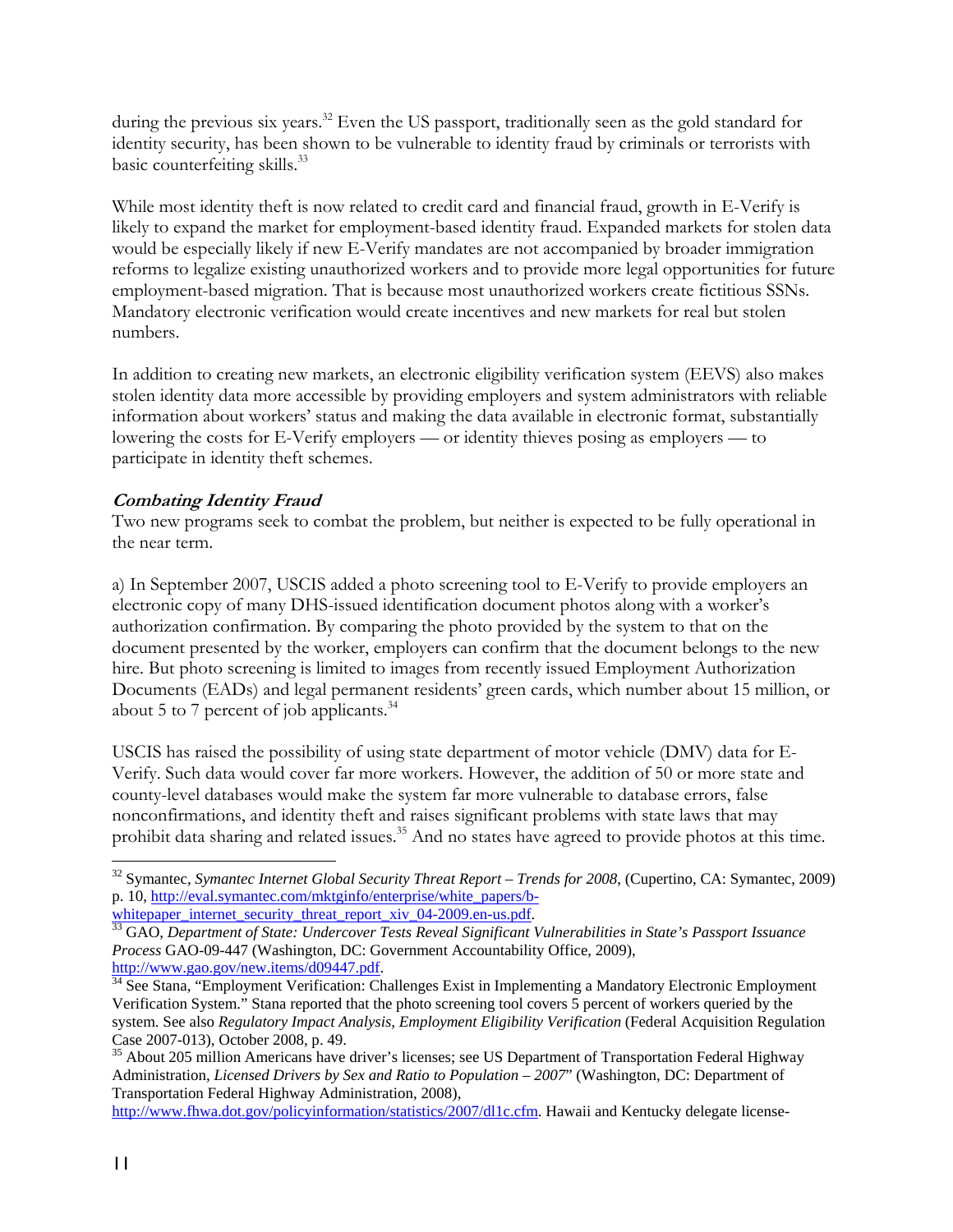To be effective, photo screening would likely require implementation of a common national identification system, possibly through the proposed PASS ID  $Act^{36}$  or an enhanced eligibility verification database (see below). While expanded photo screening would reduce identity theft, it also would result in more false nonconfirmations (including of US citizens) as a result of data errors and possible misuse of the photo screening tool.

b) A second initiative, still in the planning stage, would allow USCIS to "block" an individual worker's identity data to prevent its fraudulent use. A worker whose data is blocked would receive a TNC, requiring contact with DHS to authenticate his or her identity in order to be confirmed by the system. Data blocking would limit identity theft because unauthorized workers would be unable to successfully contest a TNC.

To succeed on a large scale, data blocking would have to cover most legal workers, all of whom would be required to contact USCIS or SSA to unblock the data following an initial TNC as a result of the blocked data. E-Verify is not designed to accommodate such a large number of TNCs. Thus, in the near term, data blocking will likely be limited to individuals who request it to protect their records, and possibly to suspected cases of identity theft identified by USCIS.

Overall, then, E-Verify lacks effective tools to combat identity fraud and is not designed for, or capable of, authenticating identity in a manner that would prevent false confirmations based on stolen identities. Because identity verification is one of the two key attributes of an effective electronic verification system, E-Verify as currently designed can only be partially effective in achieving reliable employer verification. In addition, absent strengthened identity authentication measures and broader immigration reforms, new E-Verify mandates are likely to contribute to increased levels of identity fraud.

## **IV. The E-Verify Model: Is it Right for Mandatory Electronic Verification?**

Any EEVS will produce false nonconfirmations and confirmations. The challenge is to minimize them and develop effective methods for managing how and why they occur. Measures to address the verification program's inability to authenticate identity are certain to spark hot debate when immigration reform legislation is again in consideration. Nonetheless, these problems can ultimately be resolved by lawmakers if Congress can find consensus on issues of identity verification.

The deeper question that emerges from the considerable E-Verify experience to date is whether the E-Verify model is the right model for a mandatory electronic system. Given the history of E-Verify, it has never been possible to examine that question with a clean slate.

When INS developed Basic Pilot (since renamed E-Verify) under the mandates of IIRIRA, it and its two companion pilots (since terminated) were given modest short-term funding for testing. At the

issuance to county DMVs, so a system to screen license photos would have to aggregate 48 state and 124 county databases.

<sup>&</sup>lt;sup>36</sup> The Providing for Additional Security in States' Identification (PASS ID) Act of 2009 (S.1261) would establish a common machine-readable format for DMV data.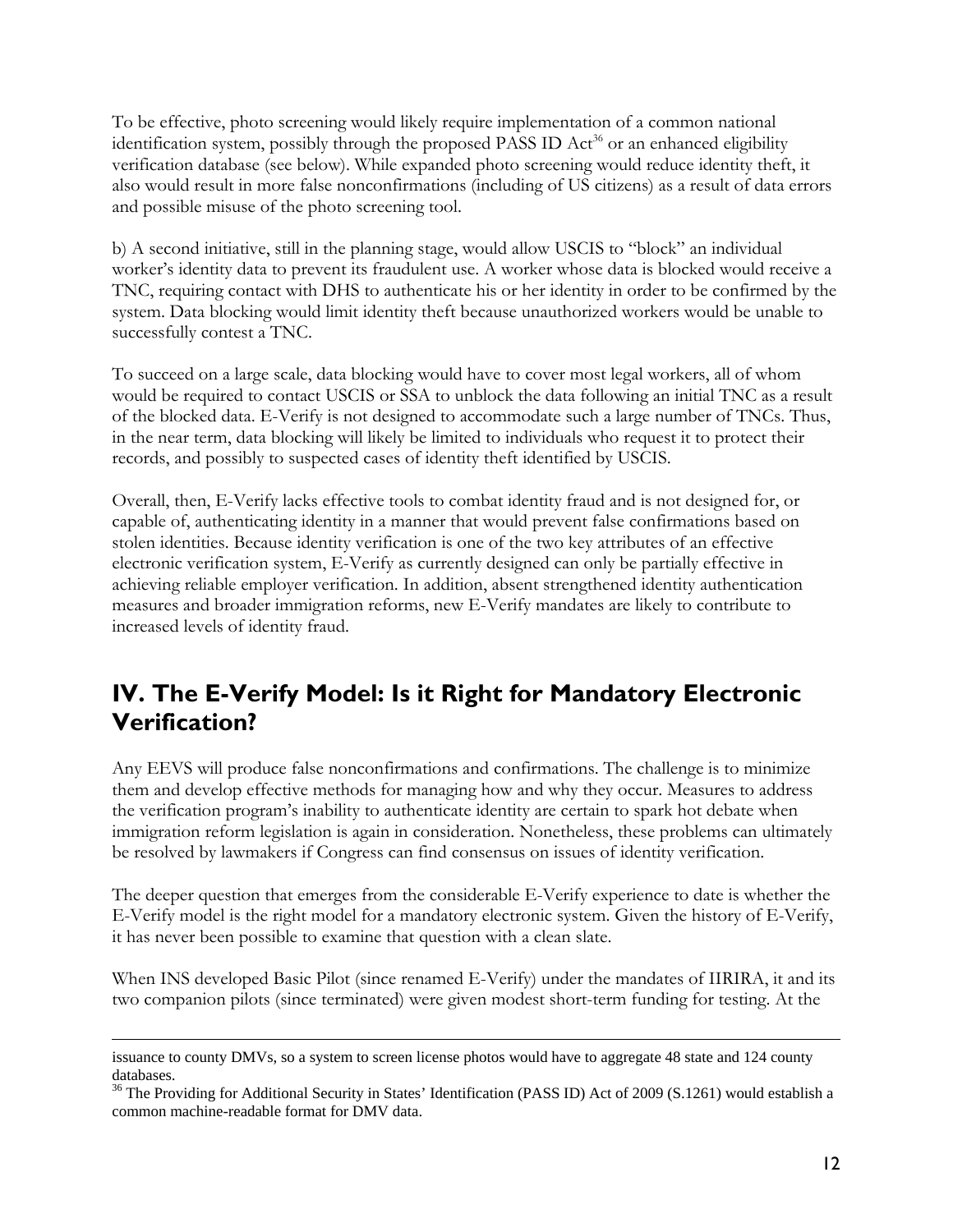time, INS was one of the least automated, least technology-savvy agencies in government. In designing Basic Pilot, the agency looked to the 1980s Systematic Alien Verification for Entitlements (SAVE) system. SAVE enables federal, state, and local benefit and licensing agencies to query INS/USCIS about the immigration status of applicants so only ineligible noncitizens are denied. SAVE remains in use today. Although E-Verify accesses largely the same databases as government agencies under SAVE, the mode of access and processes are different.

Nevertheless, in E-Verify, the employer occupies much the same place that government agencies play with SAVE. As a result, the design looks to employers to exercise key judgments and to potentially be responsible for multiple steps in the verification process. As such, E-Verify is an employer-centric model, not an employer-neutral model. The evolution of E-Verify is antithetical to what should be seen as a core principle of employer verification, which is to eliminate guesswork by establishing an employer-neutral, red-light/green-light system for determining work authorization.

The E-Verify experience with an employer-centric model has important implications for the future, which are outlined below.

## **A. The Employer Role in Verification of Authorization to Work**

E-Verify makes employers the unique point of contact when new hires receive a TNC, the means by which the system is designed to prevent erroneous nonconfirmations. TNC requirements are counterintuitive, and many employers mistakenly believe they are required to terminate or suspend a worker until a TNC has been resolved. In addition, employers generally would rather invest training and other resources in a worker who has already been work authorized, and avoid continuing to employ a worker facing a TNC, whom they fear ultimately may prove to be not authorized to work.

Despite E-Verify rules, the TNC process creates perverse incentives that often lead to adverse employment actions against a worker while a TNC is pending. For example, although the E-Verify memorandum of understanding (MOU) signed by participating employers requires them to verify workers within three days *after* an employee has been hired, between a quarter and one half of employers enrolled in E-Verify sometimes prescreen job applicants so that workers are less likely to learn of a TNC, fail to notify workers of a TNC, or actively discourage workers from contesting a TNC.37 One quarter of employers admit to violating program rules following a TNC by suspending training or employment, cutting wages, mistreating workers, or terminating employment.<sup>38</sup> In these

 $\overline{a}$ <sup>37</sup> In its 2006-2007 survey of employers enrolled in E-Verify, Westat found that 47 percent of employers put workers through E-Verify before the employees' first day at work (16 percent used it for job applicants and 31 percent after a job offer but before the employee's first day of paid work); 9.4 percent of employers did not notify workers of a tentative nonconfirmation notice, 7 percent who gave workers the notice did not encourage them to contest it because the process of contesting the notice was seen as too time-consuming (Westat, *Findings of the Web-Based Basic Pilot Evaluation*, p. 71-77).

These violations were not mutually exclusive. These numbers likely underestimate employer noncompliance since they are based on voluntary self reporting, and likely exclude cases of intentional noncompliance. A 2008 survey of 376 immigrant workers (including an unknown number of unauthorized workers) in Arizona found that 126 had been fired, apparently after receiving an E-Verify TNC, but that *none* had been notified by employers that they had received a TNC and been given information to appeal the finding; see Caroline Isaacs, *Sanctioning Arizona: The Hidden Impacts of Arizona's Employer Sanctions Law* (Washington, DC: American Friends Service Committee, 2009), http://www.afsc.org/tucson/ht/a/GetDocumentAction/i/74700.

 $\frac{38}{200}$  According to the 2006-2007 Westat survey, 22 percent of employers admitted to restricting work assignments while TNCs were pending, 16 percent delayed job training, and 2 percent reduced pay based on tentative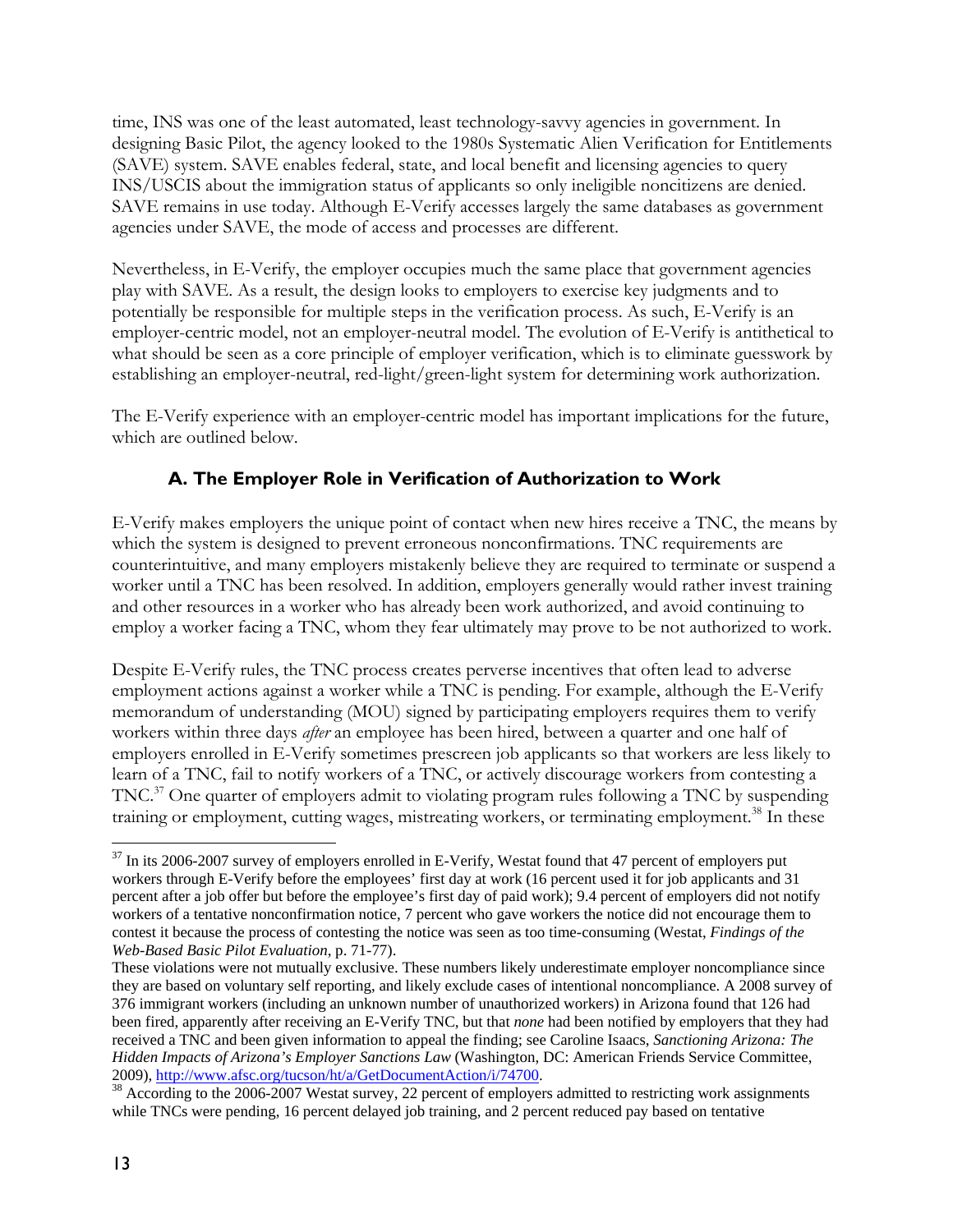ways, the employer's role as the central actor in managing a TNC increases the frequency of erroneous nonconfirmations and the cost to workers of employer errors. Federal law protecting workers has not kept pace with employers' verification responsibilities, and offers workers no recourse if employers violate hiring and employment rules during the verification process.

The cost to workers falls heavier on Hispanics, other minority groups, and foreign-appearing and sounding persons, as they are the most frequent targets of prescreening and other violations of E-Verify rules.39 Employer responsibility for managing TNCs also creates conditions for employer abuse based on increased knowledge of information about workers' employment authorization status. Such information opens the door to selective screening of workers and to wage cuts or demands for other concessions from these workers.<sup>40</sup> As new employers are required to enroll in the system through federal or state mandates, including those who have not voluntarily used E-Verify, a higher proportion of employers may mistakenly or intentionally misuse or abuse the E-Verify rules.

#### **B. The Employer Role in Authentication of Identity**

E-Verify also makes employers the primary defense against identity fraud by giving them unique responsibility for identity authentication. This responsibility opens the door for engaging in intentional noncompliance by accepting fraudulent identity data to go through the motions of verification. Indeed, there are cases where employers, not workers, have orchestrated identity fraud.

The employer's role in identity authentication, dating back to the 1986 IRCA law, also perpetuates the defensive hiring electronic verification was intended, in part, to address. Employers may avoid hiring workers who appear to them to be unauthorized, so as to minimize the risk that they will face a future penalty or a workforce disruption as a result of hiring unauthorized workers. At the same time, laws designed to prevent discrimination forbid employers from subjecting documents to more than a facial review — a task for which employers also lack appropriate knowledge and training and employers may be prosecuted for refusing to accept valid documents. Many employers believe they face an all-but impossible situation in attempting to reconcile these competing requirements. E-Verify does little to ameliorate that longstanding dilemma since it supplemented rather than replaced the I-9 process.

Giving employers the responsibility of authenticating identity is also costly for them. Large employers with multiple hiring sites and centralized human resources (HR) departments find identity authentication especially problematic because worker hiring and use of E-Verify may occur at different locations, which can make it difficult to accommodate the E-Verify process and required timeframes. E-Verify and I-9 compliance jobs are often filled by entry-level employees with high

nonconfirmation notices (Westat, *Findings of the Web-Based Basic Pilot Evaluation*, p. 71-77). These data may underreport noncompliance where employers know they are violating program rules. In their detailed case study of five unnamed employers during the same period, Westat found that three out of five employers systematically failed to comply with some TNC requirements (Westat, *Findings of the Web-Based Basic Pilot Evaluation*, p. E-6).

<sup>&</sup>lt;sup>40</sup> A 2008 survey of immigrant workers in Arizona found evidence of intentional employer misuse of E-Verify: 30 percent of workers were rescreened by employers after the three-day period during which screening is permitted, 16 percent were denied back wages, 10 percent were threatened with firing, 12 percent had their wages cut, 5 percent reported harassment on the job, and 7 percent reported that employers had threatened to call ICE. See Isaacs, *Sanctioning Arizona*, p. 10.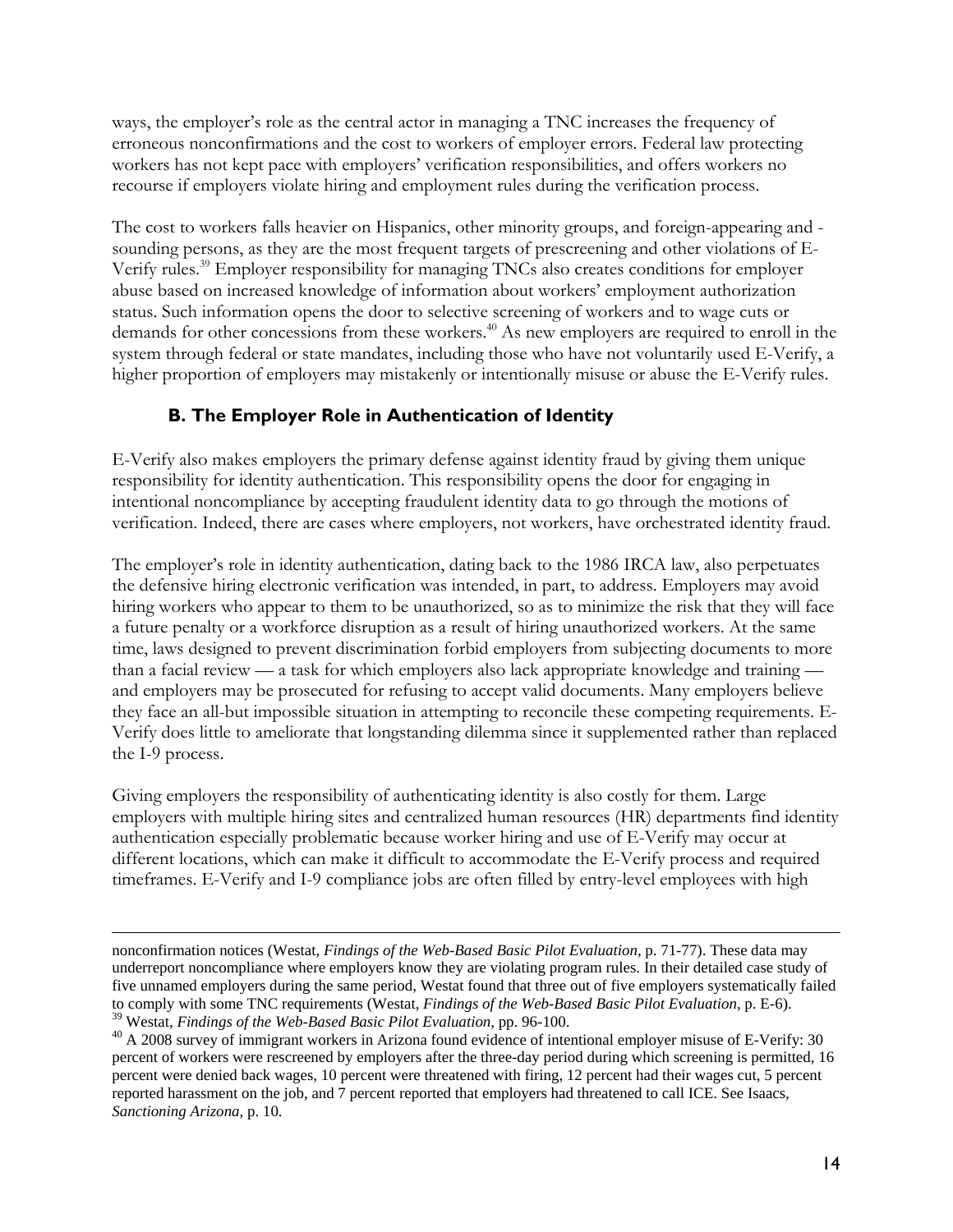turnover rates and limited training, subjecting employers to legal risks, and further undermining effective employment verification.

## **C. Off-the-Books Employment**

A final problem with making employers the central actors in employment verification is that it makes the system especially vulnerable to off-the-books employment. Intentionally noncompliant employers who know or suspect a worker is unauthorized can simply opt out by not submitting the worker's identity data to E-Verify. Indeed, whereas the current enforcement regime encourages employers of unauthorized workers to deduct payroll taxes and Social Security in order to go through the motions of compliance and protect themselves from prosecution for knowingly employing unauthorized workers or for violations of tax law, the shift to E-Verify makes this strategy more difficult by nonconfirming incorrect Social Security numbers.<sup>41</sup>

Anecdotal evidence and media reports suggest that some employers in states with mandatory E-Verify have responded by taking some or all of their workers off the books.<sup>42</sup> As with identity fraud, off-the-books employment as an unintended consequence of E-Verify deepens the broader negative effects of unauthorized employment. In addition to lost federal revenues and Social Security payments, employers who hire workers informally may be more likely to violate environmental, wage, and safety regulations to the detriment of all Americans.<sup>43</sup>

Taken together, the evolution of E-Verify as an employer-centric, rather than an employer-neutral, system has created conditions and incentives for:

- Higher rates of erroneous nonconfirmations and adverse consequences for workers who receive — or seem to employers likely to receive — TNCs;
- An imbalance in knowledge between employers and employees regarding the responsibilities of employers and the rules of E-Verify and a lack of remedies for workers subject to adverse actions that violate E-Verify program rules;
- Continued identity fraud and discriminatory "defensive hiring" by employers, in addition to continued guesswork and cost burdens for employers; and
- Increased potential for off-the-books employment as an unintended consequence of mandatory electronic verification.

 $\overline{a}$ <sup>41</sup> Thus, the Congressional Budget Office (CBO) has estimated that requiring employers to participate in E-Verify without a legalization program would decrease federal tax revenues by \$17.3 billion over a ten-year period. See Peter Orszag, "Letter to the Honorable John Conyers, Jr.," (Washington, DC: Congressional Budget Office, April 4, 2008), http://www.cbo.gov/ftpdocs/91xx/doc9100/hr4088ltr.pdf.

<sup>&</sup>lt;sup>42</sup> Daniel González, "Illegal workers manage to skirt Arizona employer-sanctions law – Borrowed identities, cash pay fuel an underground economy," *Arizona Republic*, November 30, 2008,

<sup>&</sup>lt;sup>43</sup> See Fiscal Policy Institute, *The Underground Economy in the New York City Affordable Housing Construction Industry*, (Albany, NY: Fiscal Policy Institute, 2007),

http://www.fiscalpolicy.org/publications2007/FPI\_AffordableHousingApril2007.pdf. Also see Donald Kerwin, *The Efficacy of Labor Standards Enforcement as an Immigration Enforcement Tool*" (Washington, DC: Migration Policy Institute, forthcoming 2009).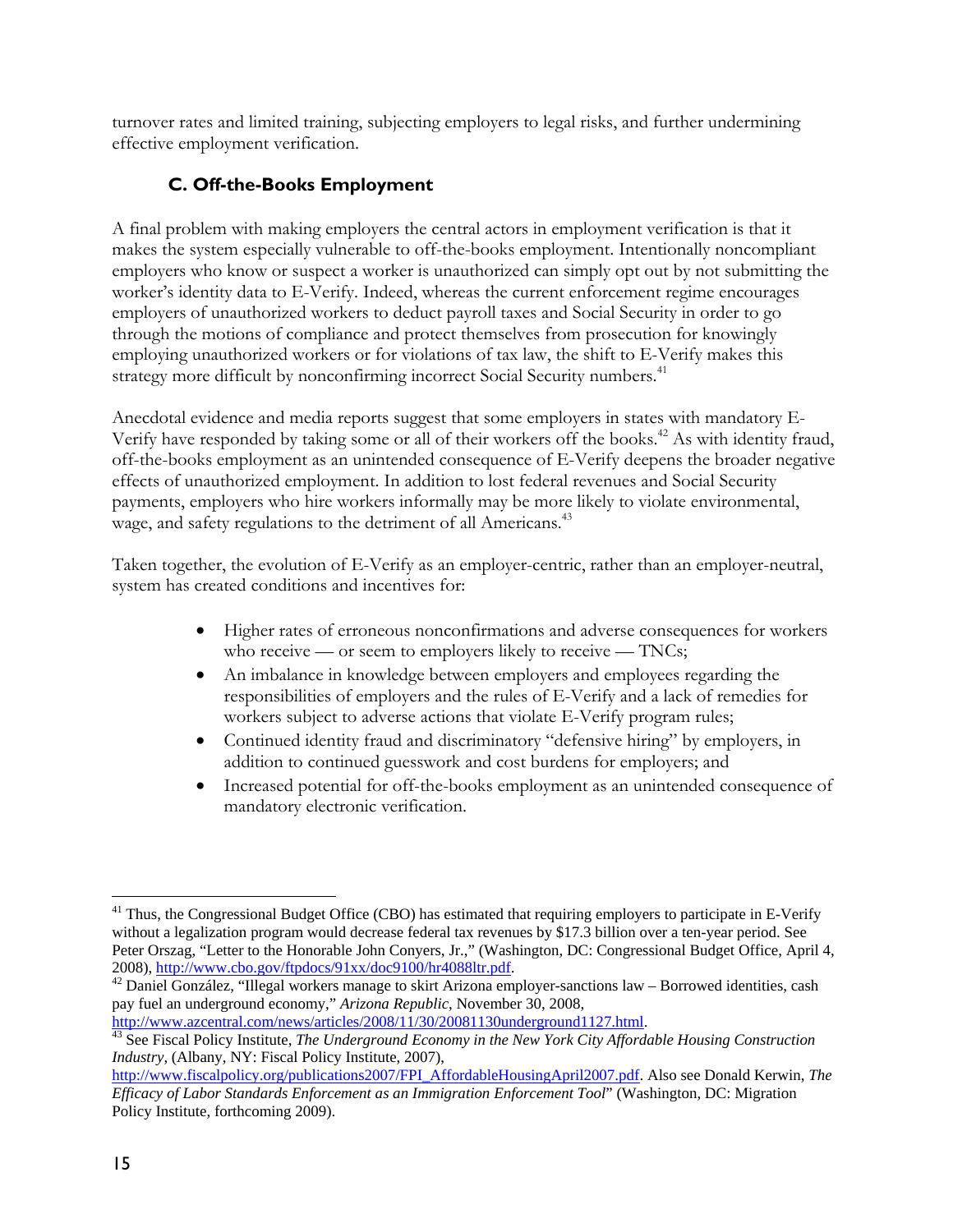Unfortunately, the frequency of these problems and their adverse effects would be exacerbated under mandatory electronic verification if the current E-Verify model continues to be used. The absence of a reliable identification mechanism and to a lesser extent root database errors, cause E-Verify to produce both false confirmations and nonconfirmations.

The system's exclusive reliance on employers to manage the confirmation process exacerbates these problems and deepens their negative effects. USCIS has done an impressive job of reducing error rates and rapidly expanding the numbers of employers who have voluntarily enrolled in the system. However, further substantial database improvements will be difficult to accomplish in the near term. Hence the dilemma: there is a clear public policy imperative in growing E-Verify, but a clear risk that requiring participation in an employer-centric system — as presently designed — will not achieve the vital immigration policy goal of effective compliance to achieve employer enforcement as an essential tool of immigration control.

The remainder of this report examines ways to resolve this dilemma, both through fielding pilot programs that test alternatives for building a next-generation E-Verify which may be better equipped to avoid errors, and through making improvements to the existing E-Verify system.

## **V. A Next-Generation E-Verify: What Would an Employer-Neutral System Look Like?**

As Congress and the administration take up immigration reform, there is the opportunity to provide a statutory framework for electronic verification that allows E-Verify to become a more employerneutral system. The following describes three possible strategies for implementing such a system. The approaches are not mutually exclusive, and may be considered in combination. The goals of a next-generation E-Verify would be to:

- Remove the guesswork in authenticating the identities of new hires;
- Reduce the incentives and potential for identity fraud; and

 $\overline{a}$ 

Streamline the steps employers are required to take in confirming the authorization to work of new hires.

Such approaches also employ newer technologies that have been successfully used in the private sector since the E-Verify model was designed. As with E-Verify, the strengths and weaknesses of new approaches can only be fully assessed by implementing them, so testing through voluntary pilot projects alongside the existing system should be provided for in reform legislation as its new mandates are phased in. Our recommendation that Congress authorize voluntary verification pilots alongside E-Verify is similar to the Secure Employment Eligibility Verification System proposal in the New Employee Verification Act (H.R. 2028) authored by Rep. Sam Johnson (R-Texas), though our proposed pilots would not depend on private-sector verification firms.<sup>44</sup> Testing should also be

<sup>&</sup>lt;sup>44</sup> The Johnson legislation, known as NEVA, would also redesign the basic E-Verify system, shifting responsibility from DHS to SSA and requiring employers to use the National Database of New Hires (NDNH) as the verification portal. We have argued elsewhere that use of NDNH would be problematic; see Rosenblum, *The Basics of E-Verify, the US Employer Verification System*, http://www.migrationinformation.org/Feature/display.cfm?ID=726 and Michael Fix, Doris Meissner, Randy Capps, Elizabeth Dennison, and Roberto Suro, *Mandatory Verification in the*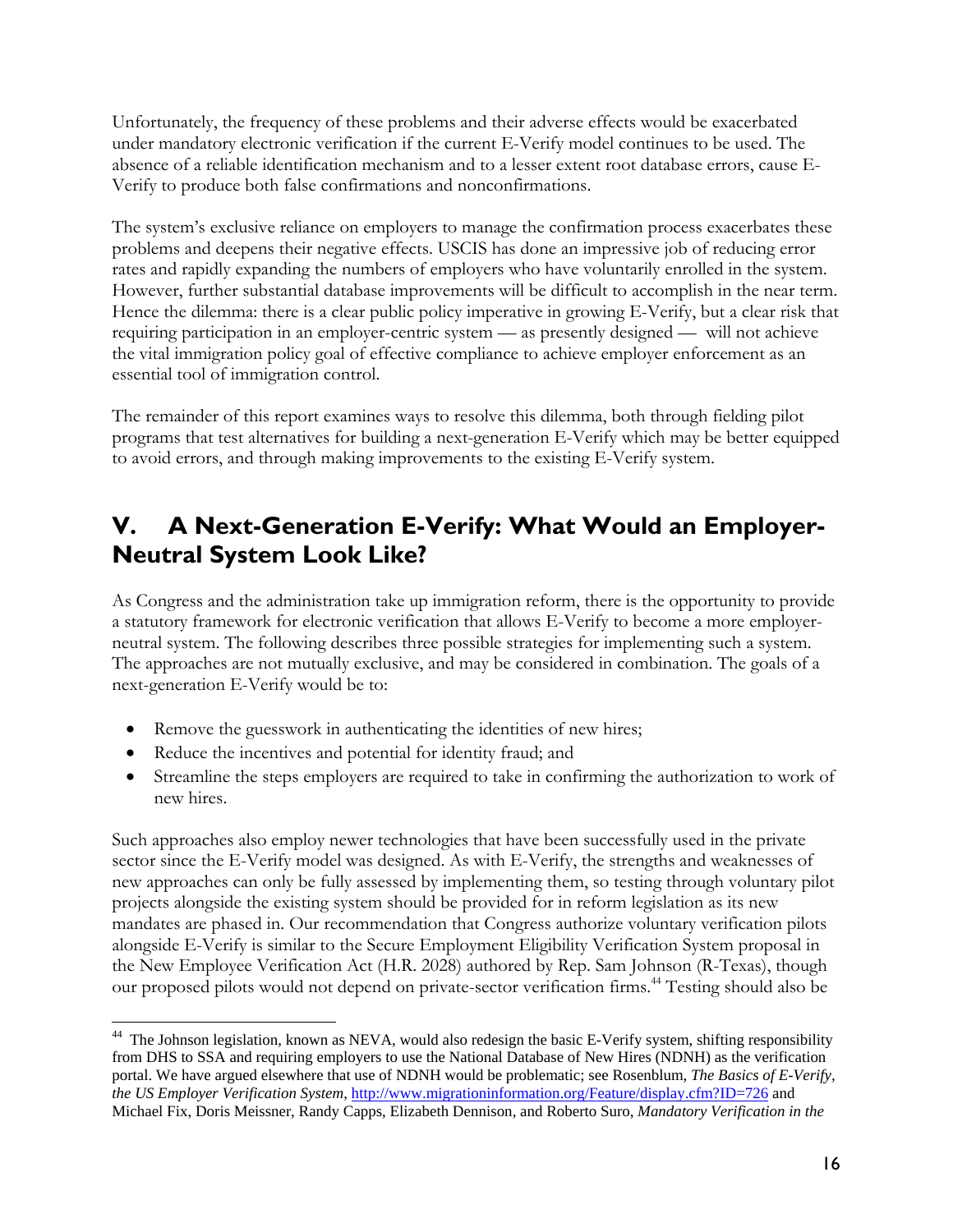guided by dialogue with all types and sizes of employers and employer groups to elicit information and buy-in regarding what would and would not work for them in the workplace.

#### **Recommendation**: **Test up to three new voluntary pilot programs to help determine the next generation of E-Verify.**

Reforms to improve the current E-Verify and the next-generation reforms described below are not mutually exclusive. A combination of these proposals should be field-tested on a pilot basis alongside the current system. Pilot testing could be managed relatively seamlessly by re-designing E-Verify's opening portal to allow employers to choose among multiple acceptable systems. The existing E-Verify system (with the improvements outlined in section VI) should remain in place unless and until one of the alternative systems proves through pilot testing to be a sufficient improvement to merit replacing it. Allowing multiple verification systems to operate in parallel would provide an important opportunity to evaluate their strengths and weaknesses as the United States seems poised to adopt mandatory electronic verification; one of these systems may or may not emerge as the best fit for workers and employers.

Components of possible pilot programs are described below, presented in no particular order of preference.

## **Pilot 1: Authentication of Identity through Secure Documents**

The single biggest weakness of E-Verify is the inability of the system to authenticate the identity of individuals whose work eligibility it confirms or nonconfirms. E-Verify (like the I-9 system) relies on employers to determine that the new hire presenting an identity document, such as a driver's license or green card, is the rightful owner of the document. Over the years, many lawmakers, distinguished commissions, analysts, and others have called for improved identity documents, possibly to include the creation of a national ID card or a secure Social Security card, to strengthen employment verification. Most recently, Senate immigration subcommittee Chairman Charles Schumer (D-NY), in announcing seven principles for immigration legislation, called for biometric identification as an essential feature of employer verification and enforcement.<sup>45</sup>

A verification system built on a secure card could consist of a new work authorization card, or it could allow for a limited number of existing secure documents — green cards and work authorization cards for work-authorized noncitizens, US passports for US citizens, and the development of PASS ID-compliant licenses or a secure Social Security card for other US citizens and work-eligible noncitizens The first four all contain (or would contain) digital photos, which, with photo screening, can tie the identity of the cardholder to the card with reasonable reliability. A new, secure Social Security card would need to contain similar features.

 $\overline{a}$ 

*States: A Policy Research Agenda*, December 17, 2008, Appendix II, http://www.uscis.gov/files/nativedocuments/everify-mandatory-impl-evaluation.pdf. NEVA's verification system also would include a number of important improvements to prevent employer misuse and wrongful nonconfirmation, some of which are similar to those we recommend. This report does not provide a detailed analysis of NEVA or any other pending legislation.<br><sup>45</sup> Remarks by US Senator Charles Schumer (D-NY) at the  $6<sup>th</sup>$  Annual Immigration Law and Policy Conference, Migration Policy Institute, June 24, 2009, http://schumer.senate.gov/new\_website/record.cfm?id=314990.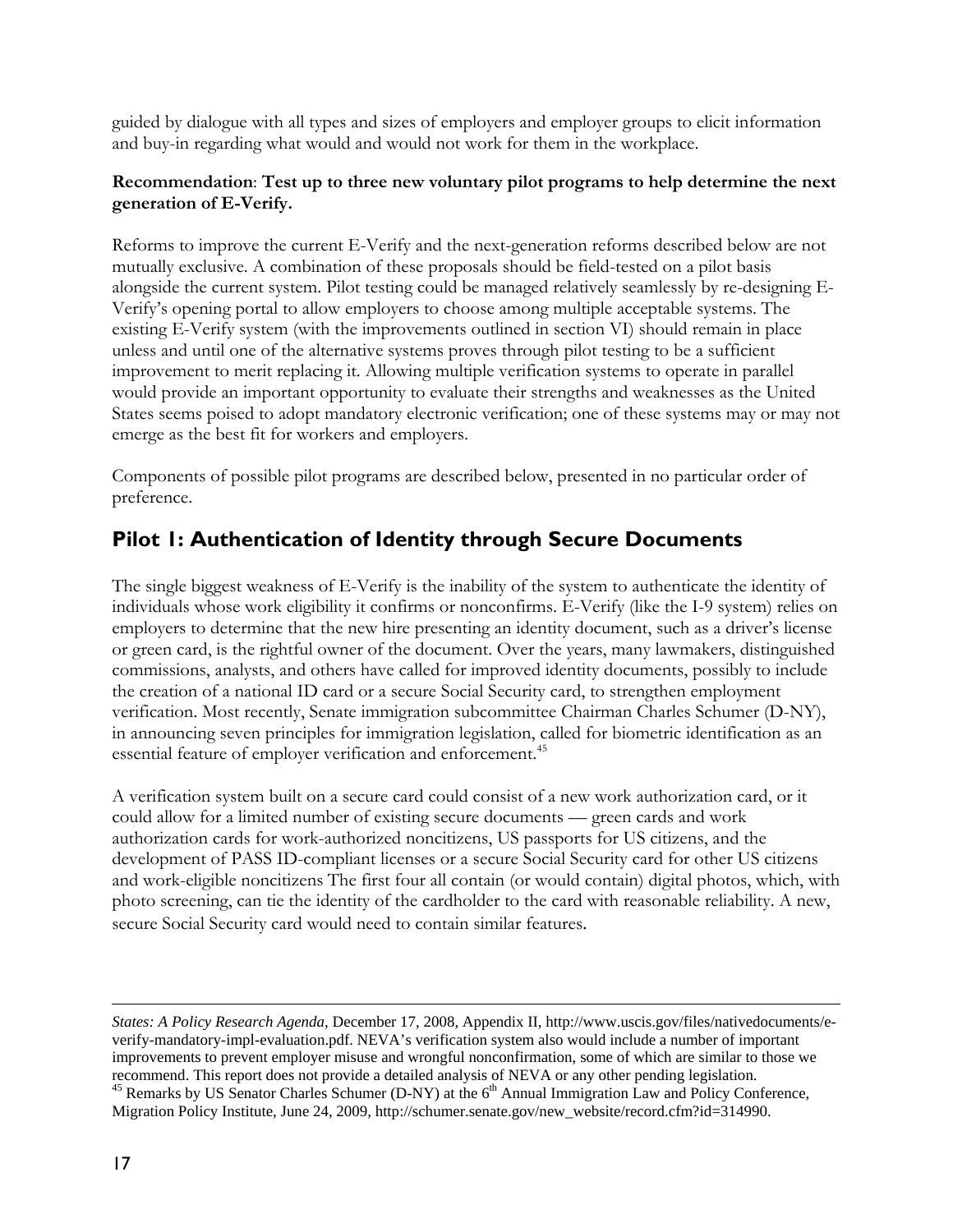## **A. Advantages**

In principle, a secure card offers an elegant solution to identity and work authorization verification.

- With a secure card issued to all legal workers, most of the guesswork in the current system would disappear. Employers would examine an individual's work authorization document or possibly swipe its magnetic strip or scan its biometric chip — to receive confirmation of a person's identity and authorization to work. Indeed, a perfect card system would eliminate the need for electronic verification altogether; verification would be embodied in the card itself as a result of the work authorization and identity authentication that would be required in the enrollment process that would have to be established to issue secure cards.
- Americans have become increasingly accustomed to requirements for producing various kinds of identification documents for ordinary purposes, such as boarding airplanes, entering buildings, and checking into hotels. So, identity document requirements have become customary and are no longer seen as unreasonable or un-American. In the aftermath of 9/11, many Americans see cooperation with document requirements as being an essential feature of efforts to protect public safety and national security.
- Identity fraud has become a serious personal privacy and law enforcement challenge that secure identity documents could help to mitigate.
- Rules, procedures, and accountability measures that would be required of government agencies charged with managing the databases underlying a secure card system — either a new card or a combination of existing cards — are well known and have been successfully practiced in other realms where sensitive information must be collected to serve important public policy goals, e.g. protections against misuses of tax and IRS data.
- Card requirements could contribute to building public confidence that Congress and the government are committed to effective immigration enforcement and controls against illegal immigration.

## **B. Disadvantages**

Although there is a clear logic to a work authorization card there are also significant downsides to a card-based system:

- There has long been deep political and philosophical opposition to the idea of new identity document requirements overall and the databases that would be created to support them.
- There is no such thing as a fraud-proof card. A secure card or cards would raise the cost of document fraud, but sophisticated criminals will crack card security features as soon as markets for fraudulent cards emerge. Linking the verification process to secure cards thus creates a false sense of security, and perhaps even builds in failure and the necessity of revisiting verification again in the near future.
- Any card-based system would be more prone to employer misuse because cards permit prescreening.
- A secure card system relying only on digital photos would not provide full certainty of identity authentication because appearances can change — even with periodic re-issuance requirements. Conversely, some cardholders could be improperly denied work with valid cards due to changes in appearance from the photo on the card.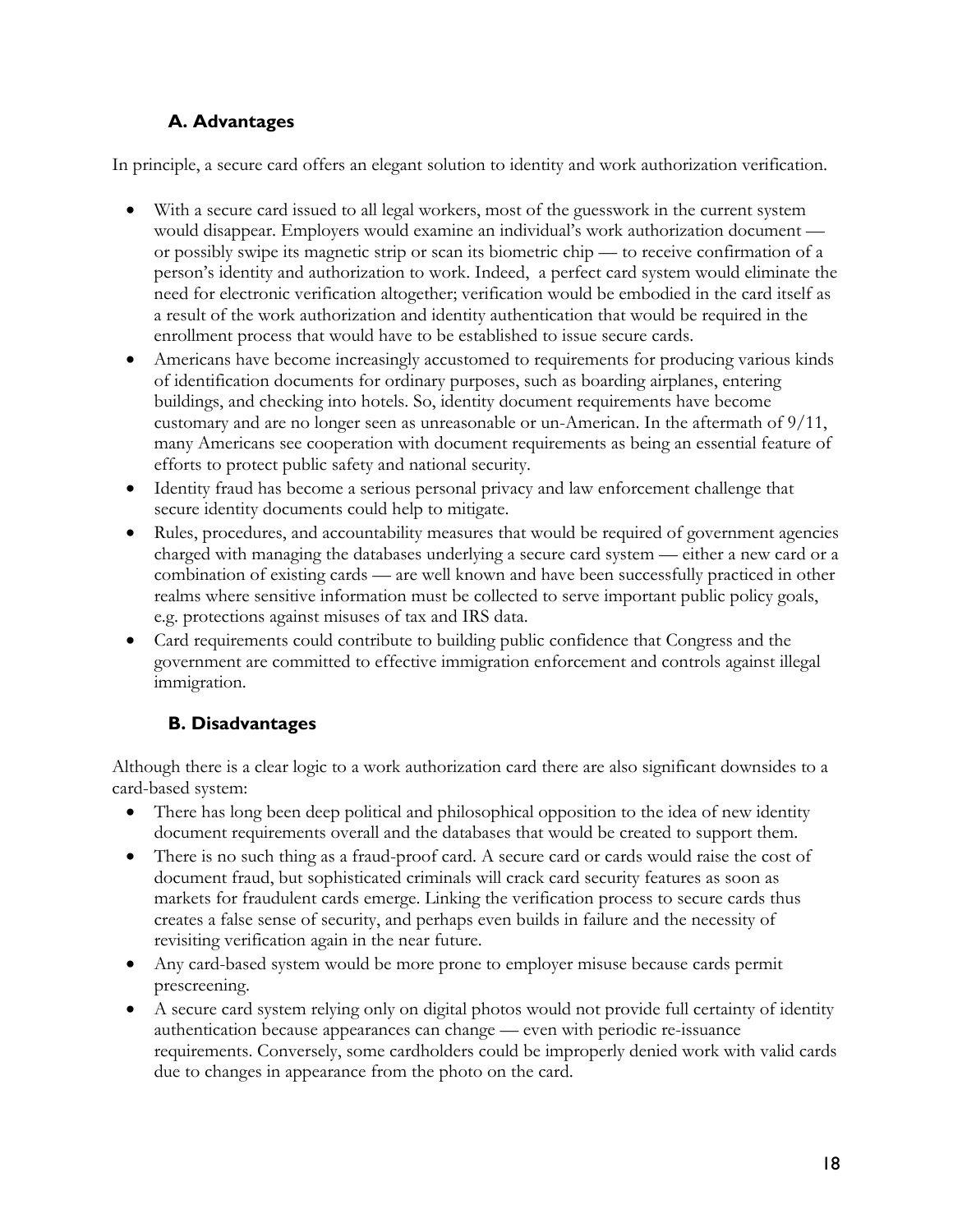- Employers, especially small businesses that only hire a handful of new employees a year or less, might balk at having to purchase swiping or scanning equipment.
- The cost to the federal government of issuing a new identity document would be substantial, as evidenced by the discussions concerning the achievability of the REAL ID mandate.
- Whatever the disclaimers, a secure card is likely to create demands to use the card for other purposes, such as managing medical records, boarding airplanes, or gaining access to public buildings. A card-based system would also raise significant broader privacy issues and be seen as a massive new government intervention. For better or worse, the better a card requirement works, the more likely its role would expand to other uses.

### **C. The Hidden Costs and Benefits of Secure Cards**

The burden of obtaining a new secure card would be greatest for US citizens. Many lawful noncitizens already possess cutting-edge, secure identification documents — a green card or work authorization document — and the US-VISIT program has collected biometric data (fingerprints) for 90 million permanent and temporary immigrants. Most US citizens depend on state-issued driver's licenses of varying formats with disparate security features, and some also have passports. Yet an estimated 11 percent of adult US citizens (about 22.5 million people in 2007) do not have current government-issued identity documents of any kind, a rate which increases to 18 percent among elderly citizens, 16 percent among voting-age Hispanic citizens, 25 percent among voting-age African Americans, and 15 percent among citizens earning less than \$35,000 per year.<sup>46</sup>

The operational challenge — and most of the cost — of a new or improved card would come from the *enrollment process* required to issue and obtain the new cards.<sup>47</sup> US workers (citizens and workauthorized noncitizens) would be required to visit a government agency or office to authenticate their identity, a process which would have to prevent unauthorized immigrants from fraudulently claiming US identities and enrolling in the system.<sup>48</sup> Enrollees would submit a digital photograph and fingerprints, or other biometric data.

 $\overline{a}$ 46 Brennan Center for Justice, *Citizens without Proof: A Survey of Americans' Possession of Documentary Proof of Citizenship and Photo Identification* (New York: New York University, 2006), http://www.brennancenter.org/page/-  $\frac{d}{d}$  SSA estimated in 2006 that it would cost a total of \$10.3 billion to reissue cards to 240 million SSN cardholders

over the age of 14 (\$9.5 billion plus an additional \$3 per card), with processing costs representing almost all of this expense. See Statement of the Honorable Jo Anne B. Barnhart, Commissioner, Social Security Administration, before the House Committee on Ways and Means, July 26, 2006,

http://www.ssa.gov/legislation/testimony\_072606.html. Also see GAO, *Social Security Administration: Improved Agency Coordination Needed for Social Security Card Enhancement Efforts* GAO-06-303 (Washington, DC: Government Accountability Office, March 2006), http://www.gao.gov/new.items/d06303.pdf. These numbers do not account for the lost productivity in the US workforce: If it takes the average worker four hours to enroll in a new identity database, enrollment for 160 million workers would result in 320,000 work-years of lost productivity, and the total cost in lost wages (billing at the Bureau of Labor Statistics' April 2009 average hourly wage rate of \$18.51) would be \$11.8 billion.

<sup>&</sup>lt;sup>48</sup> Many experts see the prospect of unauthorized immigrants fraudulently enrolling in the system as one of the greatest threats to any new identity system, but the problem would be mitigated by two factors: unauthorized immigrants would be reluctant to visit a DHS office and submit their biometric data; and fraudulent enrollments would be detected when the real holder of the identity seeks to register the same information, allowing the fraudulent ID to be blocked (following resolution of the identity dispute). The most powerful tool for preventing this type of fraud would be to link enrollment in a new identity database to comprehensive immigration reform, eliminating the largest source of demand for employment-related stolen identities.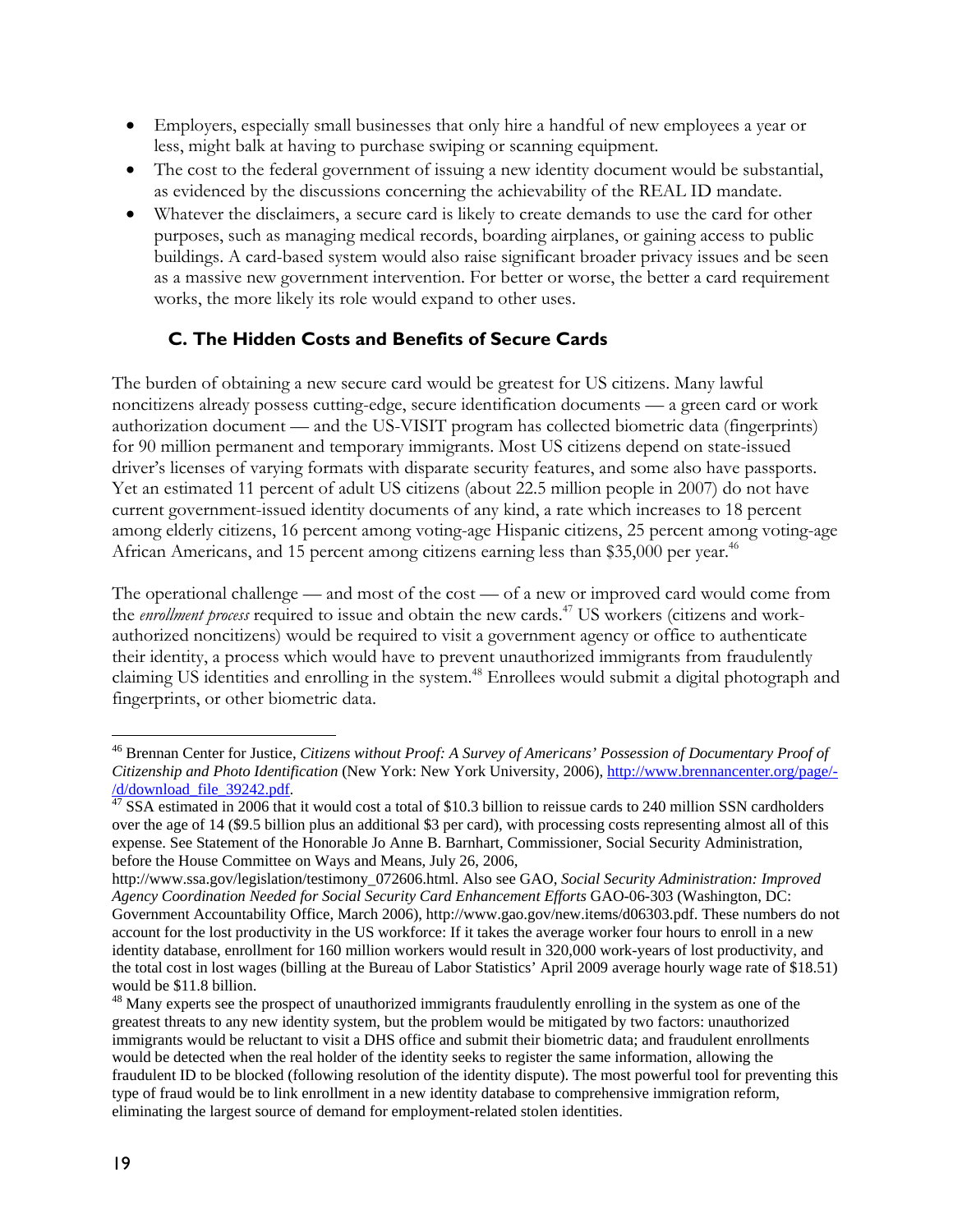While costly, the enrollment process would provide an opportunity to detect and correct most remaining "root error" problems in government databases that lead to TNCs, though new errors would likely emerge, including as a result of legal name changes. Enrollment would also be the basis for other forms of more employer-neutral verification that could build an enhanced E-Verify database, and a next-generation E-Verify that would not depend on secure cards at all.<sup>49</sup>

## **Pilot 2: PIN Pre-Verification**

A personal identification number (PIN) pre-verification system would give individual workers responsibility for managing their own eligibility verification, rather than relying exclusively on employers as E-Verify currently does. Employers would be responsible for verifying that a worker had checked in with the system and for photo screening those they hire.

#### **A. Enrollment and Verification**

Prior to employer verification in a PIN pre-verification system, a worker would be required to enroll with the system as described above. As with the other pilot alternatives, work authorization and identity would be established during the enrollment process. Workers would provide a digital photo and would select a PIN number, which would allow them to manage their identity record in the future by phone or online. At the point of enrollment, the worker's identity data would be locked to prevent identity theft.

Verification would then be a two-stage process as follows:

 $\overline{a}$ 

- **First stage.** Workers would use their PIN number to "check in" with the system by phone or Internet prior to accepting a new job and would receive a single-use code and a printed receipt, which would be proof that the worker had self-verified and is work authorized. A worker could only receive the single-use code and verification receipt after s/he is confirmed by the system; any nonconfirmation would have to be corrected at this point in the process.
- **Second stage.** The worker provides the code to an employer instead of filling out an I-9 form after accepting a job. The code on the worker's verification receipt is proof of work authorization. The system would provide the employer with automated verification that the worker's code is valid. As a protective measure, a verification code would expire after a single use, so that the worker would be required to check in with the system again prior to accepting additional employment and being verified by an additional employer. With verification that the worker's code is valid, employers also would receive an automated copy of the photo submitted by the worker during enrollment to allow for photo screening to verify identity.

<sup>&</sup>lt;sup>49</sup> Another possibility is "knowledge-based" or "biographic" screening, in which the worker answers one or more identifying questions (e.g., "What was your mother's maiden name?" or "Where did you attend high school?") to authenticate his or her identity. Knowledge-based screening may be viewed as less intrusive than biometric screening, and large private-sector databases already contain relevant data for many US workers; but covering the entire workforce through knowledge-based screening may be problematic, and the use of private-sector databases for EEVS identity authentication would raises a number of technical, political, and privacy challenges.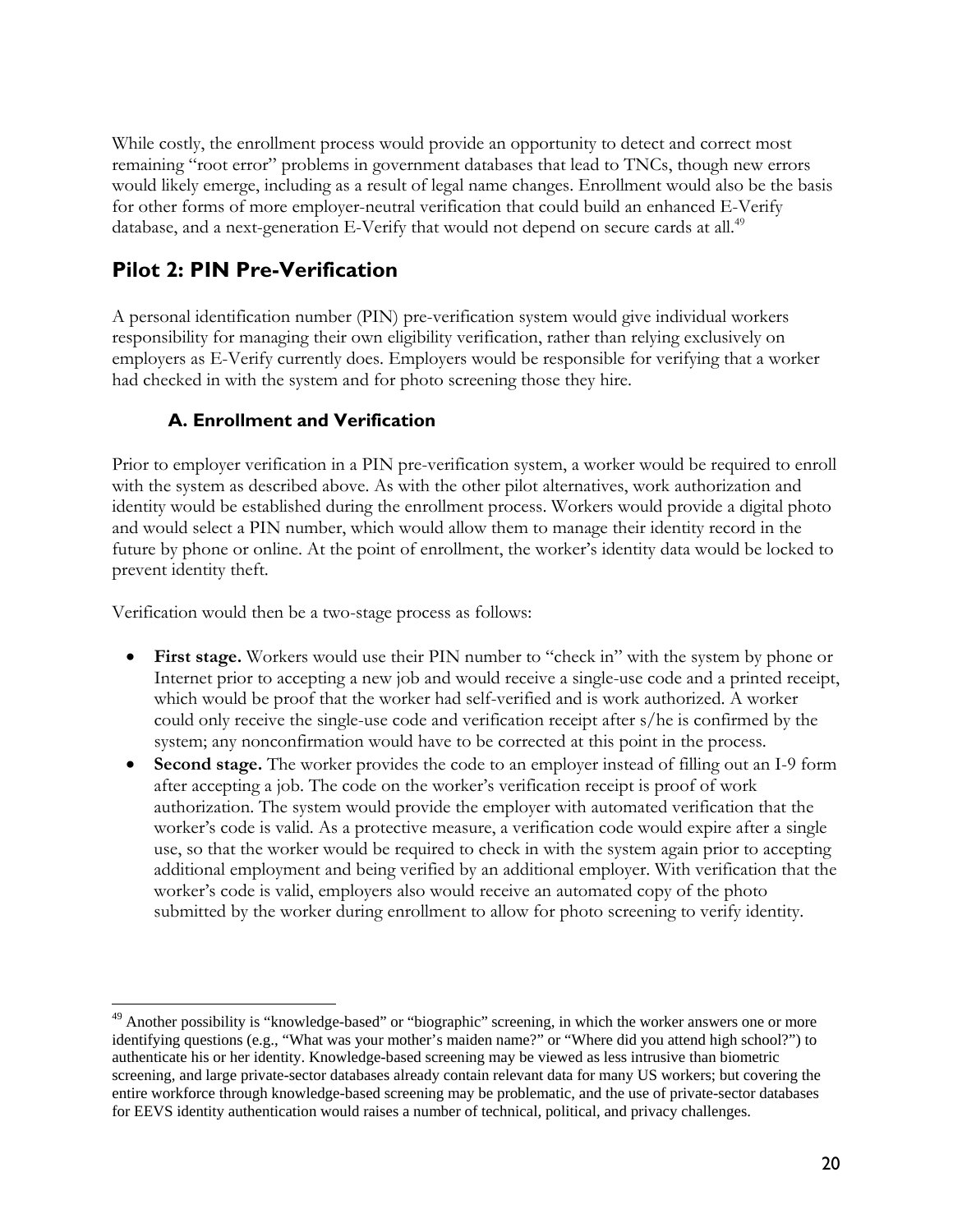### **B. Advantages**

The advantages of a PIN pre-verification system are as follows:

- The system would reduce identity theft by locking a worker's identity data until the worker checks in with the system. Workers also would register a phone number or email address with the system, allowing them to be notified if someone fraudulently checks in using the worker's identity and PIN number. The premise is that workers are the best defenders of their own identity data.
- Americans are accustomed to having their photos taken and stored for purposes of identity protection and document integrity. Driver's licenses and passports, for example, and many workplace IDs contain photos for similar purposes. Likewise, PIN number processes have become familiar and constitute personal protection devices that are in widespread use in the private sector and are used successfully by most people in numerous commercial realms.
- Worker ownership of the first stage of the verification process should result in fewer false nonconfirmations because workers would correct erroneous TNCs during the enrollment process and first-stage self-verification.
- Workers would emerge from the first stage of a PIN pre-verification system armed with information about their own legal status and how to correct a TNC in case of employer error. This information should be printed in the worker's native language on their self-verification receipt. In this way, the first stage of the process should sharply reduce employer mistakes or misuse. DHS could establish a special toll-free number and expedited appeals process for workers who have already pre-verified but then face tentative nonconfirmation during the second (employer verification) stage.
- By front-loading the correction of TNCs during enrollment, a PIN pre-verification system would exempt employers from responsibility for the resolution of TNCs. Because workers would self-verify prior to accepting employment, a PIN pre-verification system could permit employers to verify new hires before they actually begin their jobs — a change which would represent a large cost savings and address one of employers' major complaints about E-Verify. During the second stage (employer verification), the system would almost always offer employers a clear red-light/green-light response.
- This system would not require new identification cards. Photo screening could be supplemented by reviewing a physical card, but photo screening makes the same image available that would be on a card, while avoiding many of a card's disadvantages.

## **C. Disadvantages**

The disadvantages of such a system are that:

- The enrollment process would be costly for the government to administer and burdensome for workers, especially those of limited means who may encounter difficulties in gathering the information required to authenticate their identity. The system likely would be required to issue provisional work authorization to workers who face delays during first-stage verification.
- A PIN number system would not prevent *collaborative* identity fraud (identity "sharing"), as when a legal worker willingly loans or sells his or her identity data (and PIN number, in this case) to another worker. The system would depend on diligent photo screening by the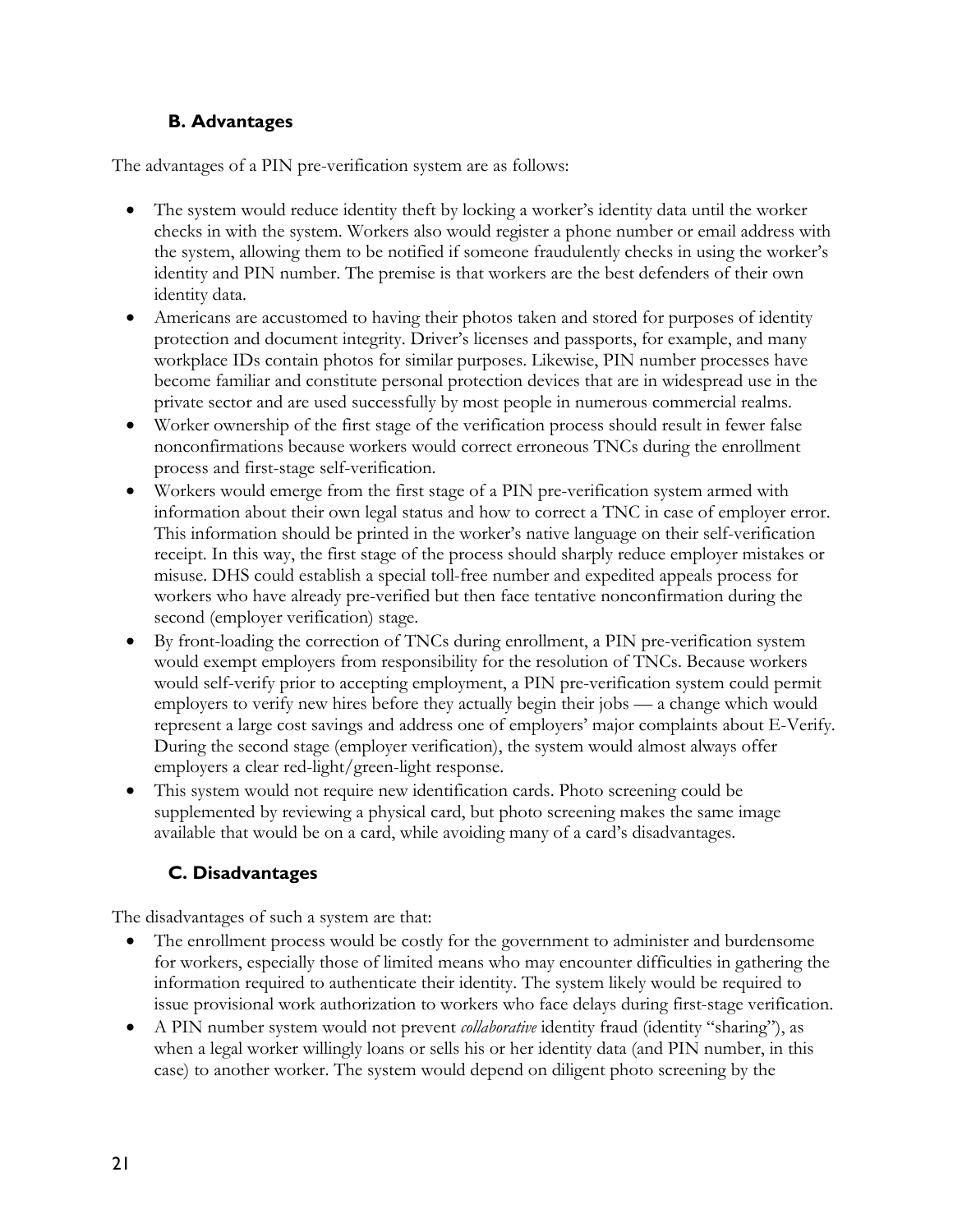employer and data analysis (auditing of the pre-verification process) by system administrators to prevent this type of identity fraud.

• Photographs as the biometric for identity authentication are not as reliable as other biometrics, such as fingerprints. People's appearances may change or those perpetrating fraud may intentionally make themselves appear different.

## **Pilot 3: Biometric Scanning**

A biometric scanning system would permit or require employers to collect biometric data beyond digital photos directly from workers as part of the verification process. Biometric data would be captured at the worksite and compared to biometric data stored in a central database or on a card, or used as an encrypted biometric key to confirm the worker's identity. The capture of biometric data would replace or supplement the employer's review of documents as a tool of identity authentication.

## **A. Enrollment and Verification**

Like a secure card or PIN pre-verification system, a biometric scanning system would require workers to enroll in an enhanced E-Verify database. For biometric scanning, workers would also submit additional biometric data, most likely fingerprints or an iris scan. (Identifiers such as facial or voice recognition have higher error rates.) Biometric data could be stored on a card and later retrieved by a user with a card reader, and/or it could be stored in a central database and retrieved through E-Verify system procedures.

Matching a card or a biometric record to its owner would require the additional step of retaking a finger print or iris scan and comparing the data to that stored on the card or in the database. To verify work authorization, employers would capture a biometric identifier, such as a fingerprint, rather than reviewing a worker's identity document. In principle, biometric scanning could replace and eliminate the requirement that employers review a photograph; the worker's fingerprint would be used for identity authentication instead.

The biometric data captured from the worker by the employer could either be matched with the same data stored in a central database through the E-Verify system, or it could be matched with the same biometric data stored on a work authorization card.<sup>50</sup> In either case, for the purposes of meeting employment verification requirements, the employer would be responsible for capturing the worker's fingerprints or other biometric data, but the government would be responsible both for identity authentication and work authorization verification.

## **B. Advantages**

 $\overline{a}$ 

The advantages of a biometric system are as follows:

• A biometric scanning system would be the surest way to prevent identity fraud, and the best defense against collaborative identity sharing in particular.

<sup>50</sup> On storing biometric data in a card, rather than a centralized database, see Jim Harper, *Identity Crisis: How Identification is Overused and Misunderstood* (Washington, DC: Cato Institute 2006), pp. 227-229.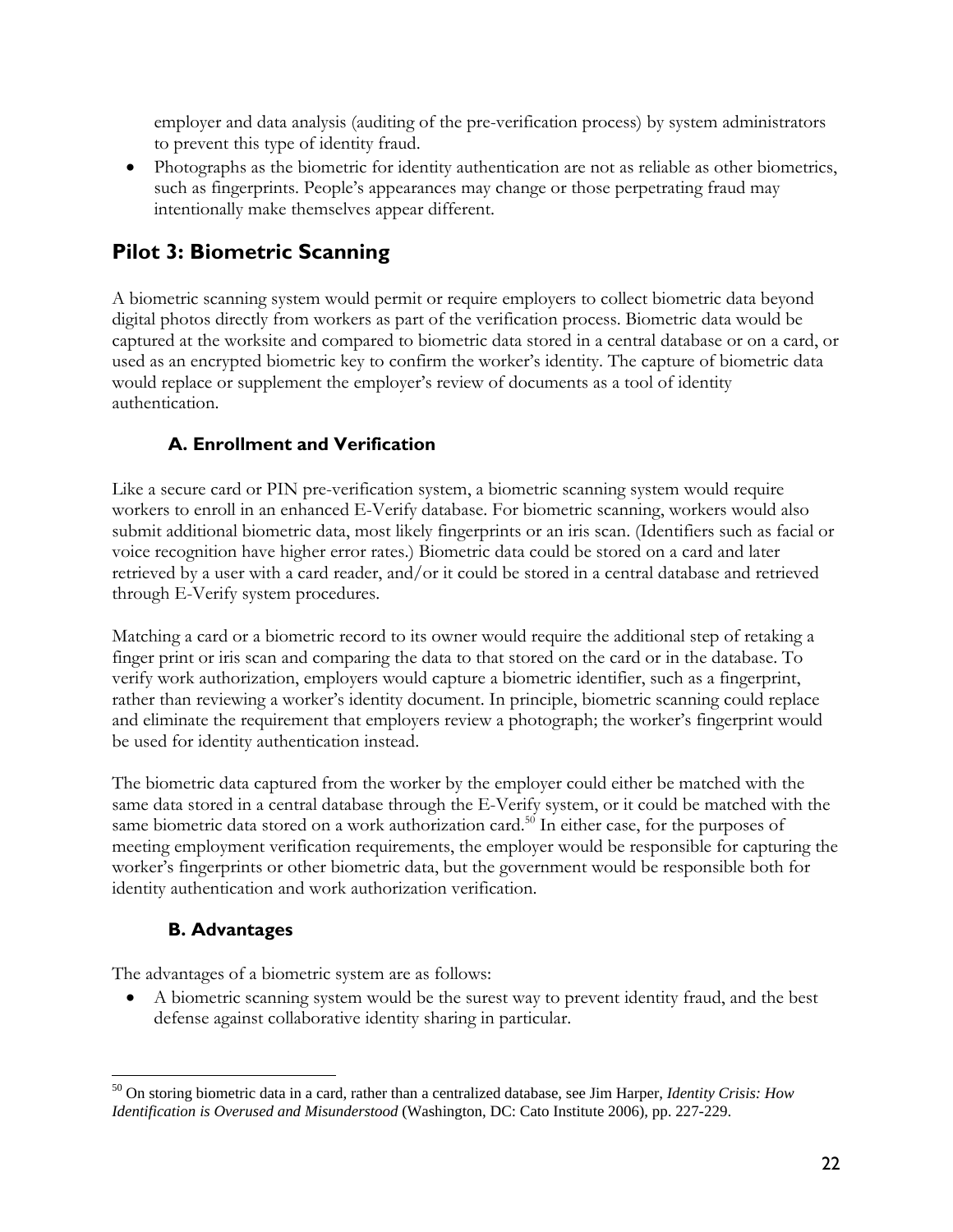- Removing any burden of responsibility for identity authentication from employers would eliminate most opportunities for employer mistakes during identity authentication and should reduce defensive hiring and related offenses.
- By producing highly reliable verification, such a biometric system would give employers a state-of-the-art tool to screen out unauthorized workers and contribute to building confidence among employers in the legality of their workforces. The system would also likely contribute to public confidence in the validity and effectiveness of controls to combat illegal immigration.
- A biometric scanning system based on a biometric card, rather than a centralized biometric database, would address many of the privacy concerns associated with biometric scanning.

### **C. Disadvantages**

There are also serious limitations to such a biometric system:

- Like a PIN pre-verification system, the use of biometrics would require that workers enroll in an enhanced E-Verify database. The costs of enrollment, both to the government and to enrolling workers, would be higher than in the PIN number process because of the added costs of collecting biometrics beyond photos.
- Employers would have to purchase biometric-capture hardware or pay for scanning services, which would add to overall program costs, especially in the case of small businesses which hire only a few people a year.<sup>51</sup> Such issues could result in increased incentives for small employers not to use the system. There are successful private-sector biometric firms that go either to the client workplace with mobile biometric-capture hardware or have the workers come to them. However, the history of subcontractor arrangements in immigration employment practices as a way around employer accountability requirements would argue for careful design of such relationships and services.
- Biometric technology has become very sophisticated and accurate but it is not perfect, and the system would produce false nonconfirmations.<sup>52</sup> False nonconfirmations would likely disproportionately affect manual workers, who sometimes cannot provide useable fingerprints because of damaged fingertips.
- The construction of a biometric database for an enhanced E-Verify would raise additional privacy risks and technology challenges beyond those associated with existing databases or an enhanced E-Verify database without biometric identifiers because of the system's larger storage requirements and because of the security protections needed to prevent theft of biometric data or algorithms.<sup>53</sup> If biometric data is compromised, it is much more difficult for individuals to reclaim identity than is the case with current ID fraud.

 $\overline{a}$ 

 $51$  The retail cost of fingerprint scanners ranges from as little as \$35 (low-resolution, single-print scanner) to as high as several thousand dollars (high-resolution ten-print scanners).

<sup>&</sup>lt;sup>52</sup> The technology is challenging but not overwhelmingly so because the system would not be asked to look for a one-to-many match, as in the case of many criminal investigations, but rather a one-to-one match against a specific record. Even so, existing biometric systems have false rejection rates ranging from 0.1 to 20 percent; see Ann Cavoukian and Alex Stoianov, *Biometric Encryption: A Positive-Sum Technology that Achieves Strong Authentication, Security AND Privacy*, (Ontario, Canada: Information and Privacy Commissioner of Ontario, 2007), p.8, http://www.ipc.on.ca/images/Resources/bio-encryp.pdf .

<sup>&</sup>lt;sup>53</sup> Ibid., p. 7-10. As Cavoukian and Stoianov explain, biometric encryption, in which biometric data are linked to an encrypted PIN number, rather than stored directly in the database, may mitigate these security risks.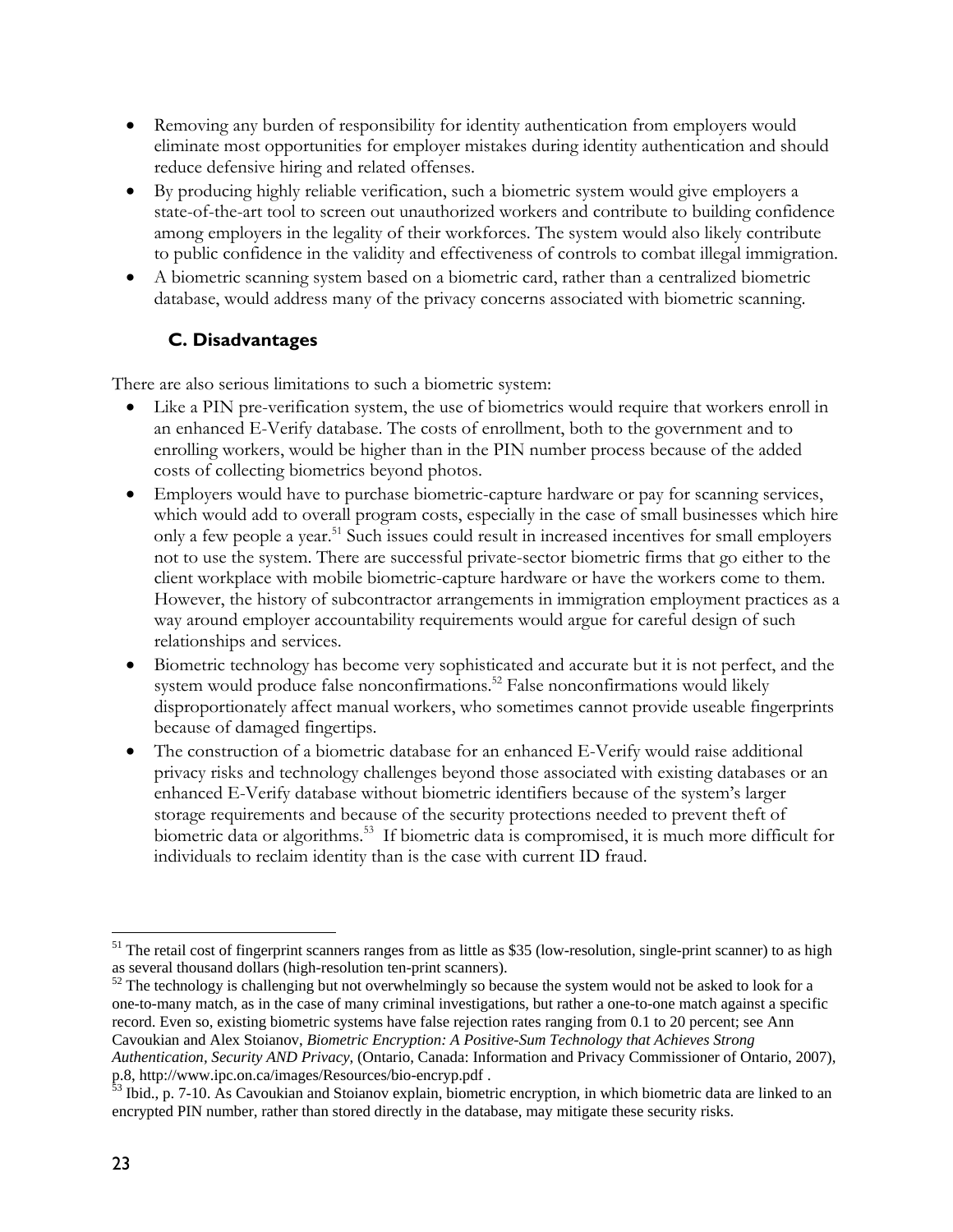However, the greatest concerns about a biometric scanning system can be expected to be political and philosophical. Many Americans — perhaps most — will object to providing the government with their fingerprints or other biometrics beyond a photo, much less providing employers with fingerprints when they take a new job. Such procedures are widely associated with criminal justice system practices, and seem antithetical to measures appropriate for lawabiding US citizens. Should such a system be established without broad public support, its effectiveness and use could be seriously undermined by high rates of nonparticipation.

## **Phasing in and Pilot Testing Next-Generation Alternatives**

Enrollment processes to issue secure documents — existing or new — or to develop a PIN preverification or biometric system could take place in phases over time. Assuming new E-Verify mandates are a product of comprehensive immigration reform legislation, three significant categories of individuals are already likely to be in contact with USCIS or E-Verify administrators. They are: persons entering the United States with temporary or permanent visas who are authorized to work and could be required or permitted to enroll in the system as part of visa-issuance processes; unauthorized immigrants eligible for legalization pursuant to immigration reform; and legal residents and authorized noncitizen workers and US citizens who get TNCs from E-Verify and correct their records.

Were enrollment opportunities available, other workers who are seeking employment might choose to enroll to protect themselves against identity theft or a future TNC. This would require a largescale public education campaign. Finally, assuming a work authorization card or other requirements would extend only to those seeking new jobs, enrollment would occur over time as a part of job searches by those seeking new employment. Thus, workers in stable employment situations who do not change jobs might never need to enroll and obtain a new card or PIN number.

At the same time, an employer-neutral E-Verify with either a new or existing secure card or with PIN/biometric technologies would represent a dramatic policy shift for the United States and a major operational challenge for government agencies, employers, and workers, especially US citizens.

Any mandate for an enhanced E-Verify database — including a mandate for a new work authorization document or secure Social Security card — should be preceded by a surge in enrollment capacity with temporary field offices to handle millions of workers. The surge in enrollment capacity could coincide with, and should be linked to, the large number of registrations needed to accommodate a legalization program in the context of comprehensive immigration reform, either on a national level or (initially) in states or labor market sectors with a high number of unauthorized immigrants or states with E-Verify mandates. As soon as workers in a region or industry have been given adequate time to enroll in an enhanced database, verification rules could be changed to limit the number of documents workers may present for identity authentication and to permit the use of next-generation E-Verify systems.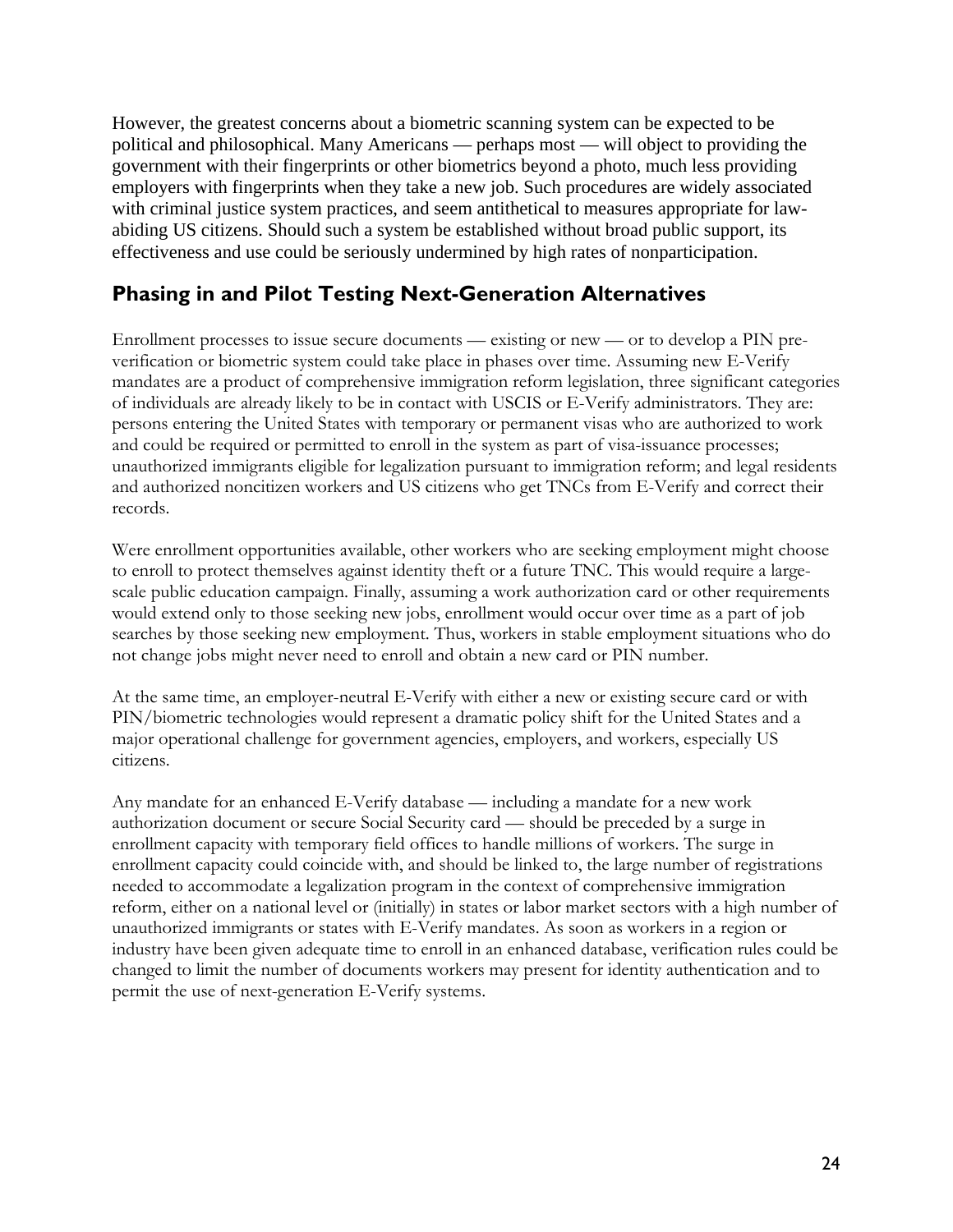## **VI. Recommendations for E-Verify Improvements: What Reforms Are Needed?**

DHS and Congress should continue to build, improve, and invest in E-Verify. Three sets of reforms are urgently needed to strengthen the effectiveness, performance, and stakeholder support for the current system now; they merit high-priority attention and action.

## **Redress for Unresolved System Errors**

E-Verify wrongly nonconfirms some US citizens and other legal workers because employers fail to inform workers of TNCs or workers are unable to correct TNC errors. These mistakes will persist. A degree of error is inherent in a large information system. The TNC process determines whether nonconfirmations are the result of database or user errors, or the result of unauthorized worker employment. However, the TNC process presumes that workers are unauthorized unless they can prove otherwise.

#### **Recommendation: Strengthen due-process protections and compensate workers when system errors result in the wrongful termination of US citizens and other legal workers:**

- Establish a right to review and correct one's record outside the burdensome process of a Freedom of Information Act request.<sup>54</sup> USCIS should establish a simple and inexpensive procedure to allow individuals to authenticate their data and confirm their work-authorization status in SSA and DHS databases prior to employer screening. This should include establishment of a "worker portal" that would allow workers to access the E-Verify system independently. USCIS is exploring this concept. It should be a top priority.
- Permit workers to appeal a final nonconfirmation and be compensated by the government for lost wages and other expenses in the case of system error that led to a job loss. No such mechanism now exists, in part because USCIS cannot confirm that such errors have occurred. Appeals would be unusual, given other due-process and employer compliance reforms; and fraudulent appeals are unlikely since unauthorized workers would be reluctant to engage in this process.
- Legislation should clarify that workers must be treated as work-authorized with the right to remain employed without adverse employment consequences pending the resolution of a contested TNC and possible appeals of a final nonconfirmation. A stay of nonconfirmation should be issued pending resolution of any appeals process.

 $\overline{a}$ 

 $54$  The Privacy Act of 1974 establishes that individuals have the right to review and correct records in government databases, 5 U.S.C. §§ 552, et seq.; see testimony of Timothy Sparapani, Senior Legislative Counsel, American Civil Liberties Union, before the US House of Representatives Committee on the Judiciary Subcommittee on Immigration, Citizenship, Refugees, Border Security, and International Law, June 10, 2008, http://www.aclu.org/images/asset\_upload\_file944\_35580.pdf.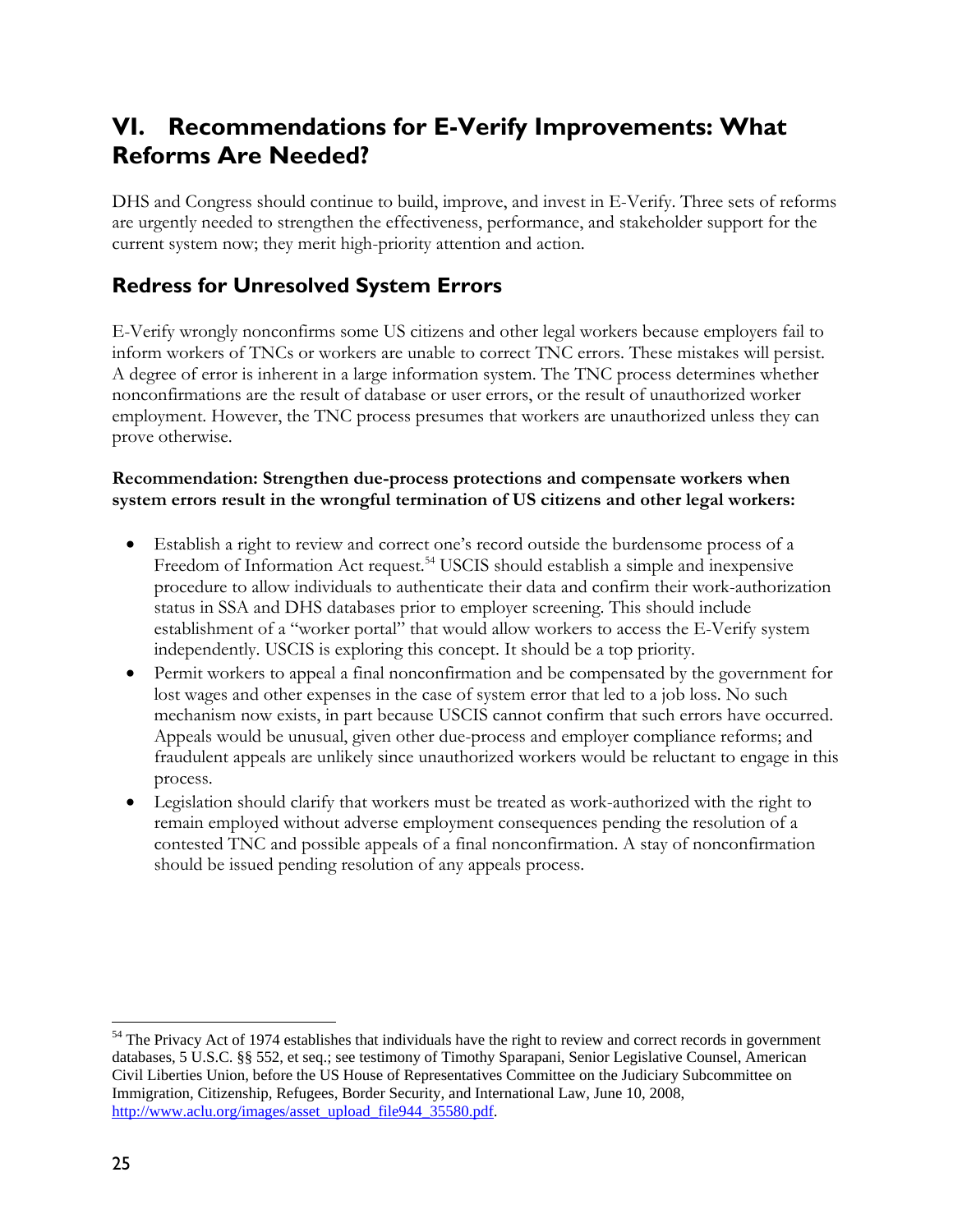## **Employer Training and Worker Protections**

E-Verify contains numerous steps and guesswork for employers that are likely to increase with mandatory electronic verification. To mitigate the potential for employer mistakes or misuse of the system, additional penalties and protections must be an explicit element of E-Verify.

#### **Recommendation: Strengthen enforcement of worker protections and employer penalties, training, and oversight.**

- Impose penalties on noncompliant employers by adding E-Verify worker protections to the list of unfair immigration-related employment practices prohibited by §274B of the Immigration and Nationality Act (INA). Currently, the only penalty against employers for prescreening workers, selective screening, suspending a worker pending the resolution of a TNC, or otherwise violating E-Verify's worker protections is removal from the program; and even this punishment has been exceedingly rarely, if ever, invoked. Congress should enumerate prohibited E-Verify employment practices, and provide for meaningful civil penalties as well as a right of private action when government investigators fail to pursue a worker's properly filed complaint.<sup>55</sup>
- Congress should provide additional funding to strengthen the Justice Department's Office of Special Counsel for Immigration-Related Unfair Employment Practices to ensure rigorous investigation and prosecution of illegal E-Verify employment practices, and to hire additional Administrative Law Judges to swiftly hear complaints filed by OSC and employees.<sup>56</sup> Congress also should strengthen the DHS Office for Civil Rights and Civil Liberties to ensure proper monitoring of E-Verify abuses from within DHS.
- Continue and expand efforts by the E-Verify Monitoring and Compliance branch to ensure that employers understand their obligations to new hires under E-Verify, especially the opportunity to correct a TNC and remain employed without adverse consequences while a TNC resolution is pending. Training and oversight should also have a clear focus on prohibitions against prescreening. All E-Verify users must take an online tutorial and pass a test afterward on proper procedures, but these procedures are not always remembered or followed. Additional educational materials should be provided through mass media, employer associations, direct communication from USCIS, and other appropriate outreach. USCIS and the DHS Office of Civil Liberties have already initiated important projects along these lines, which should be continued and expanded.
- Organize broad worker education initiatives to ensure that workers understand their rights under E-Verify, especially the right to correct a TNC without facing adverse employment consequences. Worker education should also make use of multiple media and outreach strategies. USCIS and the DHS Office of Civil Liberties have already initiated important projects along these lines, which should be continued and expanded. Funding should be made available for nonprofit, faith-based, and other organizations to help educate the public.

1

<sup>&</sup>lt;sup>55</sup> Current penalties for unfair immigration-related employment practices range from \$100 to \$2,000 for a first offense, and up to \$10,000 for repeat offenders; see INA §274B(g).

<sup>&</sup>lt;sup>56</sup> The Office of Legal Counsel is already responsible for the investigation of charges and issuance of complaints related to other unfair immigration-related employment practices, such as discrimination on the basis of national origin or (in the case of legal aliens) citizenship status; see INA §§274B(a)-(c).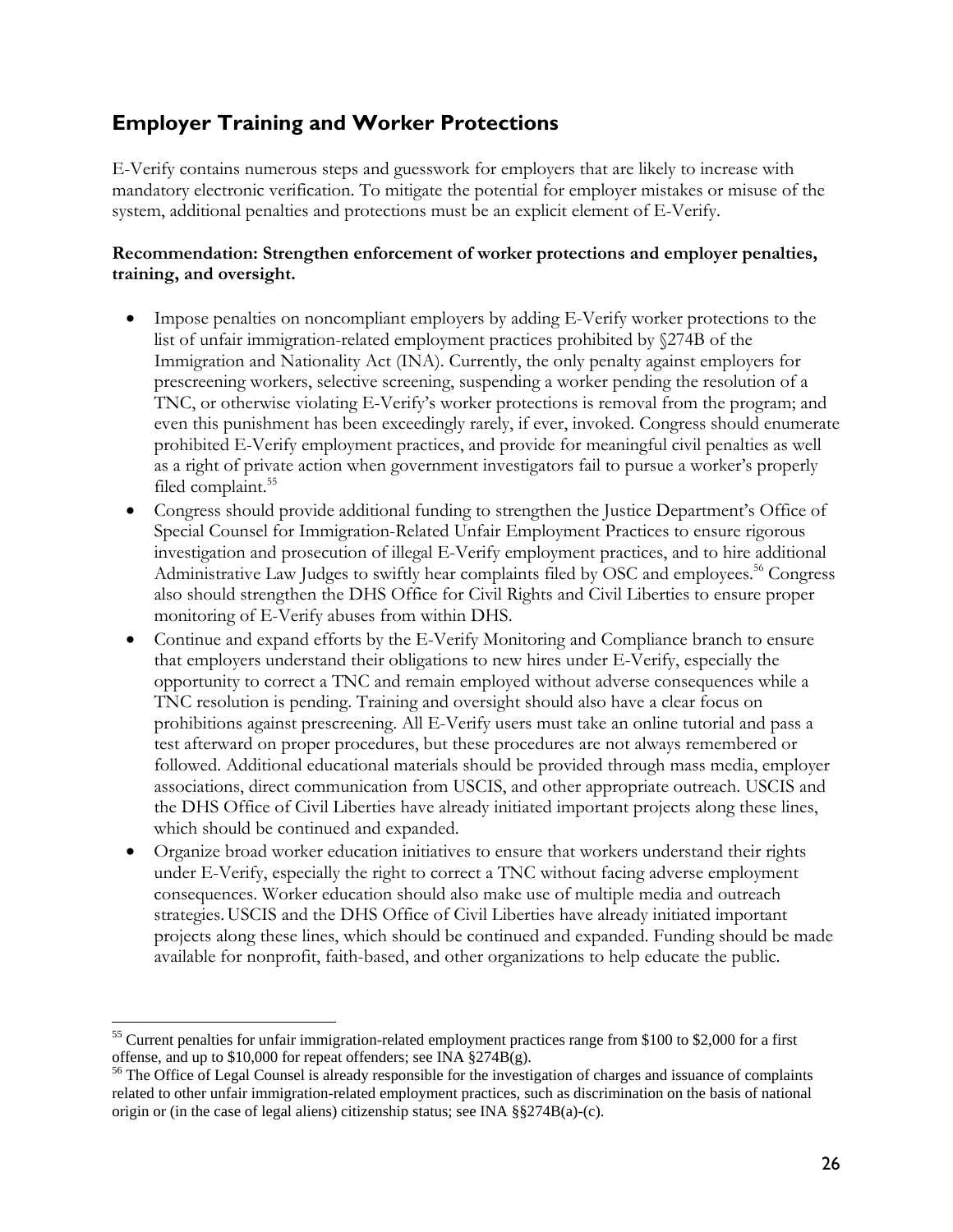## **Data Analysis, Audits, and Workplace Enforcement**

E-Verify's greatest weaknesses are vulnerability to identity fraud and off-the-books employment. A well-designed system will make it easy for employers to verify their workers' legal status; but even a perfect one cannot prevent employers from evading the system if they are determined to do so. In the absence of a fundamentally different system, identity fraud and off-the-books employment can only be combated by systematic oversight and skillful worksite enforcement.

#### **Recommendation: Monitor E-Verify compliance and strengthen auditing to identify patterns of misuse, selective screening, identity fraud, and off-the-books employment. An effective, up-and-running monitoring and compliance unit must be a top DHS priority.**

- DHS should continue and expand a recent initiative to develop algorithms to match patterns of E-Verify use and nonuse with likely cases of employer misuse. Such analyses should include identifying firms that verify too few workers relative to industry standards (possibly indicating off-the-books employment), firms with many nonconfirmations but too few TNC corrections (possibly indicating pre-screening or other misuse of the system), and identity data which is verified suspiciously often, possibly indicating identity fraud.<sup>57</sup> This type of auditing strengthens E-Verify's role in immigration enforcement and its protections for lawful workers.
- Auditors should also analyze samples of confirmed and nonconfirmed workers to estimate the actual rate of false confirmations and nonconfirmations — a labor-intensive undertaking, particularly in the case of final nonconfirmations. These error rates should be tracked over time in order to evaluate E-Verify's accuracy and test system improvements. Lawmakers should establish a dedicated office within USCIS or elsewhere to participate in these audits for database accuracy.

**Recommendation: Increase workplace enforcement staffing and protocols to include credible threats of enforcement and meaningful penalties where employers are noncompliant with verification requirements. In addition to the existing USCIS-US Immigration and Customs Enforcement (ICE) memorandum, such compliance enforcement should include developing protocols for referring cases to the Department of Labor (including joint ICE-DOL taskforces), the Equal Employment Opportunity Commission, and the Office of Special Counsel for Immigration-Related Unfair Employment Practices to investigate possible violations of immigration and labor laws.** 

#### **Recommendation: Enact legislation to permit limited data sharing with the Internal Revenue Service (IRS) and SSA with strict privacy protections.**

- Data sharing between DHS, the Internal Revenue Service (IRS), and SSA would strengthen enforcement-based pattern analysis, but DHS' access to these sources should be limited to suspicious cases meeting established suspicion criteria, rather than granted universally, and subject to limited use, limited retention times, and oversight..
- DHS access to IRS and SSA data must be managed carefully to ensure that pattern analysis does not expose good-faith employers to new privacy threats and to prevent use of shared data for purposes beyond verification enforcement.

 $\overline{a}$ <sup>57</sup> USCIS has begun to explore data mining in these ways.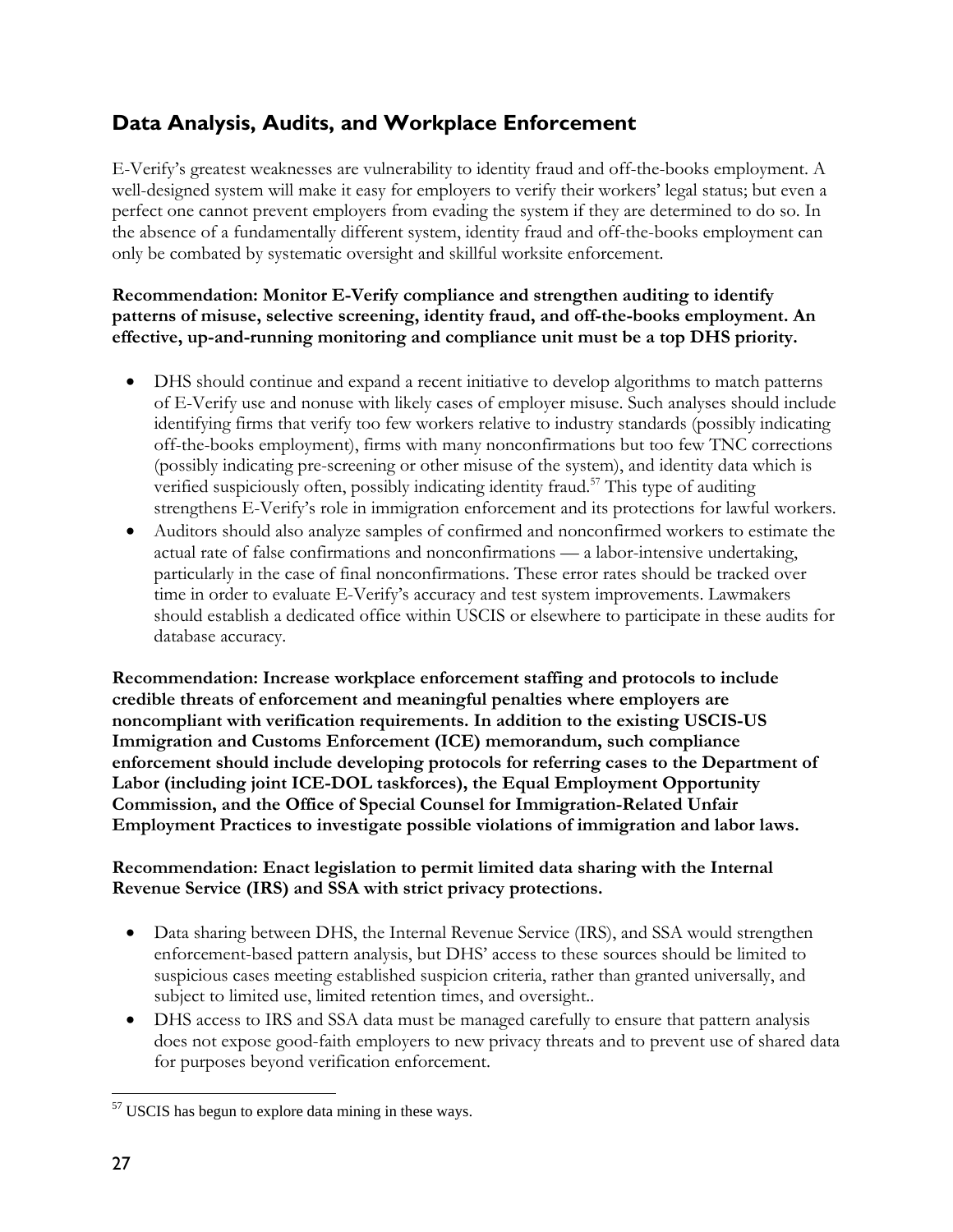As usage of E-Verify becomes widespread, DHS may be able to conduct pattern analysis against its own records, in which case its access to other federal data sources could be sunset after three to five years.

Ultimately, what are acceptable error and compliance rates and program costs — measured in dollars, and also in the societal impact of electronic verification — are political questions. However, assuming that electronic verification will become mandatory and that the current E-Verify will continue to grow and serve as the initial platform for a mandatory system, it is essential that the necessary program infrastructure also be built so it can properly carry out its immigration policy mission.

# **VII. Conclusion**

USCIS has made impressive progress in reducing E-Verify error rates and rapidly expanding the numbers of employers who have voluntarily enrolled in the system. However, the system continues to produce an unknown number of false confirmations — primarily as a result of the inadequacies of the I-9 identity authentication process and the vulnerability of the system to identity fraud — and false nonconfirmations — primarily a result of database and user errors. Further substantial database improvements may be difficult to accomplish in the near term.

E-Verify is employer-centric, relying exclusively on employers to manage the confirmation process. Error rates and employer mistakes or misuse may increase as new E-Verify mandates under the current system are implemented, raising a real risk that the program's costs and unintended consequences could undermine its benefits as a tool of immigration control. New E-Verify mandates would be especially ill-fated in the absence of comprehensive immigration reform.

The core weakness of E-Verify is that it is not designed for, or capable of, authenticating identity that would prevent false confirmations based on stolen identities. Because identity verification is one of the two key attributes of an effective verification system, E-Verify as it is currently designed can only be partially effective in achieving reliable electronic employment verification.

There is a public policy imperative in growing E-Verify, but a risk that requiring participation in an employer-centric system — as presently designed — will not achieve the vital immigration policy goal of effective compliance in hiring lawful workers that is essential to achieving effective immigration controls. To resolve this dilemma, we recommend that as part of comprehensive immigration reform, Congress provide a statutory framework for mandatory electronic verification that a) provides for up to three new pilot projects as the basis for building more employer-neutral, next-generation E-Verify approaches that address the problem of authenticating identity; and b) strengthens the current E-Verify system.

Getting E-Verify right will be at the heart of successful comprehensive immigration reform, and rushing to expand a flawed system could lead to a repeat of the mistakes of the 1980s**,** thereby threatening the success of current and future reforms.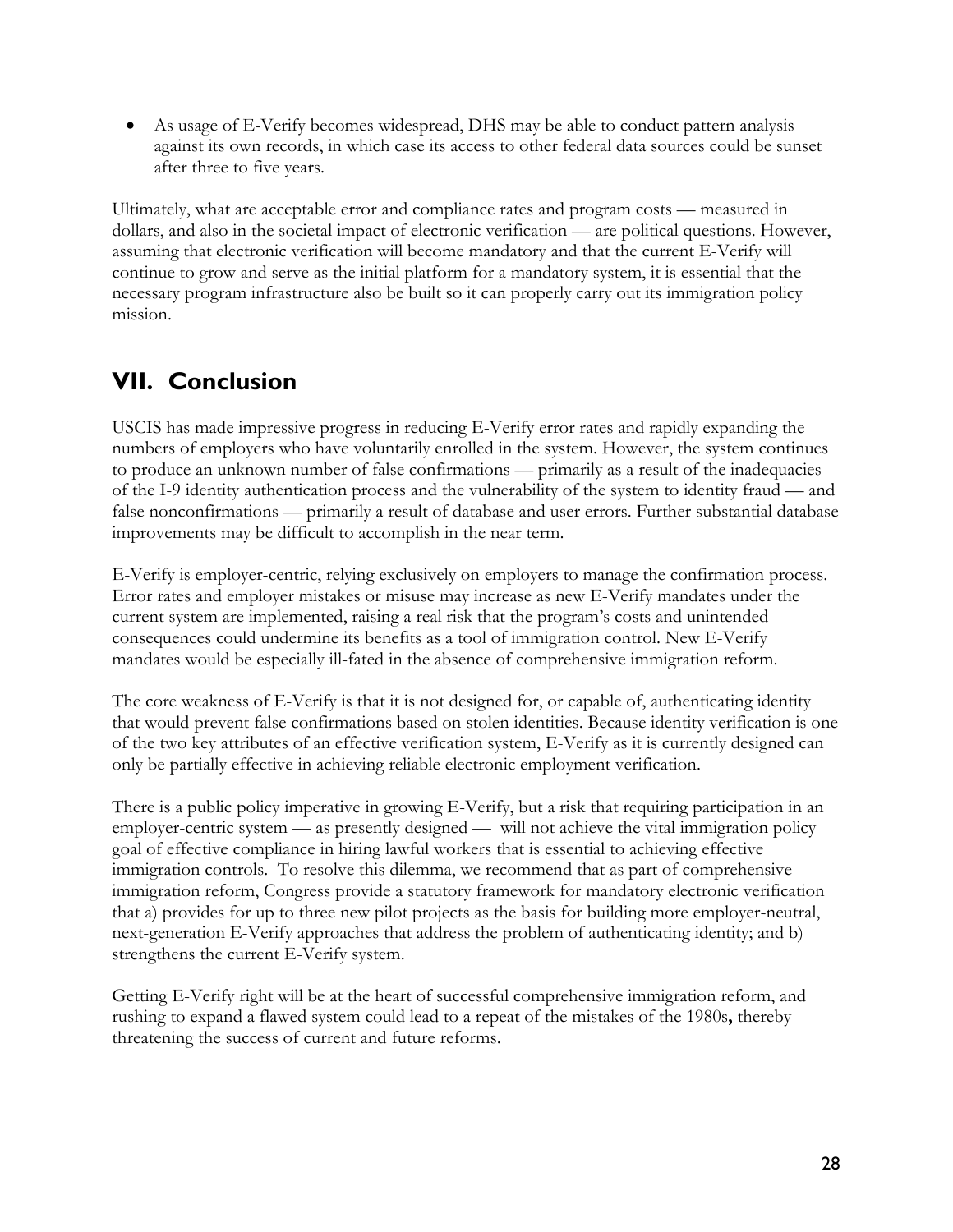# **Works Cited**

American Council on International Personnel. 2008. Comments on Proposed Rule Published at 73 Fed. Reg. 33374 (June 12, 2008). August 11, 2008.

Arizona's Employer Sanctions Law. Washington, DC: American Friends Service Committee. http://www.afsc.org/tucson/ht/a/GetDocumentAction/i/74700.

Asian American Legal Defense and Education Fund. 2009. Asian American Access to Democracy in the 2008 Elections. New York: Asian American Legal Defense and Education Fund. http://aaldef.org/docs/AALDEF\_Election\_2008\_Report.pdf.

Bansak, Cynthia and Steven Raphael. 2001. Immigration Reform and the Earnings of Latino Workers: Do Employer Sanctions Cause Discrimination? *Industrial and Labor Relations Review*, 54 (2).

Barnhart, Jo Anne B. 2006. Statement of the Commissioner of the Social Security Administration before the House Committee on Ways and Means. 109th Cong., 2nd sess., July 26, 2006. http://www.ssa.gov/legislation/testimony\_072606.html.

Boomer, Christina. 2008. Some Valley workers Having Trouble with E-Verify. *ABC 15 TV*, March 24, 2008. http://www.abc15.com/news/local/story/Some-Valley-workers-having-trouble-with-E-Verify/VdTlB1vZu0--Qy0e5zGJcg.cspx.

Brennan Center for Justice. 2006. Citizens without Proof: A Survey of Americans' Possession of Documentary Proof of Citizenship and Photo Identification. New York: Brennan Center for Justice at New York University.

http://www.brennancenter.org/page/-/d/download\_file\_39242.pdf.

Cavoukian, Ann and Alex Stoianov. 2007. *Biometric Encryption: A Positive-Sum Technology that Achieves Strong Authentication, Security AND Privacy*. Ontario, Canada: Information and Privacy Commissioner of Ontario.

http://www.ipc.on.ca/images/Resources/bio-encryp.pdf.

Durand, Jorge, Douglas S. Massey, and Emilio A. Parrado. 1999. The New Era of Mexican Migration to the United States. *Journal of American History* 86 (2).

Federal Acquisition Regulation Case 2007-013. R*egulatory Impact Analysis, Employment Eligibility Verification*. October 2008.

Fiscal Policy Institute. 2007. *The Underground Economy in the New York City Affordable Housing Construction Industry*. Albany, NY: Fiscal Policy Institute. http://www.fiscalpolicy.org/publications2007/FPI\_AffordableHousingApril2007.pdf.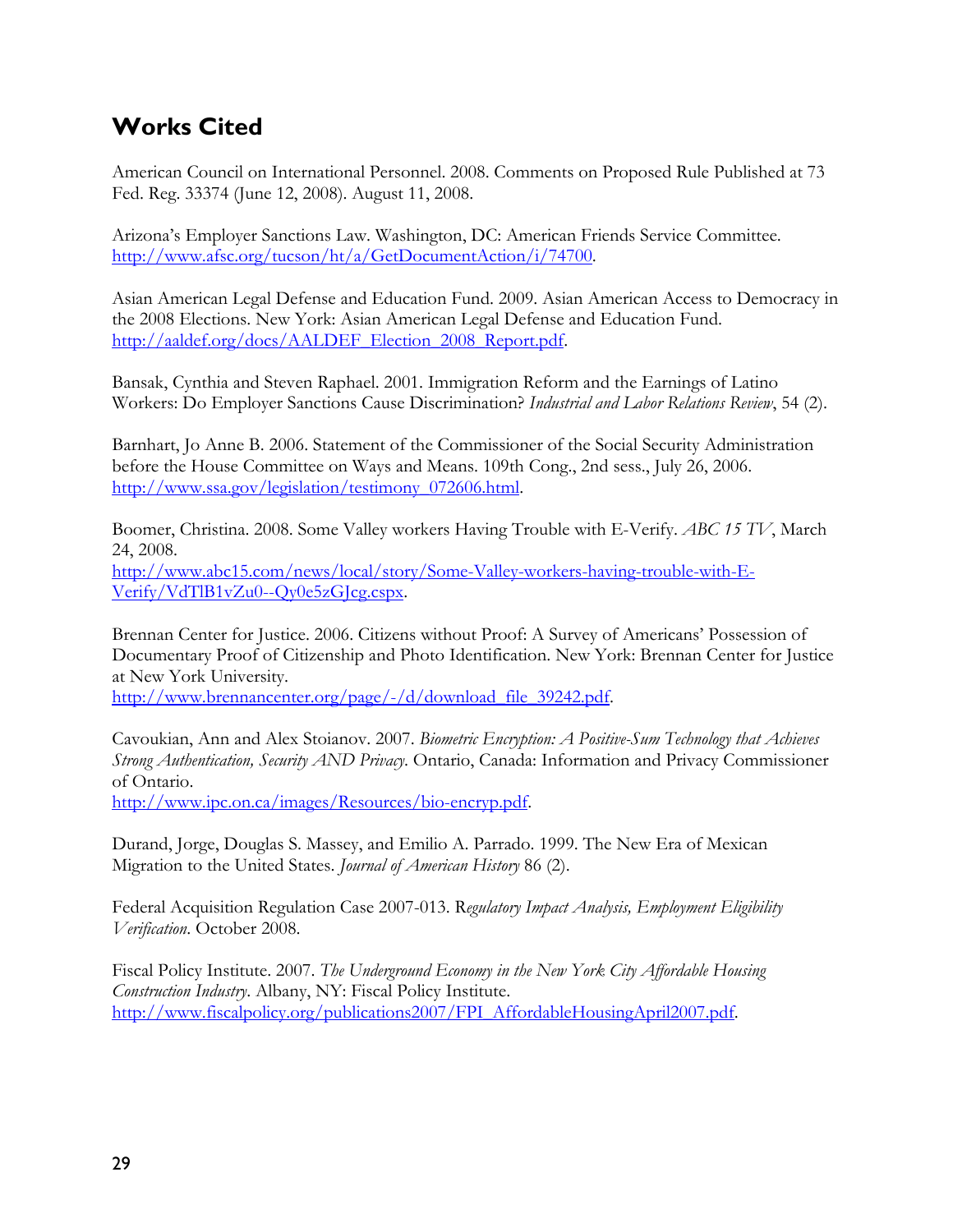Fix, Michael, Doris Meissner, Randy Capps, Elizabeth Dennison, and Roberto Suro. *Mandatory Verification in the States: A Policy Research Agenda*. Washington, DC: Migration Policy Institute. December 2008.

http://www.uscis.gov/files/nativedocuments/e-verify-mandatory-impl-evaluation.pdf.

González, Daniel. 2008. Illegal workers manage to skirt Arizona employer-sanctions law. Borrowed identities, cash pay fuel an underground economy. *Arizona Republic*, November 30, 2008. http://www.azcentral.com/news/articles/2008/11/30/20081130underground1127.html.

González, Daniel. 2008. Illegal workers manage to skirt Arizona employer-sanctions law – Borrowed identities, cash pay fuel an underground economy. *Arizona Republic*, November 30, 2008. http://www.azcentral.com/news/articles/2008/11/30/20081130underground1127.html.

Hansen, Ronald. 2008. Economy Serves Up Unhappy Meal: Worst Lull in 2 Decades is Hurting Valley Restaurateurs. *Arizona Republic*, March 3, 2008. http://www.azcentral.com/arizonarepublic/news/articles/0303biz-econ-restaurants0303.html.

Harper, Jim. Identity Crisis: How Identification is Overused and Misunderstood. Washington, DC: Cato Institute 2006.

*Illegal Immigration Reform and Immigrant Responsibility Act (IIRIRA) of 1996. Public Law No. 104-208.* September 30, 1996. http://frwebgate.access.gpo.gov/cgibin/getdoc.cgi?dbname=104\_cong\_public\_laws&docid=f:publ208.104.pdf.

*Immigration and Nationality Act of 1952*. Public Law No. 82-414. December 24, 1952. Amended and updated as of March 20, 2009. http://www.uscis.gov/propub/ProPubVAP.jsp?dockey=c9fef57852dc066cfe16a4cb816838a4.

Intel Corporation. 2008. Comments on Proposed Employment Eligibility Regulations Implementing Executive Order 12989. August 8, 2008.

Isaacs, Caroline. 2009. *Sanctioning Arizona: The Hidden Impacts of Arizona's Employer Sanctions Law*. Washington, DC: American Friends Service Committee. http://www.afsc.org/tucson/ht/a/GetDocumentAction/i/74700.

Javelin Strategy and Research. 2009. *2009 Identity Fraud Survey Report*. Pleasanton, CA: Javelin Strategy and Research. http://www.javelinstrategy.com/products/A87547/127/delivery.pdf.

Kerwin, Donald. 2009. The Efficacy of Labor Standards Enforcement as an Immigration Enforcement Tool. Washington, DC: Migration Policy Institute. Forthcoming 2009.

Kossoudji, Sherrie A., and Deborah A. Cobb-Clark. 2002. Coming out of the Shadows: Learning about Legal Status and Wages from the Legalized Population. *Journal of Labor Economics* 20 (3): 598- 628.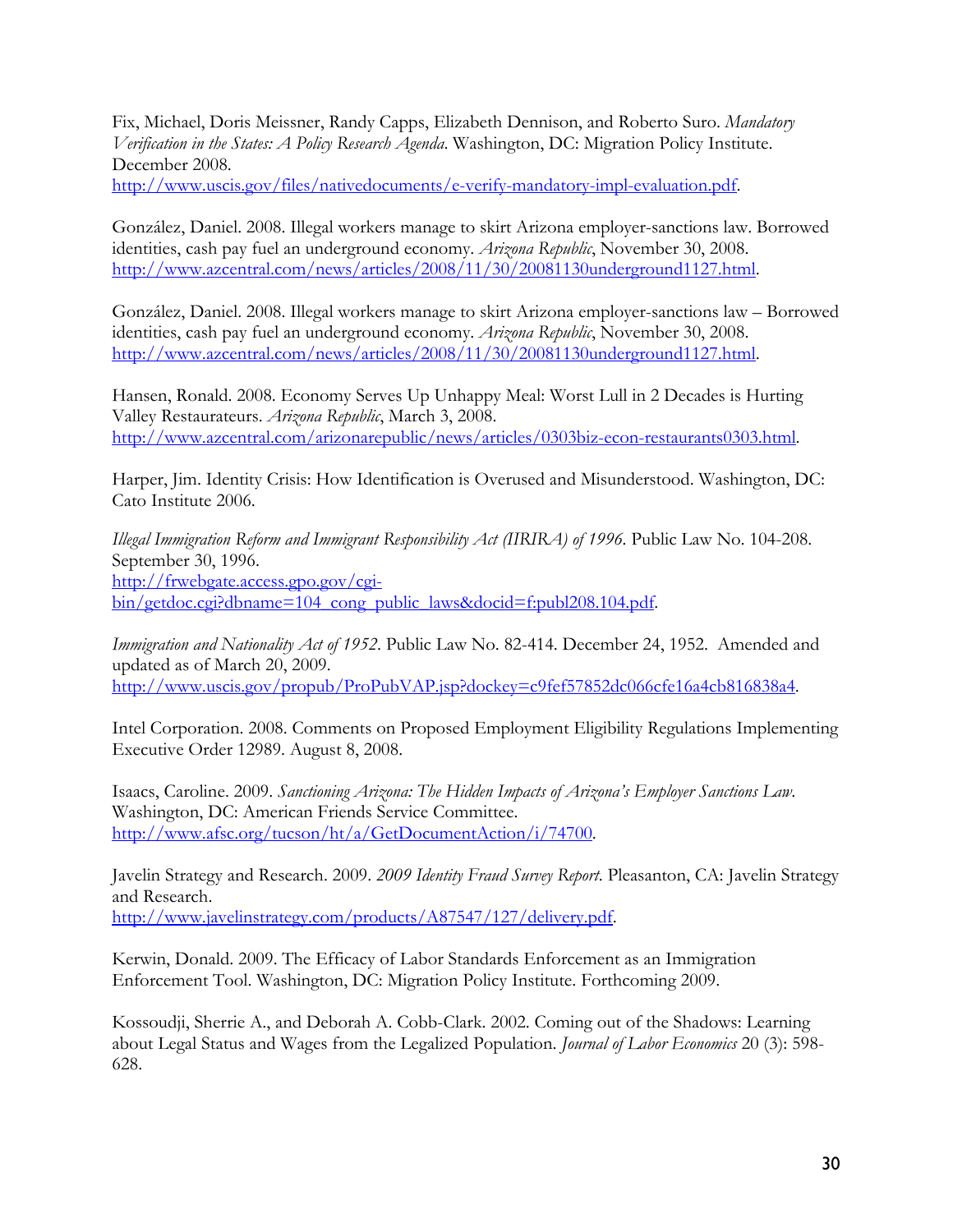McNulty, Michael and Charles Rangel. 2008. The Facts on Employment Verification: Current Proposals are Unworkable for SSA, Threaten Progress in Reducing Disability Claims Backlog. Letter to House Democratic colleagues, Washington, DC. March 27, 2008. http://www.nationalwatermelonassociation.com/docs/Electronic%20Employment%20Verification %20is%20Unworkable%20for%20SSA%20and%20threatens%20progress.pdf.

Neumann, Peter G. 2007. Testimony of the Principal Scientist, Computer Science Lab SRI International, on behalf of the US Public Policy Committee of the Association for Computing Machinery before the House Committee on Ways and Means Subcommittee on Social Security. 110th Cong., 1st sess., June 7, 2007.

http://usacm.acm.org/usacm/PDF/EEVS Testimony Peter Neumann USACM.pdf.

Pallack, Becky. 2008. Small Businesses Bump into E-Verify Obstacles. *Arizona Daily Star*, April 8, 2008.

http://regulus2.azstarnet.com/blogs/clockingin/8616/small-businesses-bump-into-e-verifyobstacles.

Peter Orszag. 2008. Letter to the Honorable John Conyers, Jr. Washington, DC: Congressional Budget Office.

http://www.cbo.gov/ftpdocs/91xx/doc9100/hr4088ltr.pdf.

Phillips, Julie A., and Douglas S. Massey. 1999. The New Labor Market: Immigrants and Wages after IRCA. *Demography* 36 (2): 233-246.

Pierce, Elizabeth. 1997. Modeling Database Error Rates. *Data Quality,* 3 (1).

Rivera-Batiz, Francisco L. 1999. Undocumented Workers in the Labor Market: An Analysis of the Earnings of Legal and Illegal Mexican Immigrants in the United States. *Journal of Population Economics* 12 (1): 91-116.

Rosenblum, Marc. 2009. The Basics of E-Verify, the US Employer Verification System. *Migration Information Source*. April 2009. http://www.migrationinformation.org/Feature/display.cfm?ID=726.

Schumer, Charles. 2009. Schumer Announces Principles for Comprehensive Immigration Reform Bill in Works in Senate. Remarks delivered at the  $6<sup>th</sup>$  Annual Immigration Law and Policy Conference, Migration Policy Institute. June 24, 2009, http://schumer.senate.gov/new\_website/record.cfm?id=314990.

Select Commission on Immigration and Refugee Policy. 1981. *U.S. Immigration Policy and the National Interest.* Washington, DC: Government Printing Office.

Sparapani, Timothy. 2008. Opposing the Creation of a "No-Work" List through Mandated Employment Eligibility Verification Prescreening. Testimony of the Senior Legislative Counsel for the American Civil Liberties Union before the House Committee on the Judiciary Subcommittee on Immigration, Citizenship, Refugees, Border Security, and International Law. 110th Cong., 2d sess., June 10, 2008.

http://www.aclu.org/images/asset\_upload\_file944\_35580.pdf.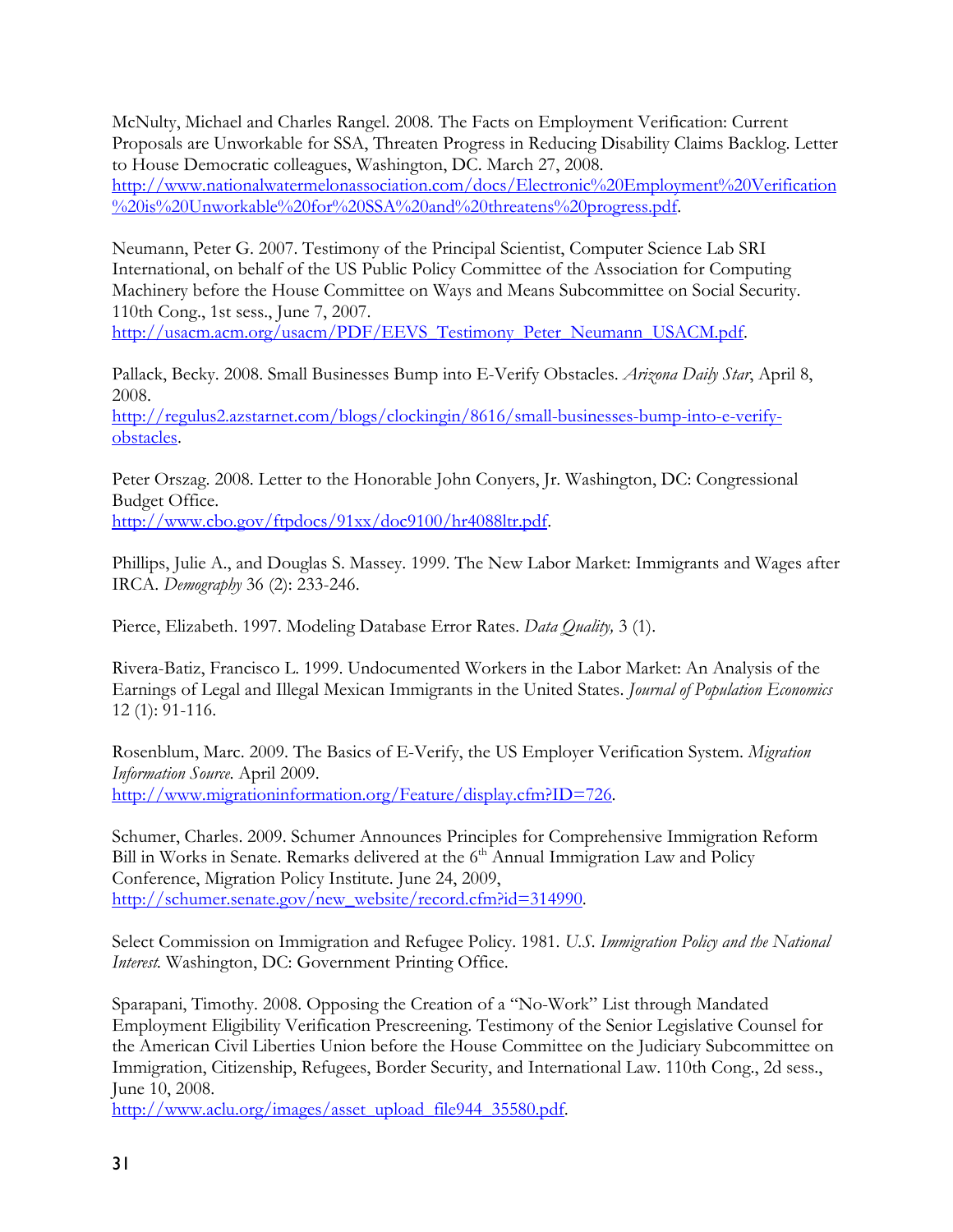Stana, Richard M. 2008. Employment Verification: Challenges Exist in Implementing a Mandatory Electronic Employment Verification System. Statement for the record by the Government Accountability Office Director of Homeland Security and Justice Issues before the House Committee on the Judiciary Subcommittee on Immigration, Citizenship, Refugees, Border Security, and International Law. 110th Cong., 2d sess., June 10, 2008. http://www.gao.gov/new.items/d08895t.pdf.

Symantec. 2009. *Symantec Internet Global Security Threat Report – Trends for 2008*. Cupertino, CA: Symantec.

http://eval.symantec.com/mktginfo/enterprise/white\_papers/bwhitepaper\_internet\_security\_threat\_report\_xiv\_04-2009.en-us.pdf.

US Citizenship and Immigration Services. The E-Verify Program for Employment Verification Memorandum of Understanding. Washington, DC: Department of Homeland Security. Accessed October 29, 2008.

http://www.uscis.gov/files/nativedocuments/MOU.pdf.

\_\_\_\_\_. 2009. E-Verify User Manual. Washington, DC: Department of Homeland Security. March 2009: 34-35. http://www.uscis.gov/files/nativedocuments/E-Verify\_Manual.pdf.

US Citizenship and Immigration Services Ombudsman. 2008. Observations on the E-Verify Experience in Arizona and Recommended Customer Service Enhancements. Washington, DC: US Department of Homeland Security Office of the Citizenship and Immigration Services Ombudsman.

http://www.dhs.gov/xlibrary/assets/cisomb\_everify\_recommendation\_2008-12-22.pdf.

US Commission on Immigration Reform. 1994. *US Immigration Policy: Restoring Credibility*. Washington, DC: Government Printing Office. http://www.utexas.edu/lbj/uscir/reports.html.

US Department of Transportation Federal Highway Administration. 2008. *Licensed Drivers by Sex and Ratio to Population – 2007*. Washington, DC: Department of Transportation Federal Highway Administration.

http://www.fhwa.dot.gov/policyinformation/statistics/2007/dl1c.cfm.

US Government Accountability Office. 1990. *Immigration Reform: Employer Sanctions and the Question of Discrimination.* GGD-90-62. Washington, DC: Government Accountability Office. http://archive.gao.gov/d24t8/140974.pdf.

\_\_\_\_\_. 1999. *Illegal Aliens: Fraudulent Documents Undermining the Effectiveness of the Employment Verification System*. GAOT-GGD/HEHS-99-1 75. Washington, DC: Government Accountability Office. http://archive.gao.gov/f0902b/162489.pdf.

\_\_\_\_\_. 2005. *Weaknesses Hinder Employment Verification and Worksite Enforcement Efforts*. GAO-05-813. Washington, DC: Government Accountability Office. http://www.gao.gov/new.items/d05813.pdf.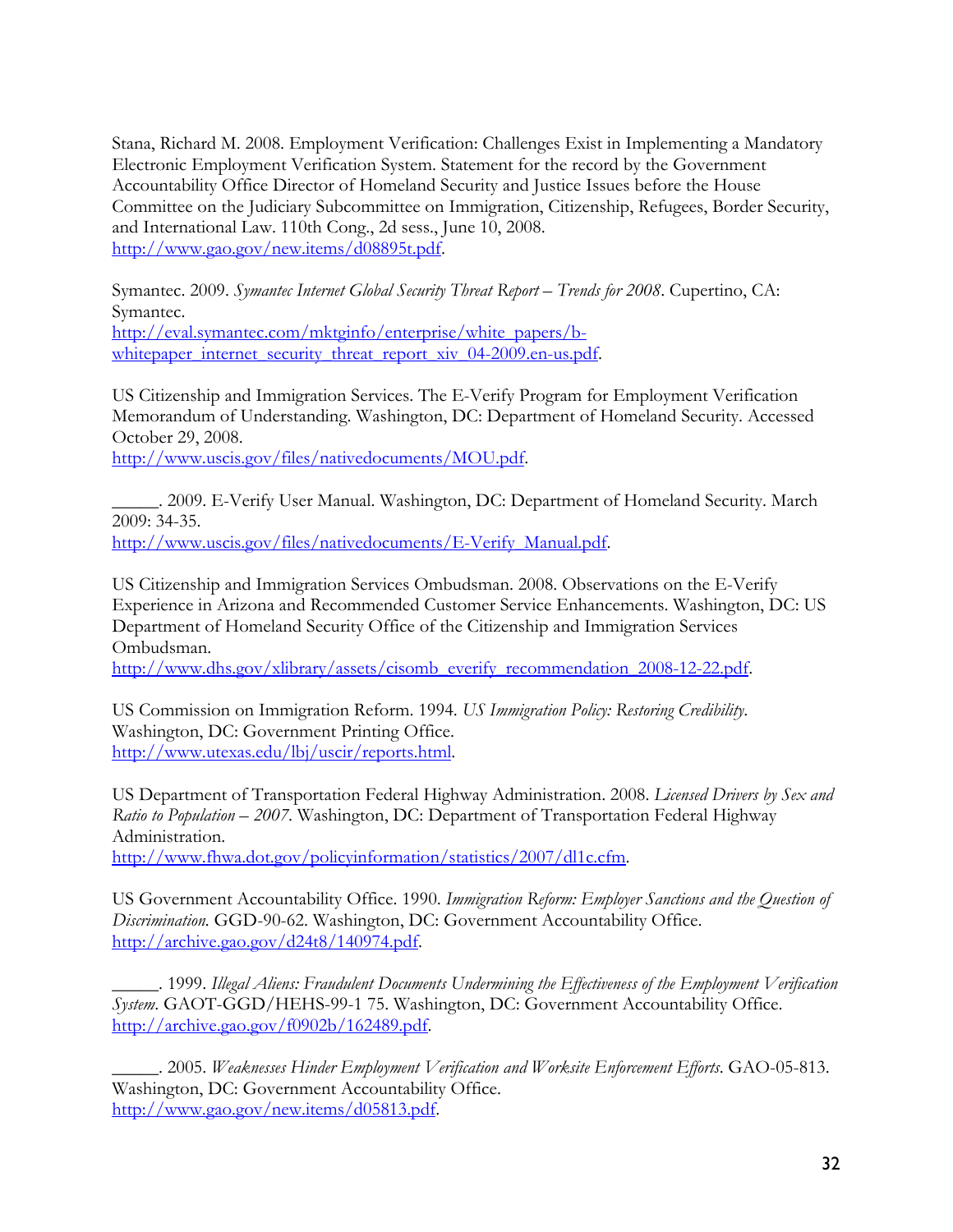\_\_\_\_\_. 2006. *Immigration Benefits: Additional Efforts Needed to Help Ensure Alien Files Are Located When Needed*. GAO 07-85. Washington, DC: Government Accountability Office. http://www.gao.gov/new.items/d0785.pdf.

\_\_\_\_\_. 2006. *Social Security Administration: Improved Agency Coordination Needed for Social Security Card Enhancement Efforts*. GAO-06-303. Washington, DC: Government Accountability Office. http://www.gao.gov/new.items/d06303.pdf.

\_\_\_\_\_. 2007. *Border Security: Security of New Passports and Visas Enhanced, but More Needs to Be Done to Prevent Their Fraudulent Use*. GAO-07-1006. Washington, DC: Government Accountability Office. http://www.gao.gov/new.items/d071006.pdf.

\_\_\_\_\_. 2009. *Department of State: Undercover Tests Reveal Significant Vulnerabilities in State's Passport Issuance Process*. GAO-09-447. Washington, DC: Government Accountability Office. http://www.gao.gov/new.items/d09447.pdf.

US Immigration and Customs Enforcement. 2007. 53 former employees at Swift & Company meat processing plant in Cactus, Texas, charged in federal indictments. News release, January 10, 2007. http://www.ice.gov/pi/news/newsreleases/articles/070110amarillo.htm.

US Social Security Administration. 2006. *Accuracy of the Social Security Administration's Numident File*. A-08-06-26100. Washington, DC: Social Security Administration. http://www.ssa.gov/oig/ADOBEPDF/A-08-06-26100.pdf.

Westat. 2007. *Findings of the Web-Based Basic Pilot Evaluation*. Rockville, MD: Westat. http://www.uscis.gov/files/article/WebBasicPilotRprtSept2007.pdf.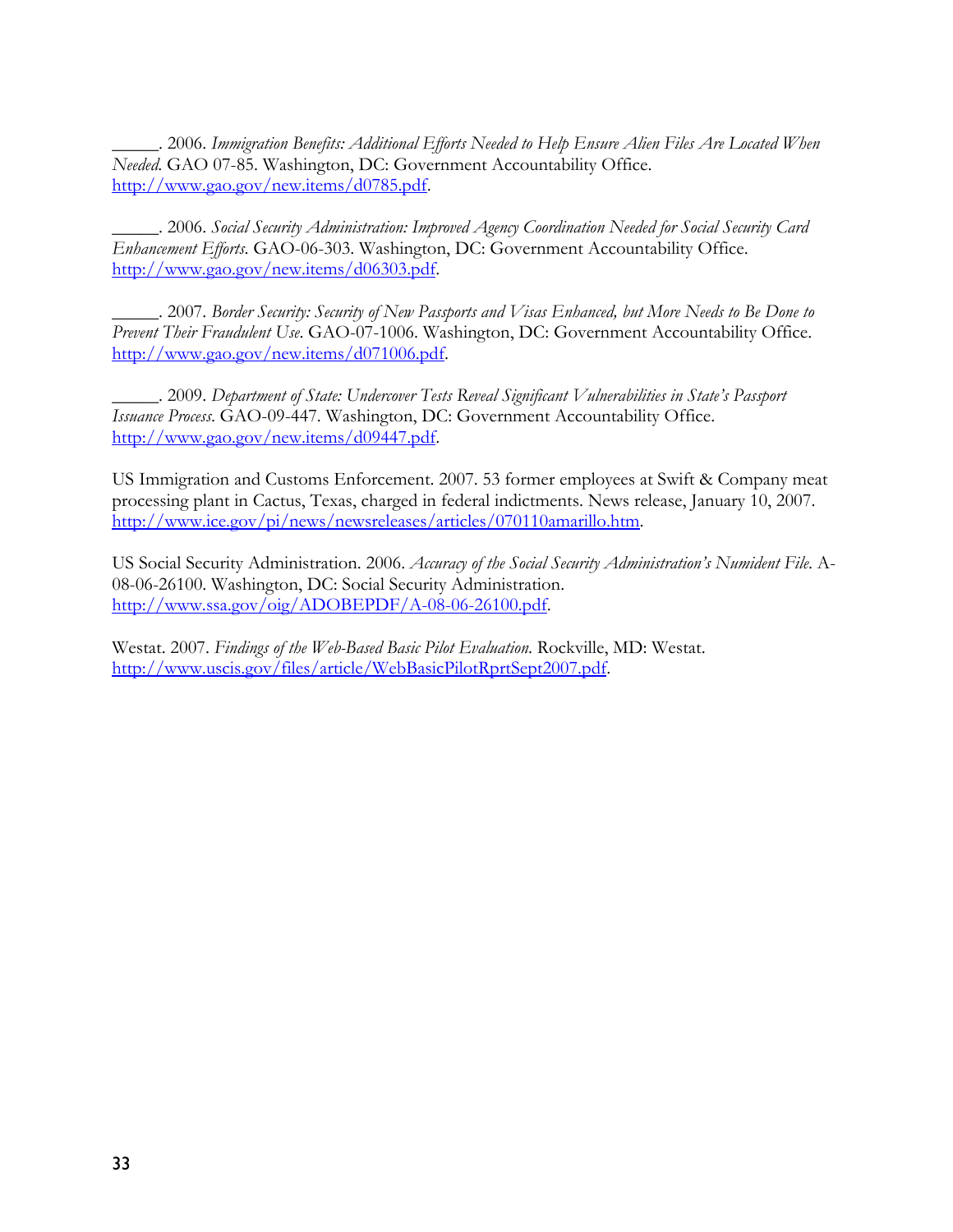## **About the Authors**



#### **Doris Meissner**

Doris Meissner, former Commissioner of the US Immigration and Naturalization Service (INS), is a Senior Fellow at the Migration Policy Institute (MPI) where she directs MPI's work on US immigration policy. She also contributes to the Institute's work on immigration and national security, the politics of immigration, administering immigration systems and government agencies, and cooperation with other countries.

Ms. Meissner has authored and co-authored numerous reports, articles, and op-eds and is frequently quoted in the media. She served as director of MPI's Independent Task Force on Immigration and America's Future, a bipartisan group of distinguished leaders. The group's 2006 report and recommendations address how to harness the advantages of immigration for a 21st century economy and society.

From 1993 to 2000, she served in the Clinton administration as Commissioner of the INS, then part of the US Department of Justice. She first joined the Department of Justice in 1973 as a White House Fellow and Special Assistant to the Attorney General. She served in various senior policy posts at Justice until 1981, when she became Acting Commissioner of INS and then Executive Associate Commissioner, the third-ranking post in the agency.

In 1986, she joined the Carnegie Endowment for International Peace as a senior associate. Ms. Meissner created the Endowment's Immigration Policy Project, which became MPI in 2001.

A graduate of the University of Wisconsin-Madison, where she earned BA and MA degrees, she began her professional career there as assistant director of student financial aids. She was also the first executive director of the National Women's Political Caucus (NWPC).



#### **Marc R. Rosenblum**

Marc R. Rosenblum is a Senior Policy Analyst at MPI, where he works on the Labor Markets Initiative, US immigration policy, and Mexico-US migration issues.

Dr. Rosenblum is the author of The Transnational Politics of US Immigration Policy (University of California, San Diego Center for Comparative Immigration Studies, 2004) and has also published over 20 academic journal articles, book chapters, and policy briefs on immigration, immigration policy, and US-Latin American relations. His book Defining Migration: America's Great Debate and the History of US Immigration Policy analyzes US immigration policy since the Civil War, with a focus on